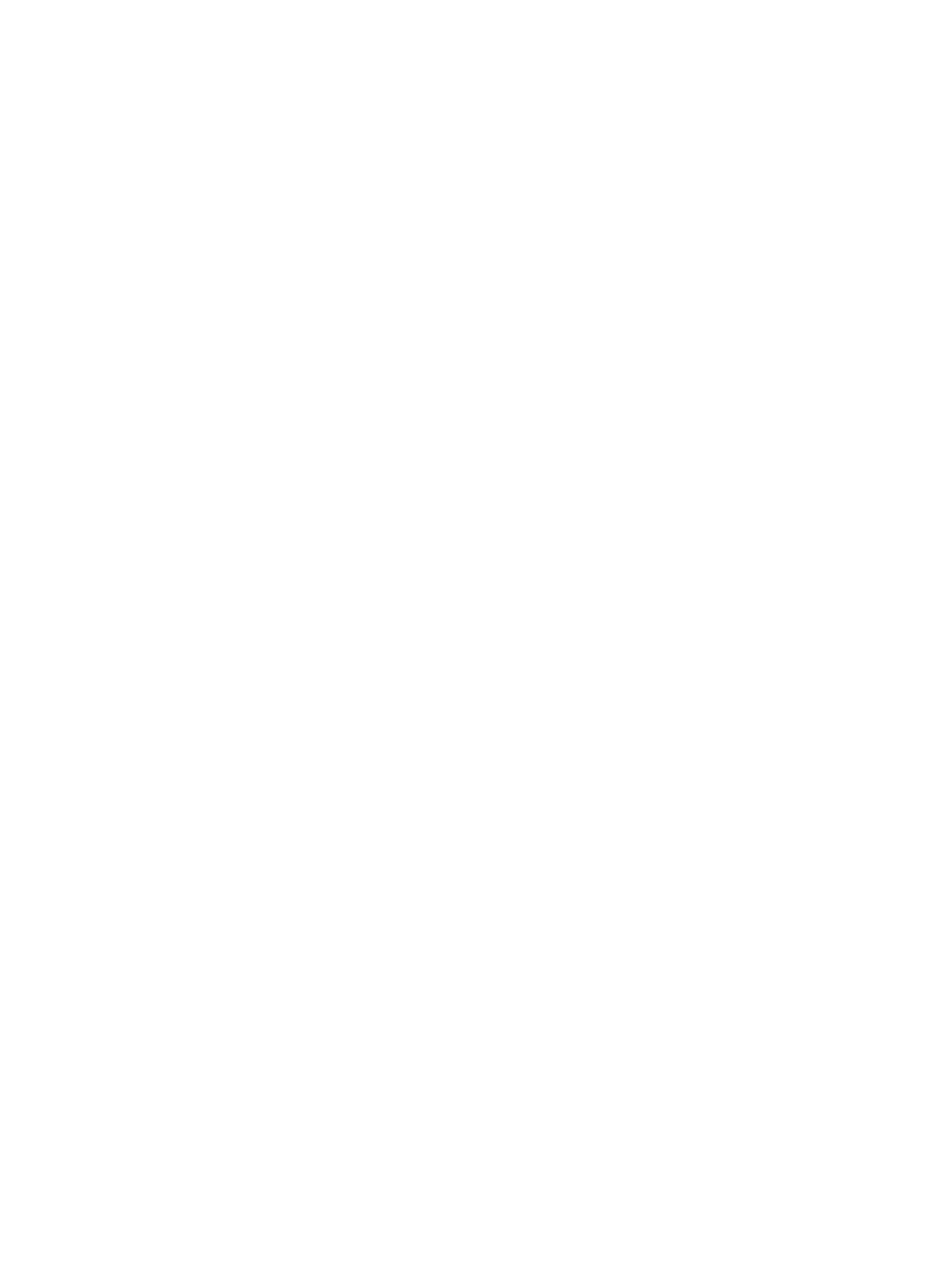For A, P, F, R, M, M and A again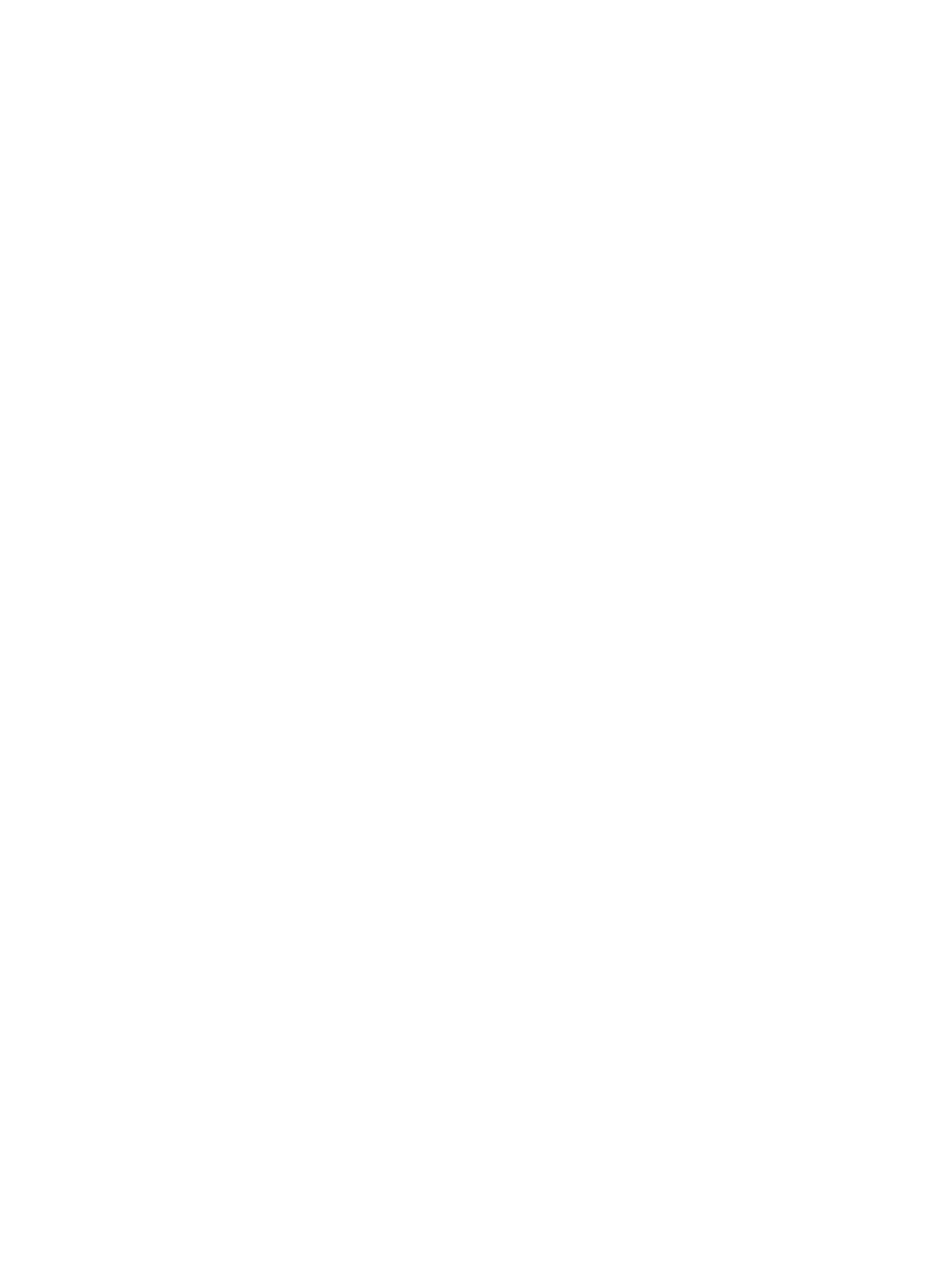Mexico or Morocco are just a location That helps to start a conversation About familiar features of sound and voice Between you and I, without a choice Thus my words are written down on this paper Where moments, people and stories come later In shape of sneezes, hiccups and chews Of grandmothers and fathers just passing through Human relations Of different nations Dialogue, discussion Endless instructions But everyone misses out What language is all about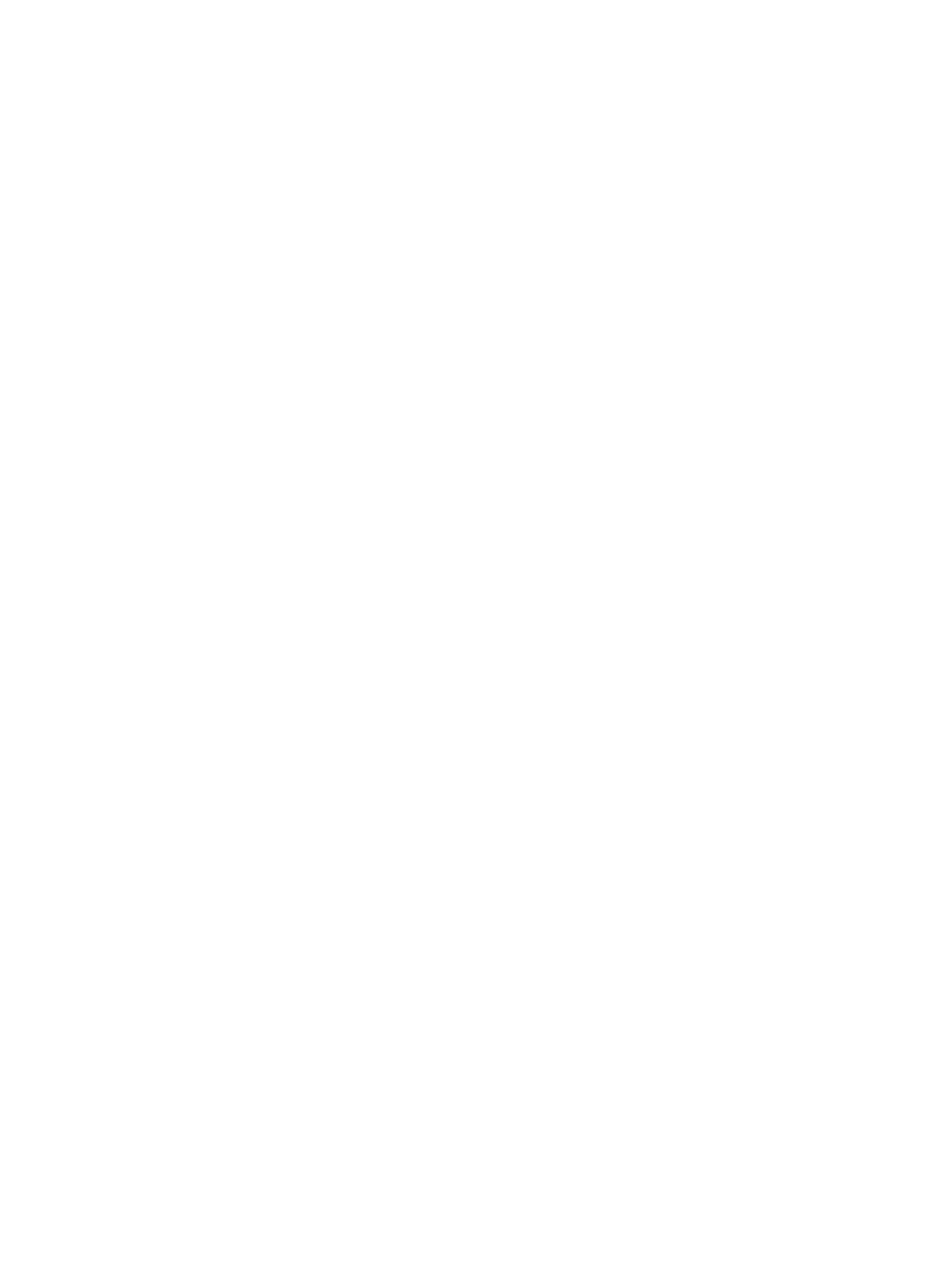## MEXICO CITY COYOCAN, 2016

I guess I first came across sound when I moved to Mexico City. Back in the summer of 2016. Not that I was unaware of sound before. But nothing compares to the vibrant and frenetic sound portraits that become part of my daily life. Traffic jams, Metro warnings, Bus stop shouts, Construction sites, Street markets, Street sellers, Street musicians, Square rituals, Avenue protests, Shop promoters, Backyard birthday parties,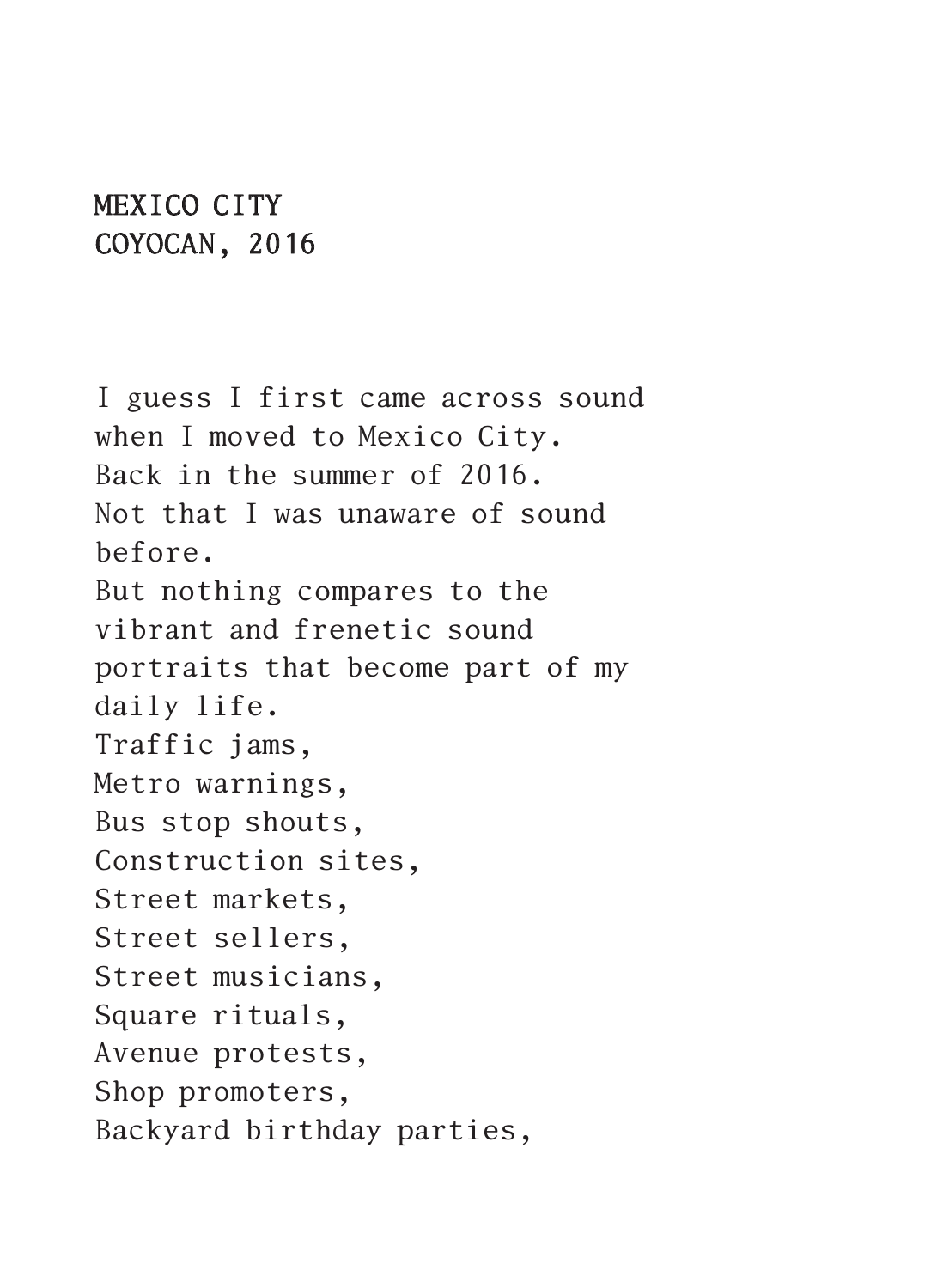Openings and closings. RUSH. Hard to put down in words. The constant movement and flux of a city. Especially when you are squeezed among 21 million people. Or fall on the ground after missing a hole on the sidewalk. So tiring. To become aware of your body. Becoming a part of a collective. Of yawns, coughs, spits, whistles, songs and screams. There is no longer space for silence. 1 am, 2 am, 5 am, 7 pm. Twenty four hours. It doesn't really matter. Even the earth screams out when it starts shaking. Luckily I haven't experienced that yet.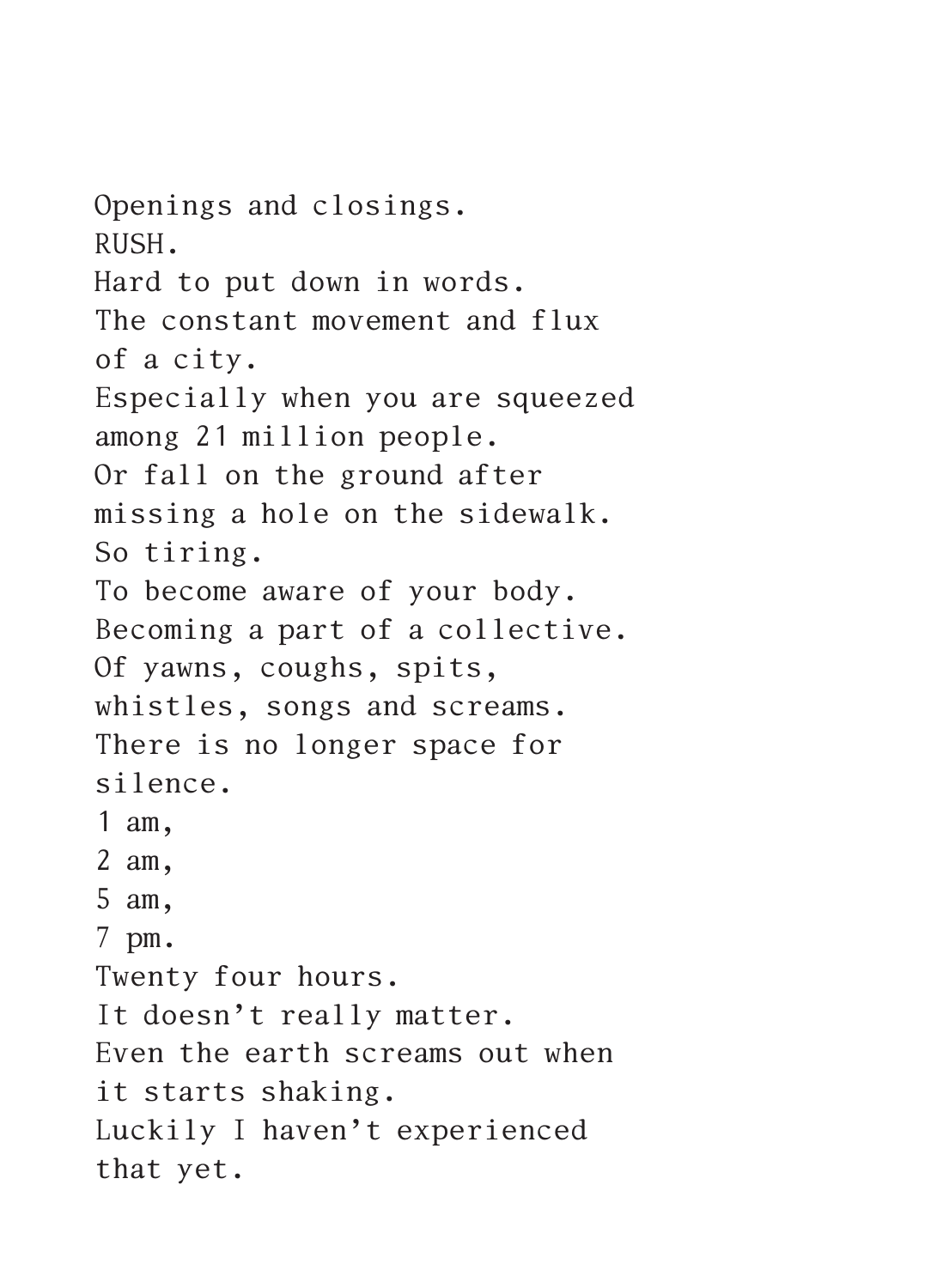## MEXICO CITY METRO SAN PEDRO DE LOS PINOS SEPTEMBER 2016

Gently I place my hand inside the bag. Not any bag, a crammed one. With two fingers I can pull three chips. Naturally shaped salty chips. Without lemon, of course! Such a big adventure to pull chips from a crammed bag inside the metro. Squeezed between thighs, breasts and braided hair, I can barely move two fingers. I guess we can say that in Mexico city a woman metro wagon at 7 pm feels like a bag of hand cooked salty chips. At least tonight, I'm free from the chili and lemon wagon. No more ass grab, bore eyes and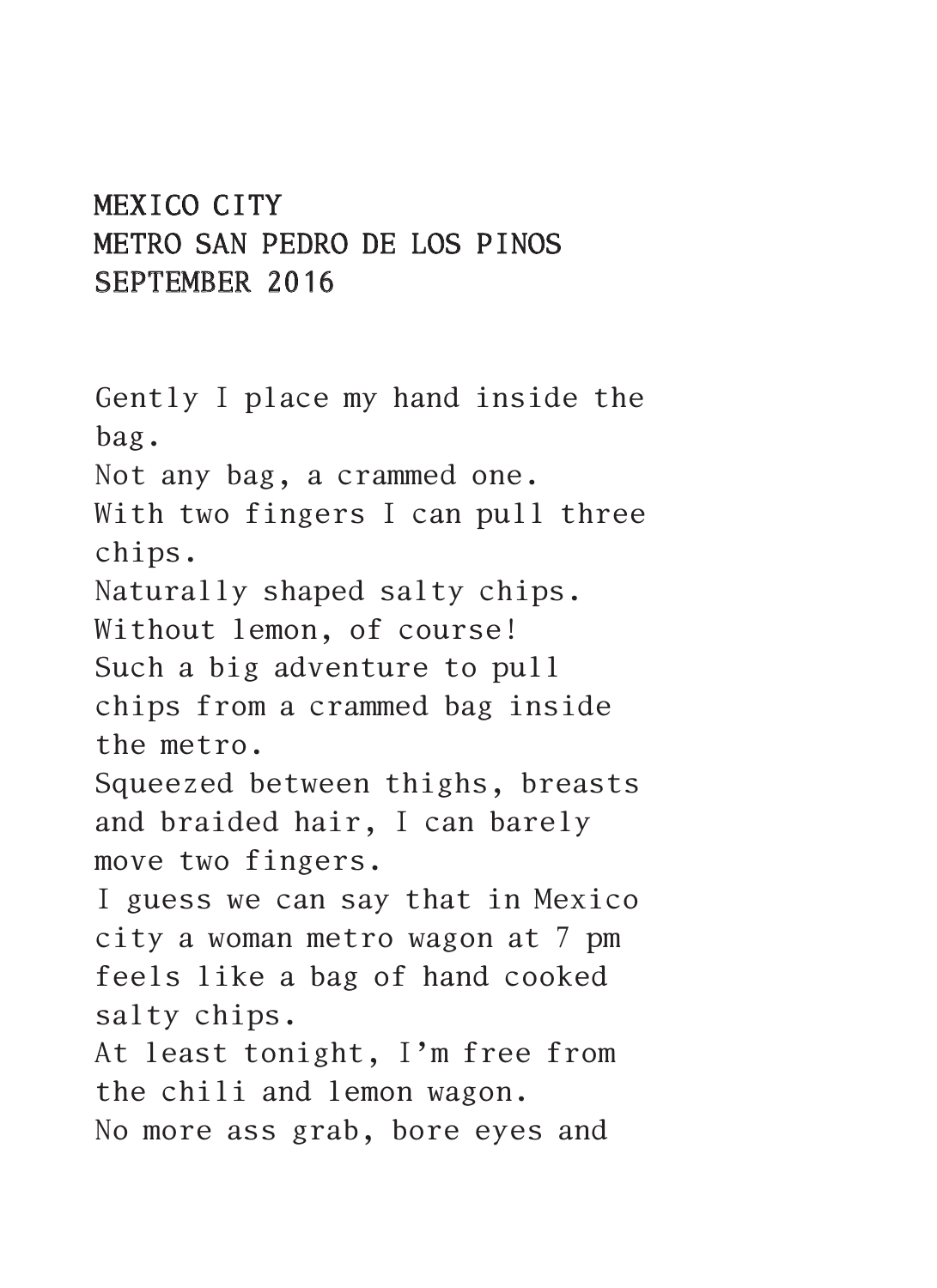inappropriate rubbing. It is already hard to be squeezed among so many bodies. Especially when your hair gets stuck in someone's purse. Ouch! Purses, bags, packages, boxes and a full amount of bodies. No one could ever fall to the ground, as there isn't one here. Everybody holds on to something. With one hand on other's arm and two fingers on a bag, I continue to struggle. To remove those chips with these two fingers from that bag. The struggle is the sound. I cannot bare that sound. Wrinkled plastic bag sound. I wonder if others can even hear it. As I tend to apologize for it. Also for the terrible chewing. Properly tightly sealed mouth chewing.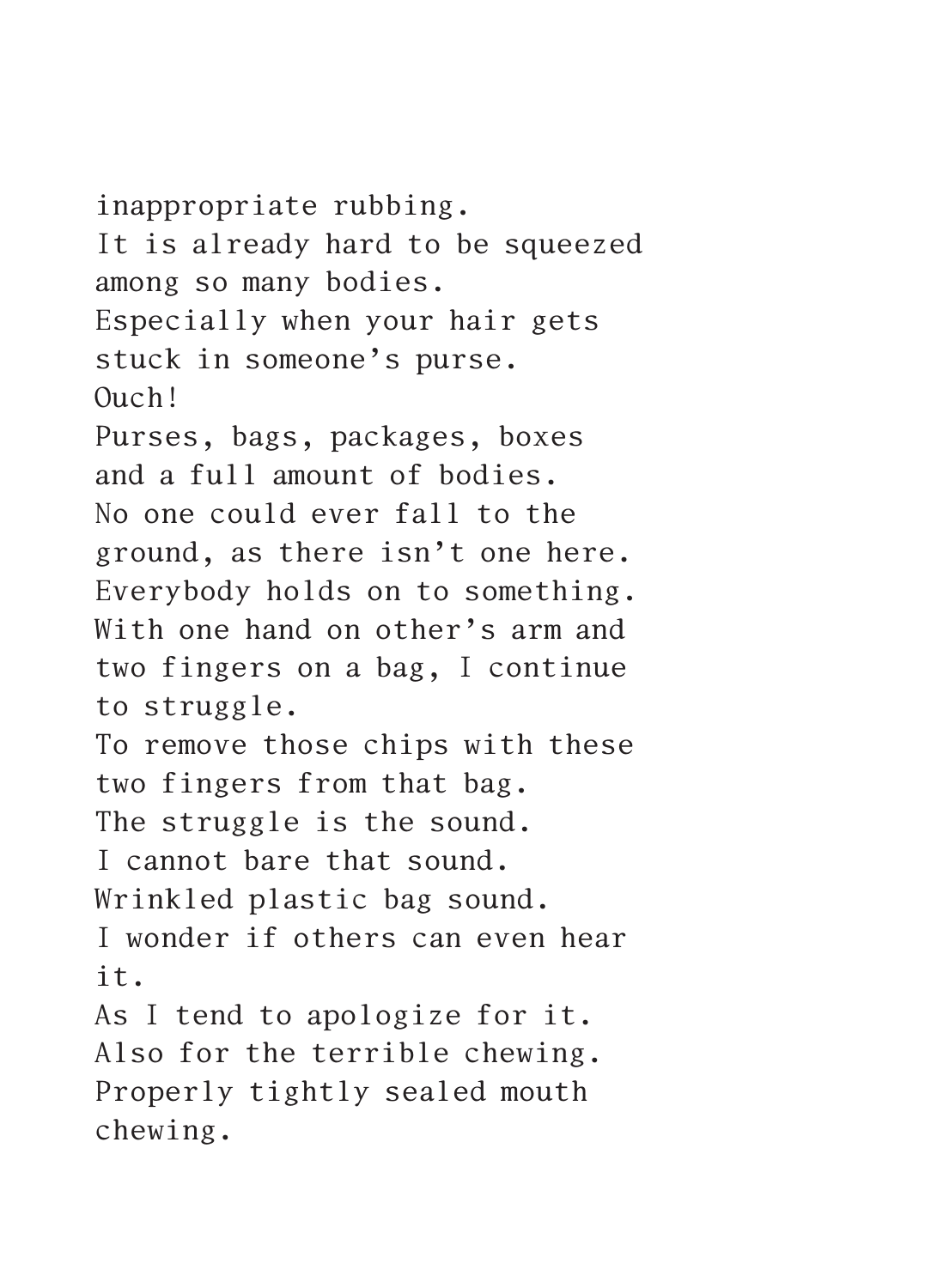Yet unbearable sound of chewing chips.

Strange to be bothered by your own chewing.

I guess it feels like the first time you hear the sound of your own recorded voice.

Unrecognizable!

I love the sound of my mom's

chew, though.

Especially when she eats chips.

Banana ones.

Let's try to focus on that.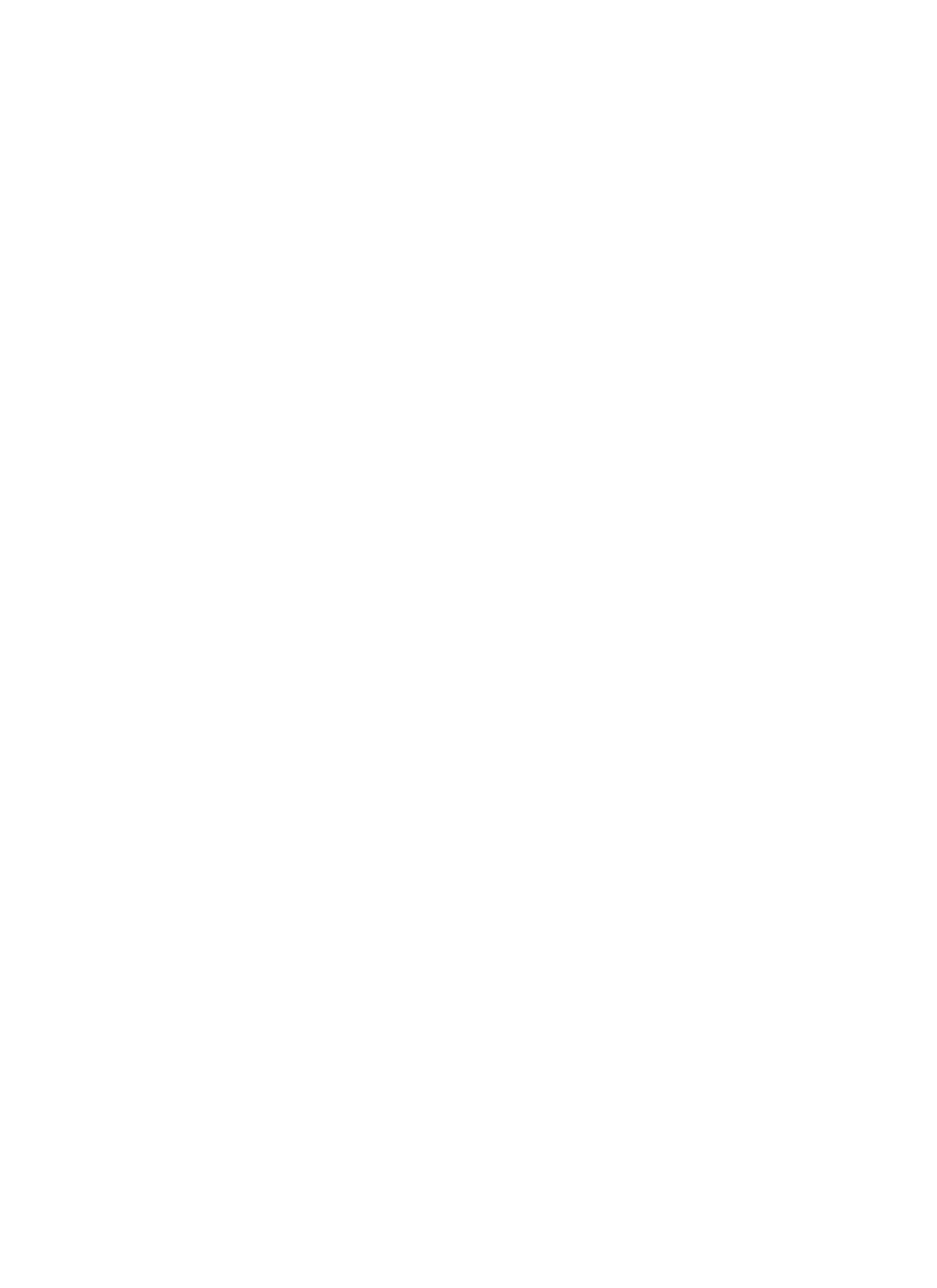## **MORROCO** AMEKHLIJ, MARCH 2017

The first time I stepped a foot on an African country I faced myself struggling with language. My French was long gone. My Arab not even there. Juts bits and pieces of English mashed with Portuguese and Spanish. Yet, I found my way out. Through pointing fingers, Waving hands, Babbling sounds, Songs. Hard to remember Portuguese songs. The Berber seem to remember all of their songs. I guess because they are still here. At their roots.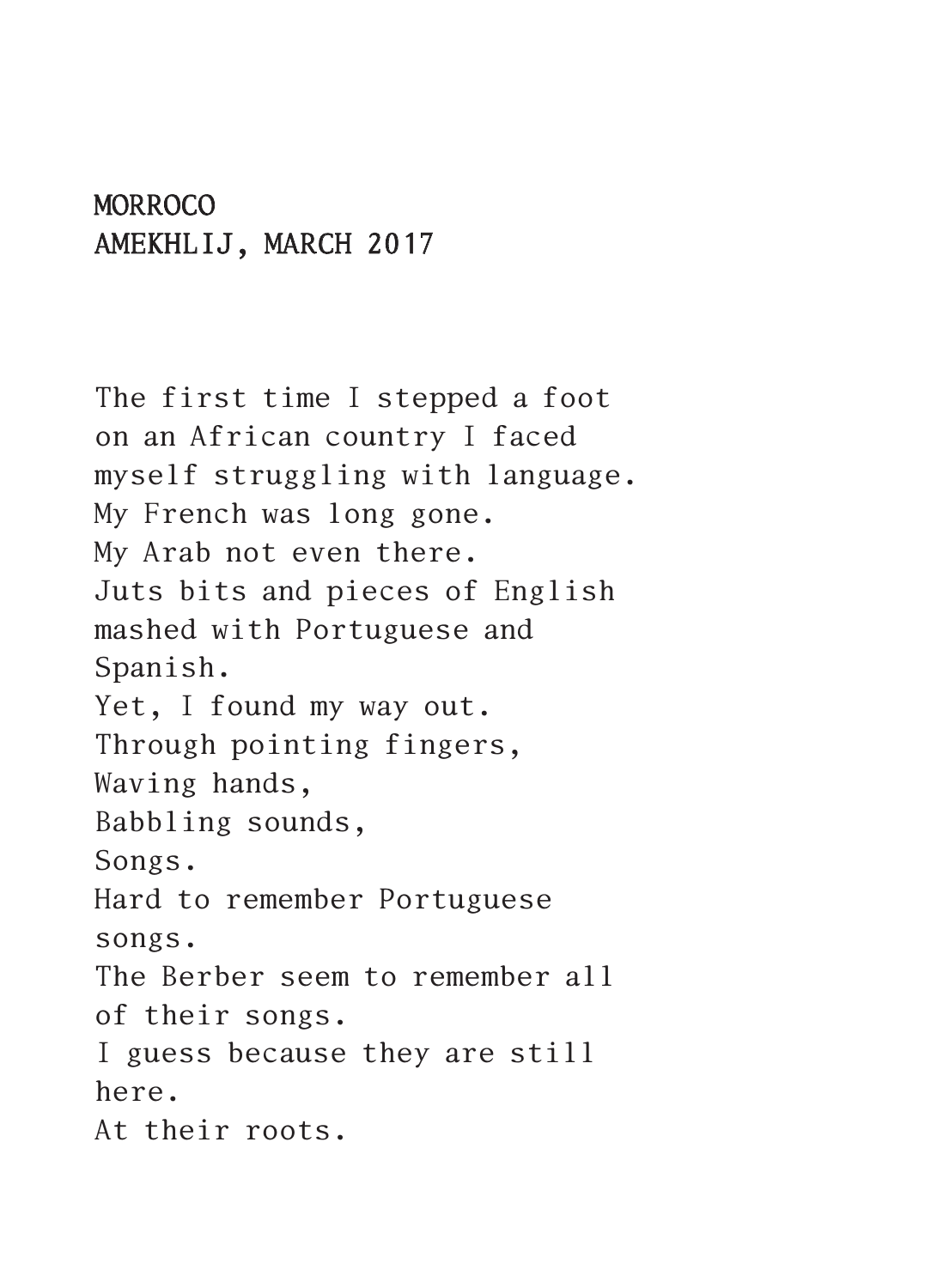At this village. Along their grandmothers and grandfathers. Uncles and aunts. And I am here. Far away from mother and father Sisters and brothers. Making out new cousins. Three, to be more precise.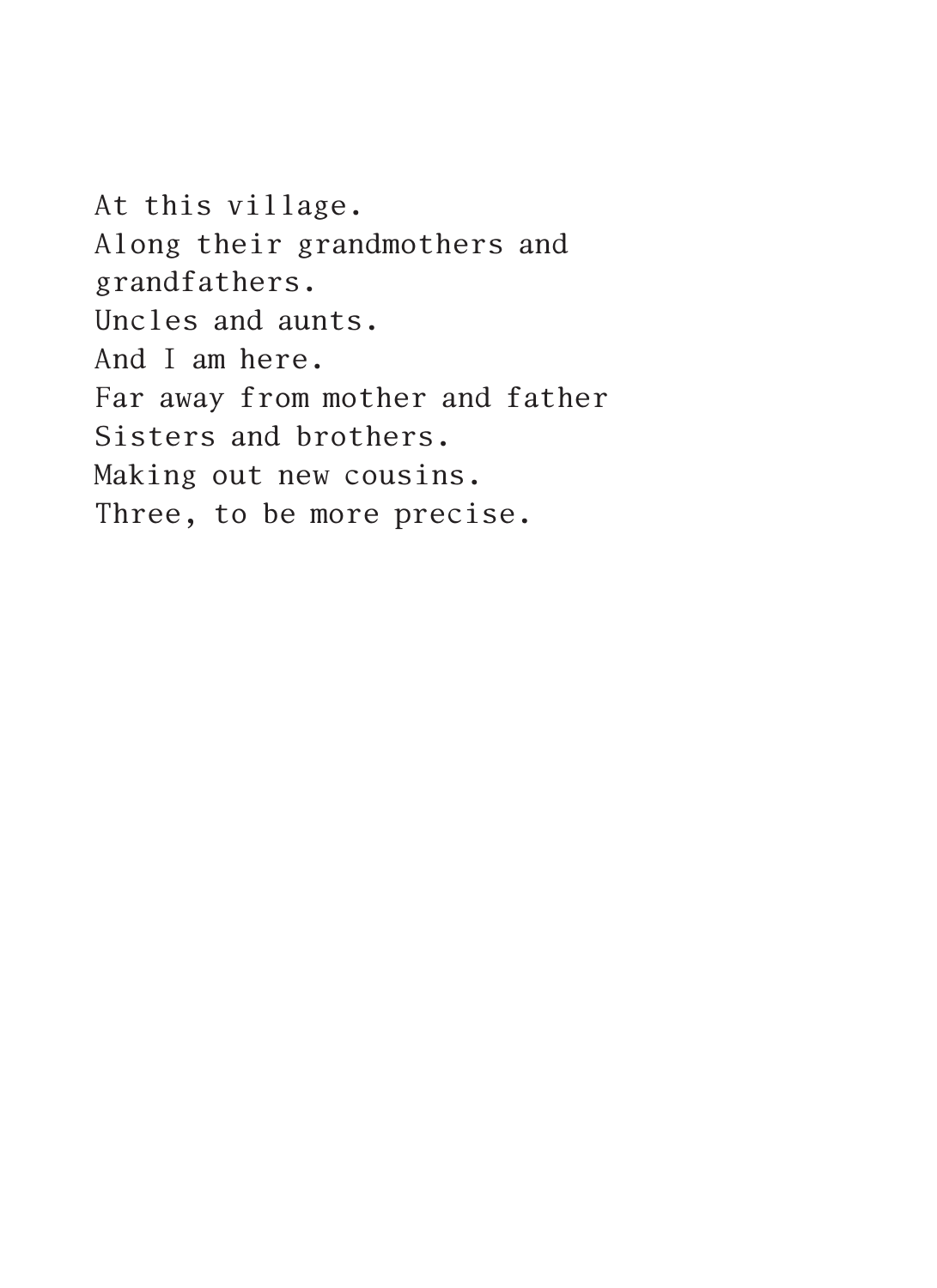## **MORROCO** AMEKHLIJ, MARCH 2017

6 women sit around a table. Down on their knees. Different leg positions. All comfortable with their hair tuck into a scarf. And long colorful dresses. 6 right hands bring food to 6 wide open mouths. Food falls off from less experienced fingers. The sun is way too high. Setting the right tone for the meal. Under a shadow, there are no men. Just left hands resting on laps. At round tables they lose their purpose. I tap mine against my chest. My name comes out. Strange name.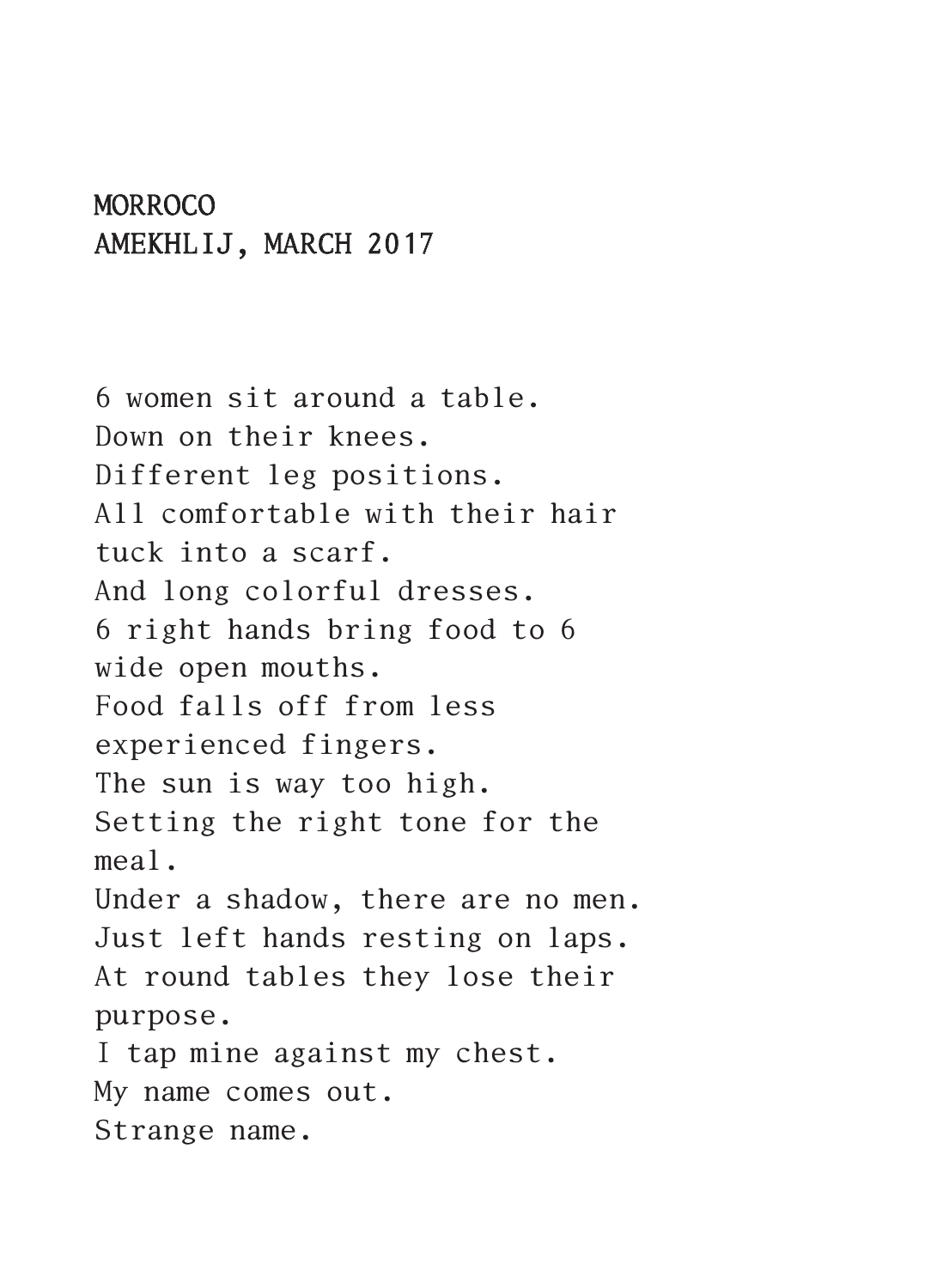They wonder. 6 hands tap their own chest. One by one. Name after name. Everyone laughs. In circles.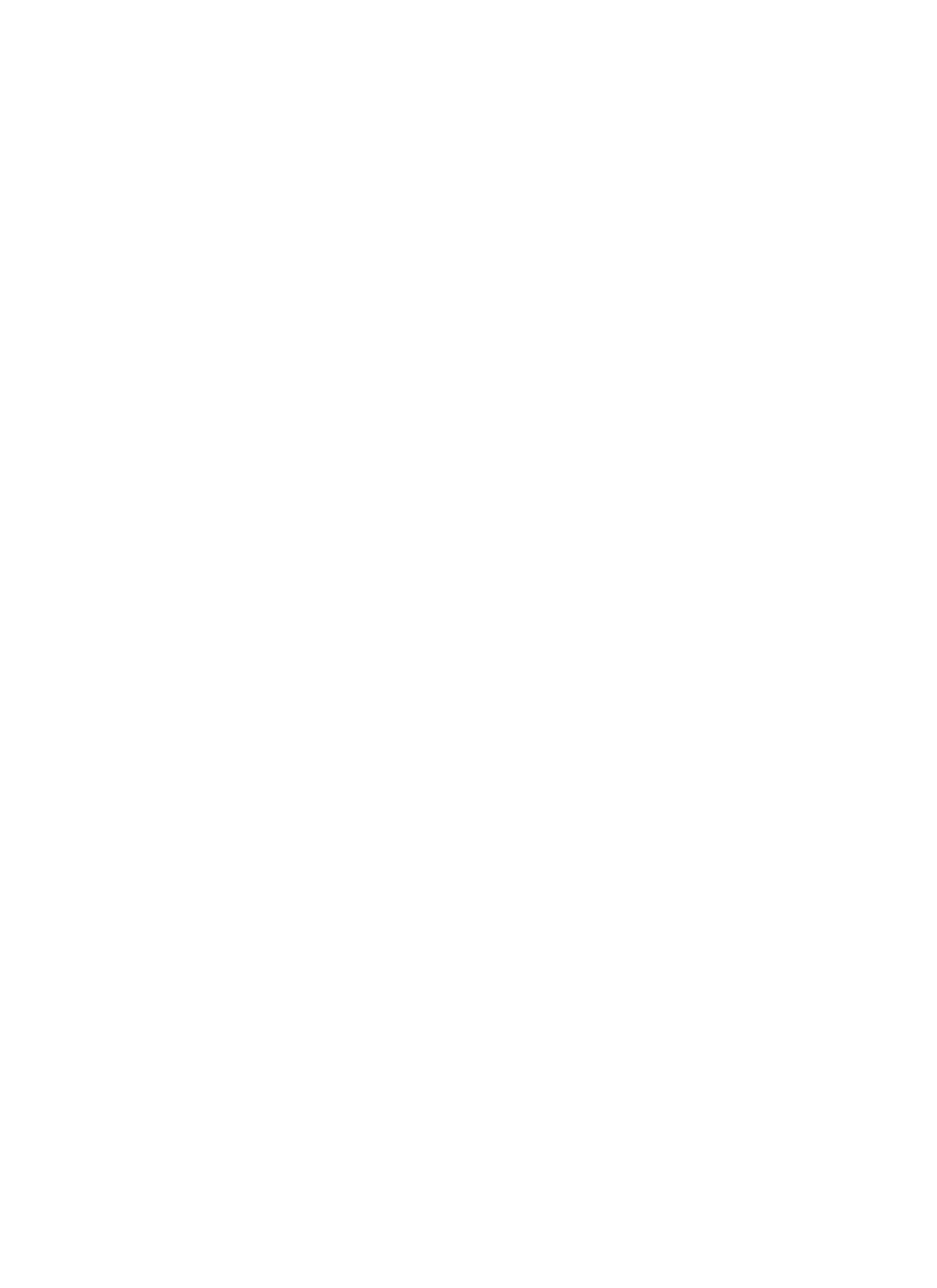The Mouth, Its Soundscapes And Desires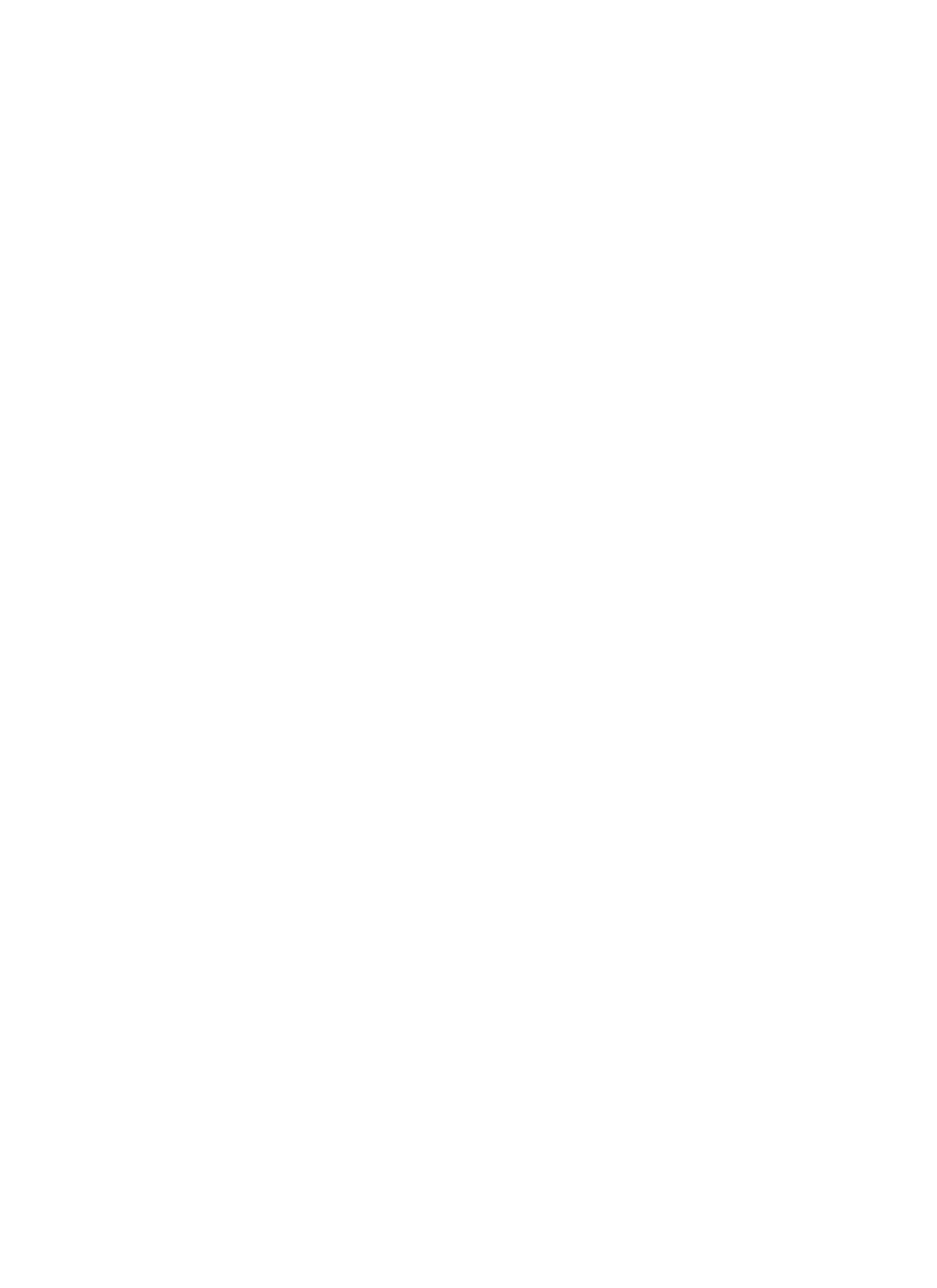Today I don't feel like talking. Sometimes I wonder how long you could keep your mouth shut throughout a whole day without producing any single sound. I guess you would have to stop drinking and eating. Along with sleeping. So there would be no more space for breathing. Oh, the mouth! Strange cavity confined between teeth, tongue, lips and throat. So crucial to one's body. Chew, whistle, stutter, proclaim. In and out. Hold, release. A hollow of gatherings and farewells.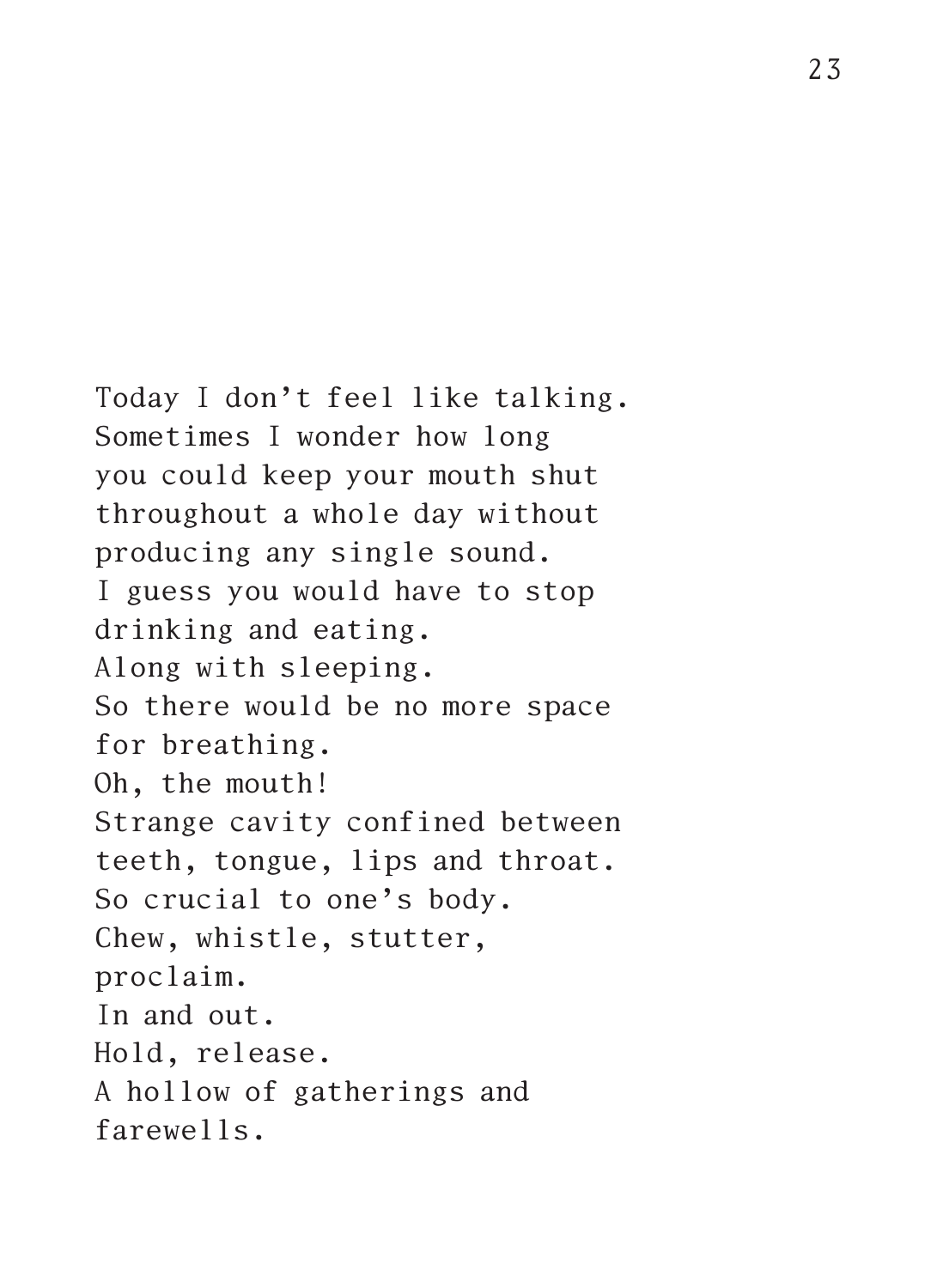Of voice, spit, gag, yawn, cough and all the other involuntary bodily utterances. I call them involuntary, against my own will, but I suppose they are precisely voluntary concerning the body. As if the body has the need to speak for itself. Skipping syllables, accents or tones of voice. By filling in the gaps of silence.

> Whenever my Italian housemate wonders if I'm at home in the middle of the night, he searches through silence for my deep breathing. I was not even aware I have that. I guess I must sleep with my mouth open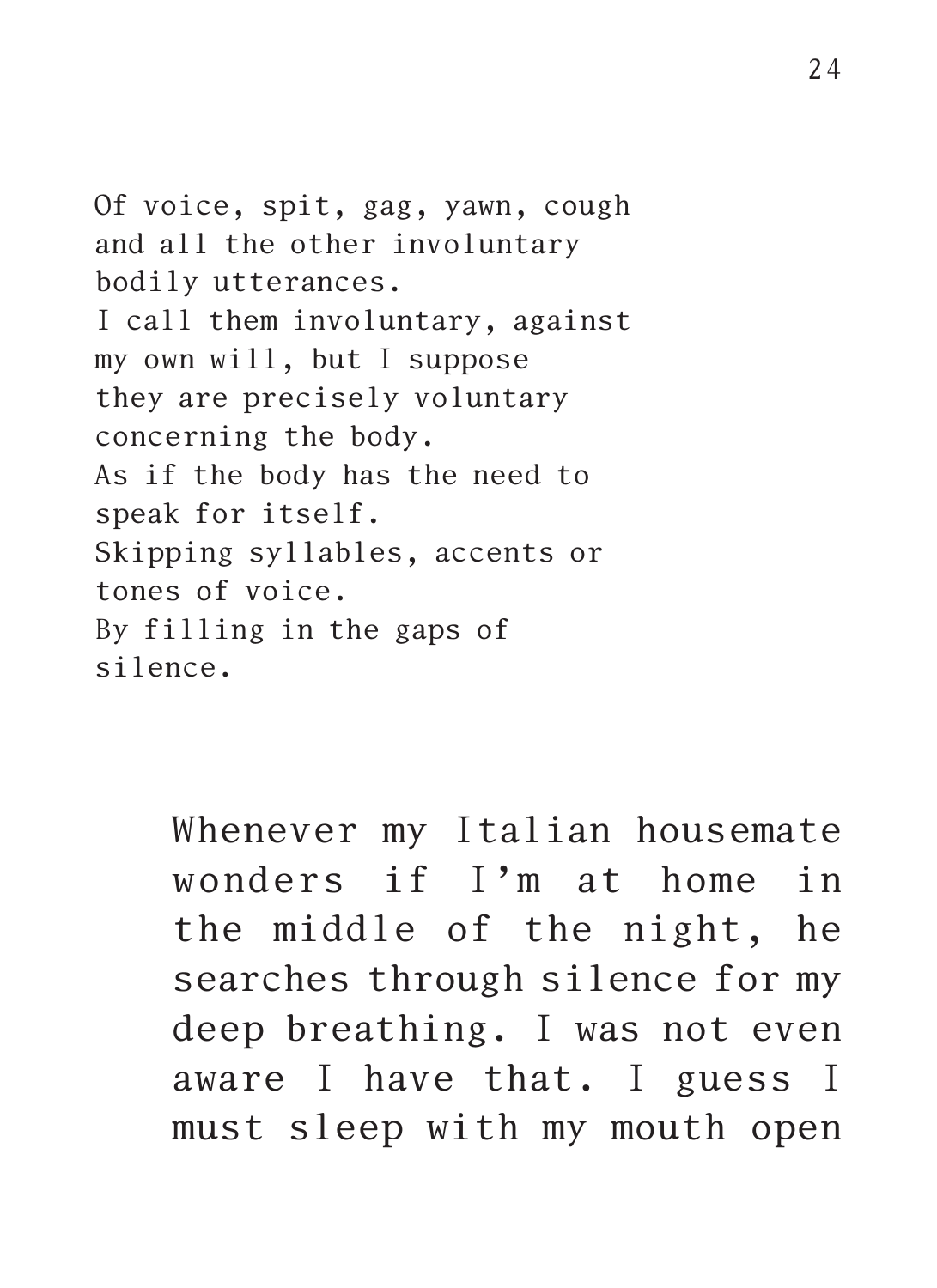or my nostrils produce some kind of loud whistle. Whatever sound I produce is the red code for his night rituals. He is so worried about waking me up that he tiptoes to the lower level bathroom where he will make less noise. Then, he takes off his shoes, gently closes doors and ends up brushing his teeth in darkness. He even skips flushing the toilet. So thoughtful and yet so useless. I guess I should mention I don't have a door in my room, but I still manage to sleep like a stone. A heavy one.

What happens if we close off the mouth?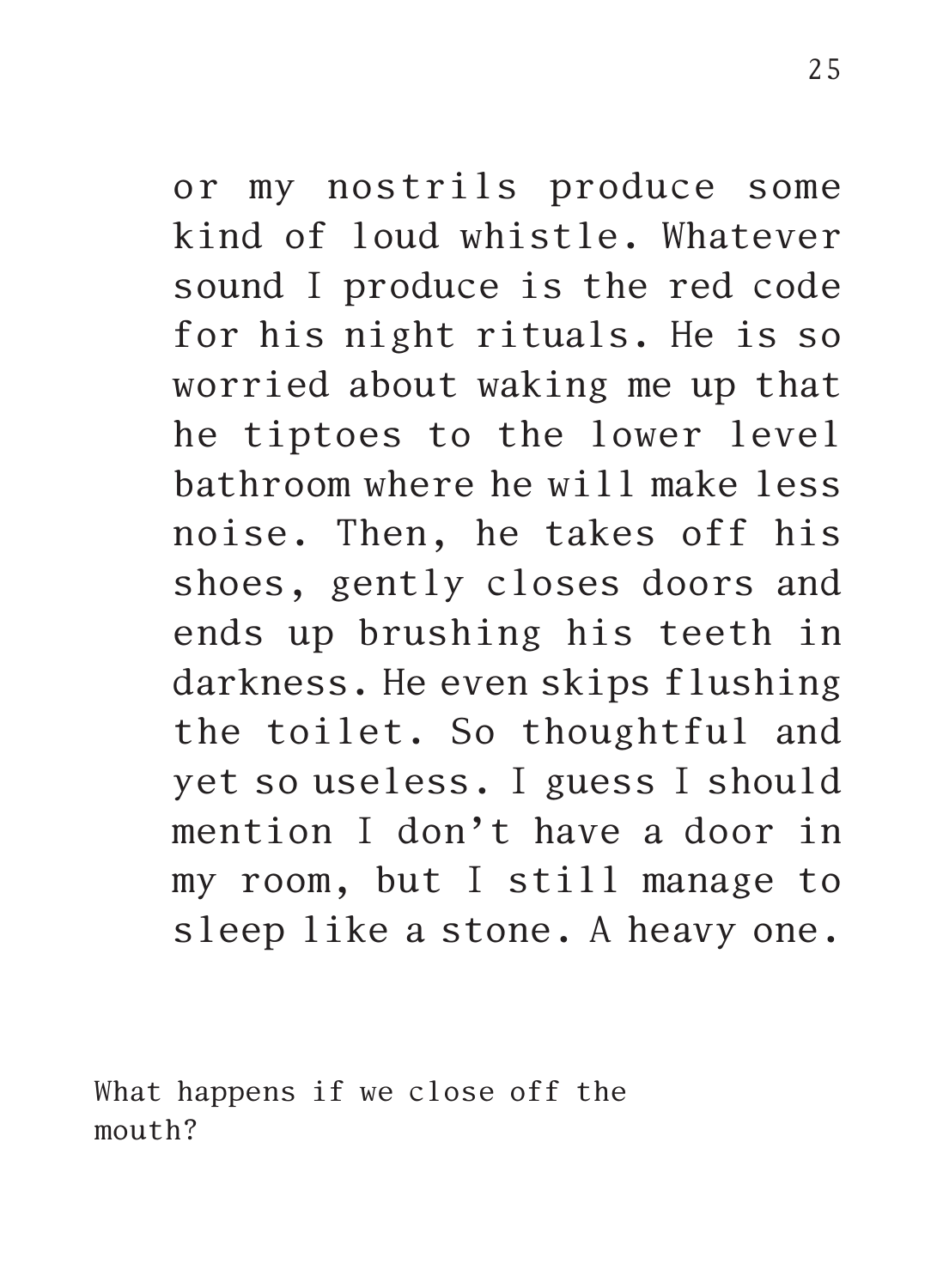Possibly with tape? The body will still find its way to start up a conversation. With or without a mouth. Like a pressure cooker. The air will still find its way out. Seeking to be heard. Refusing to be forgotten. A bit like those coughing outbreaks that rise at theater pieces. Or the growling stomachs among the silence of moments of intimacy. We are all familiar with those. Those itchy sounds. At uncomfortable moments. Nevertheless, we have no other choice. The body will not remain silent.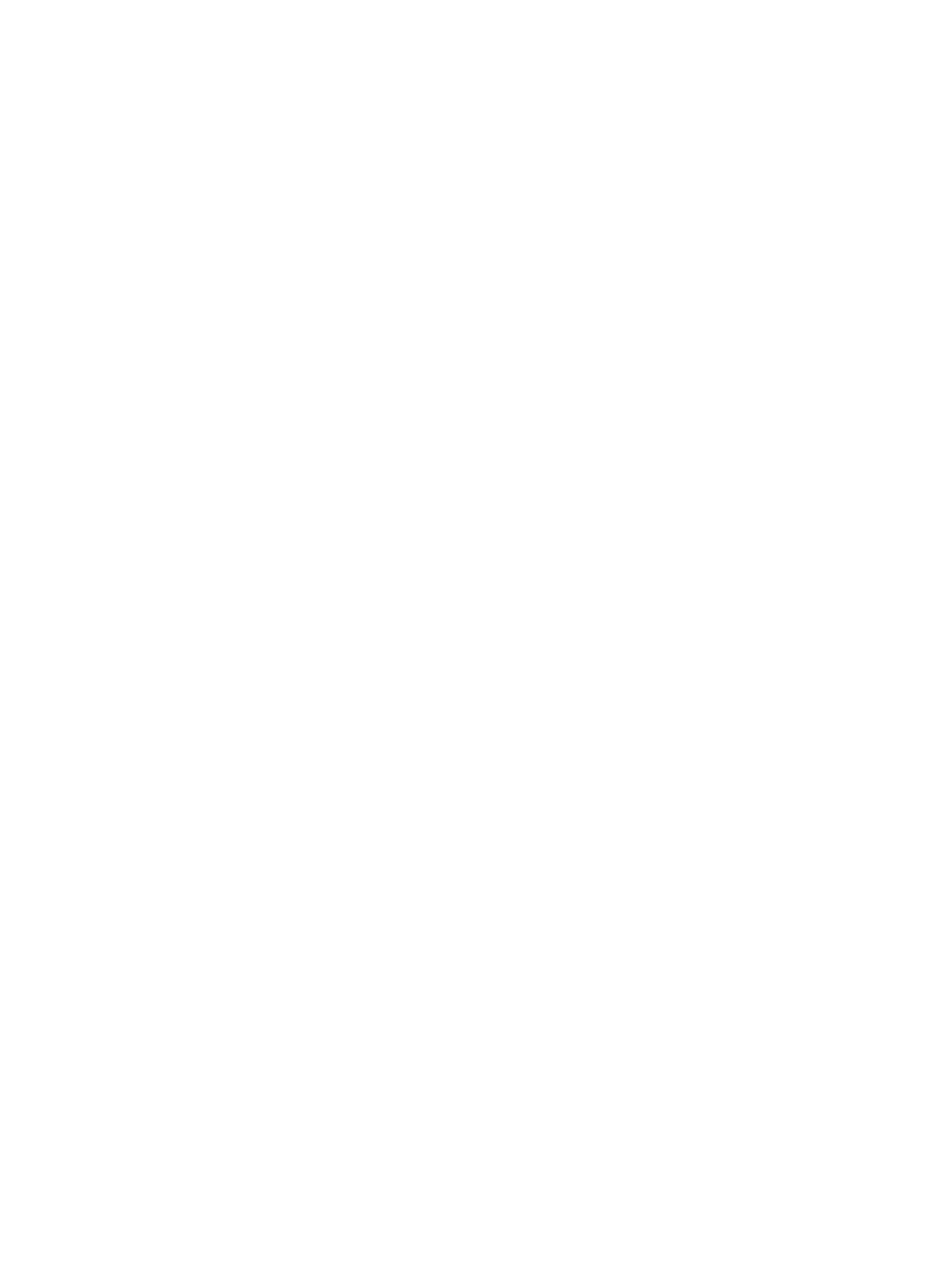The Voice, Its Throat And Morning rituals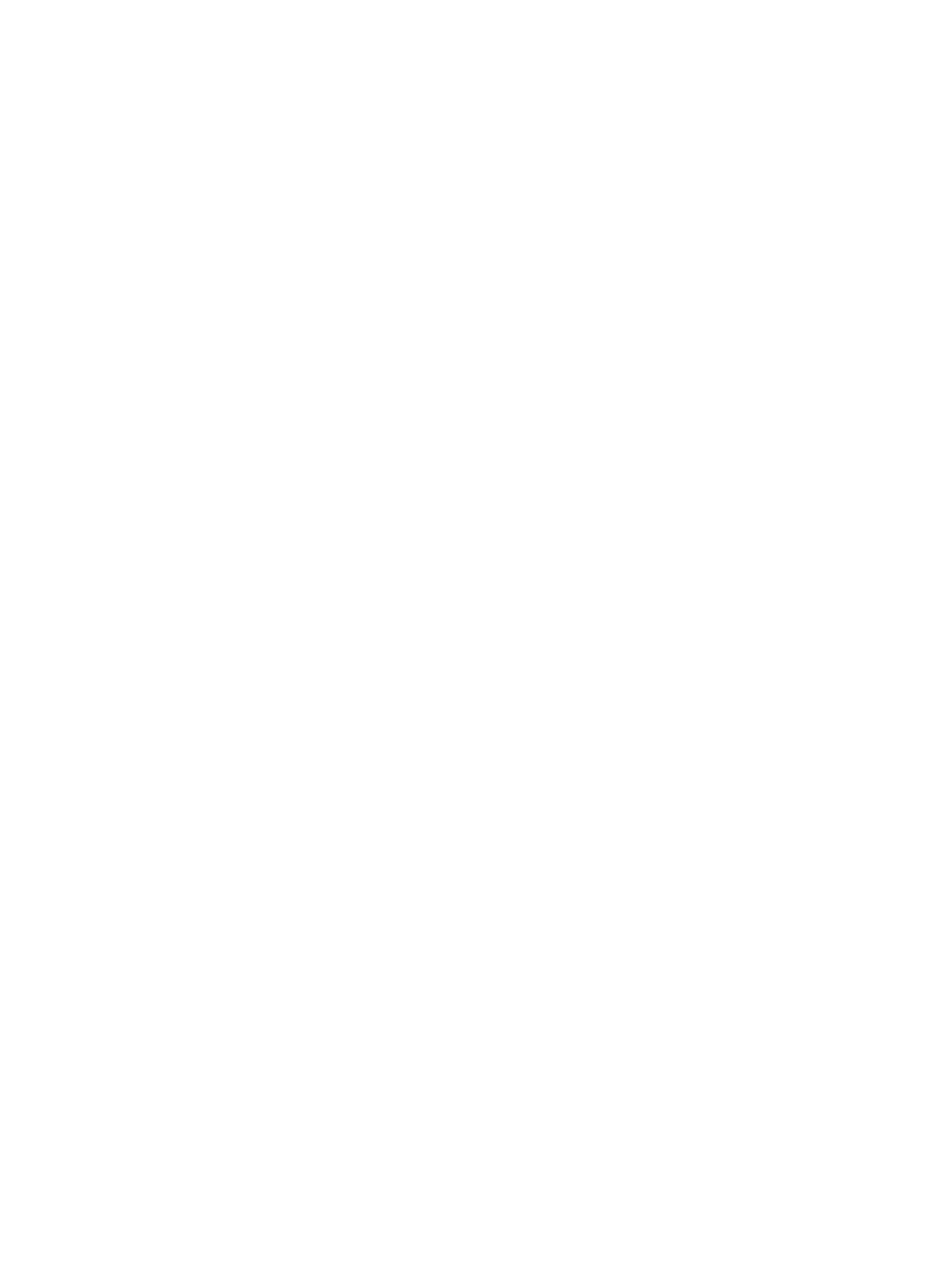Morning voice. Deep, low, awkward voice. Such a familiar sound. Especially when the phone rings. Or you have to greet the neighbors. First we hum. Drink few glasses of water. Jump into the shower. Vaporize! What a hustle to wake up your voice. I suppose each part of the body takes its own time to wake up. Somehow we have to stir them up into an active state. Everybody with its own order. With its own set of time frames. I first move my hands. Followed by the arms.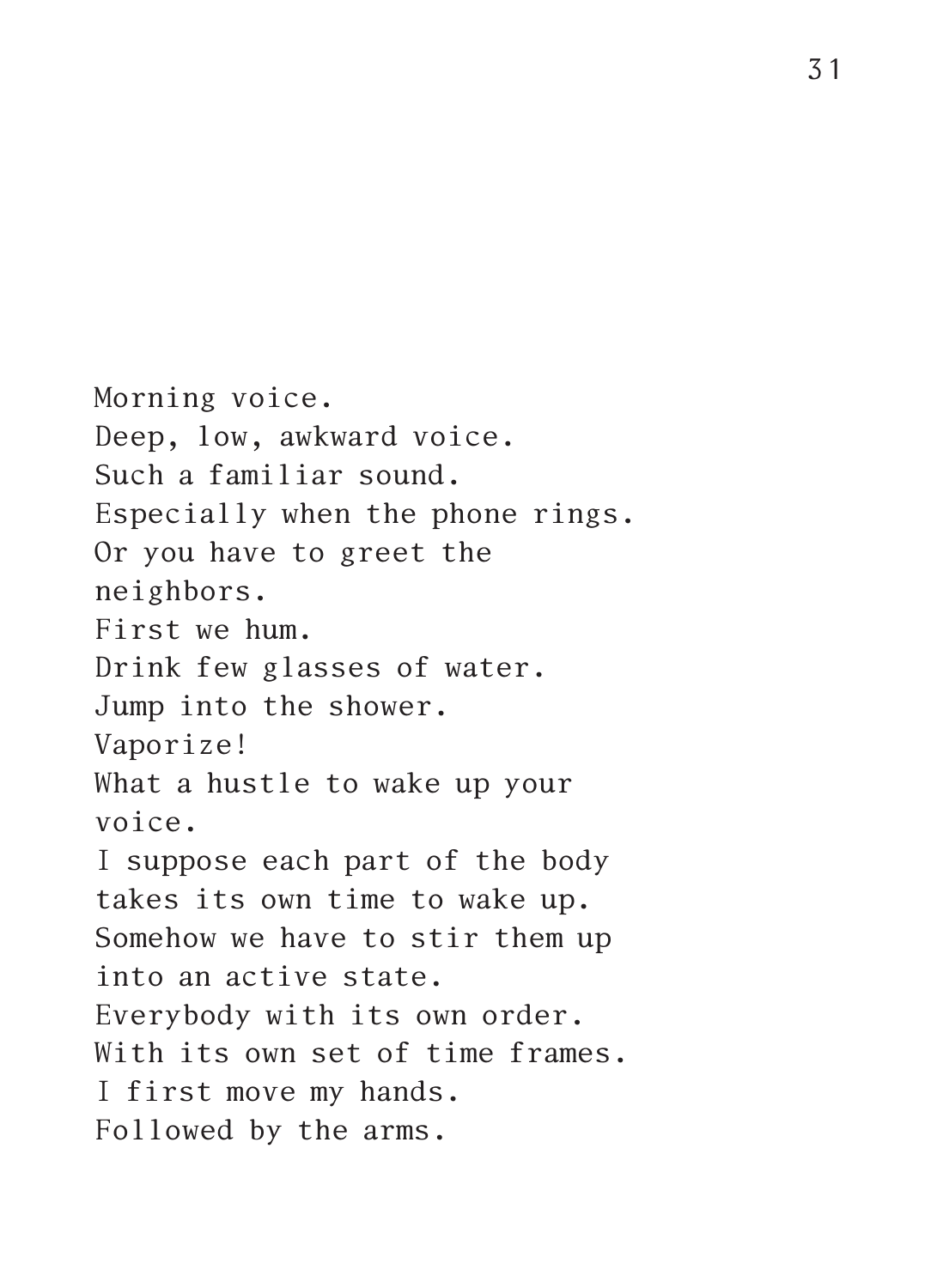In order to turn off the alarm clock. Rub my eyes, Pull off the covers, While the heavy head moves around the pillow. Then arms helped by hands, lift up the head. Later the body. Still no voice. A body half asleep. The voice caught up inside. Hoarseness – they call it. Raspy, breathy, strained hoarse voice. Symptoms involve the swelling of the voice box and surrounding tissues. Like on those days after a concert Or cheering sporting events. Either way it would be meaningless if one were alone.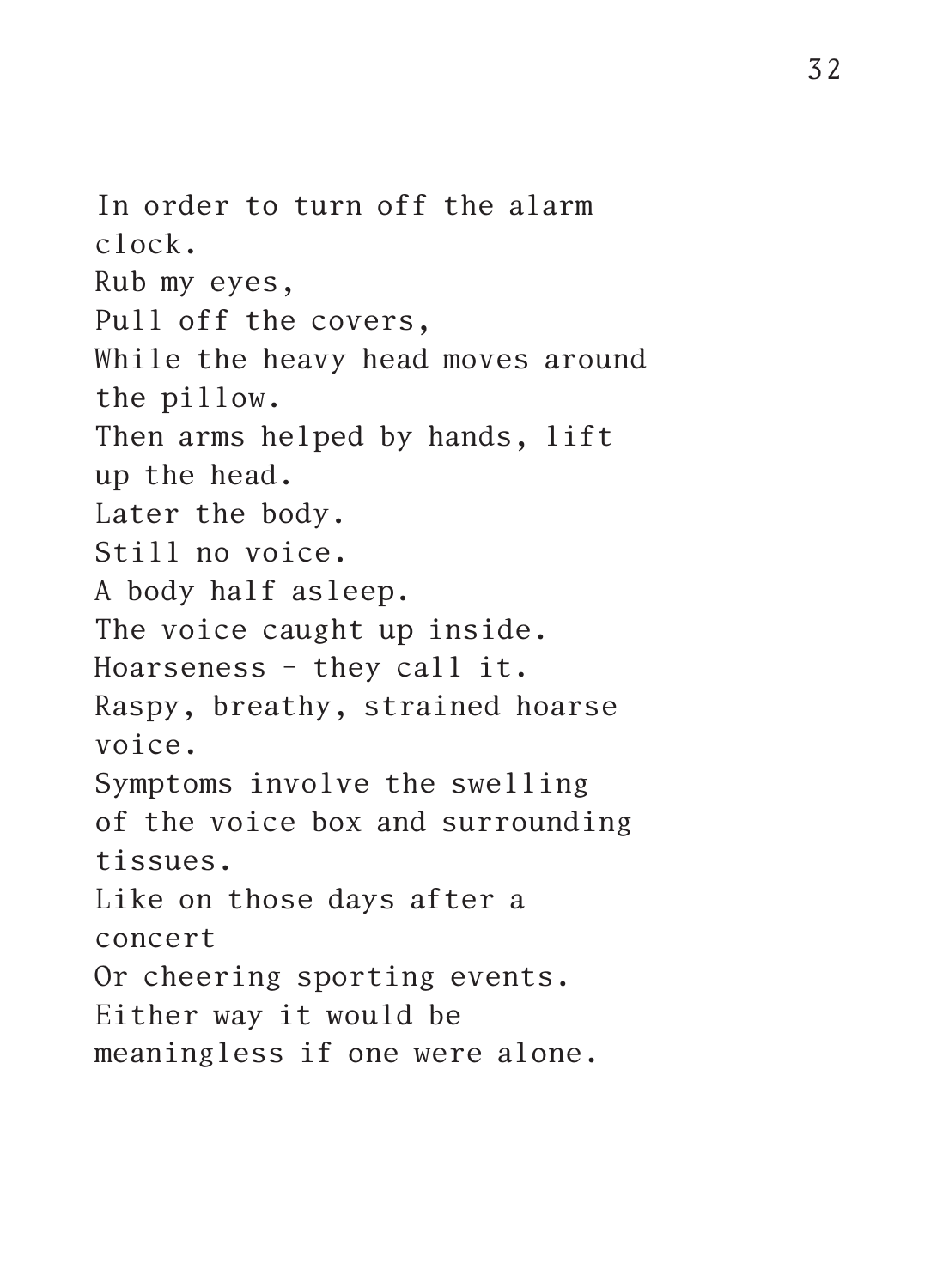Thus the voice operates essentially in the presence of the other. Good morning – greeting the other. Yawn – contagious to a room filled with others. Socializing sound systems engraved into body organs. Somehow waiting for recognition.

> My classmate went for the first time to Iceland to meet her boyfriend's family. When gathered around the table among older Icelandic women, she noticed a constant inhale sound described by her as an aaaaa inhaling. At first she thought they were constantly surprised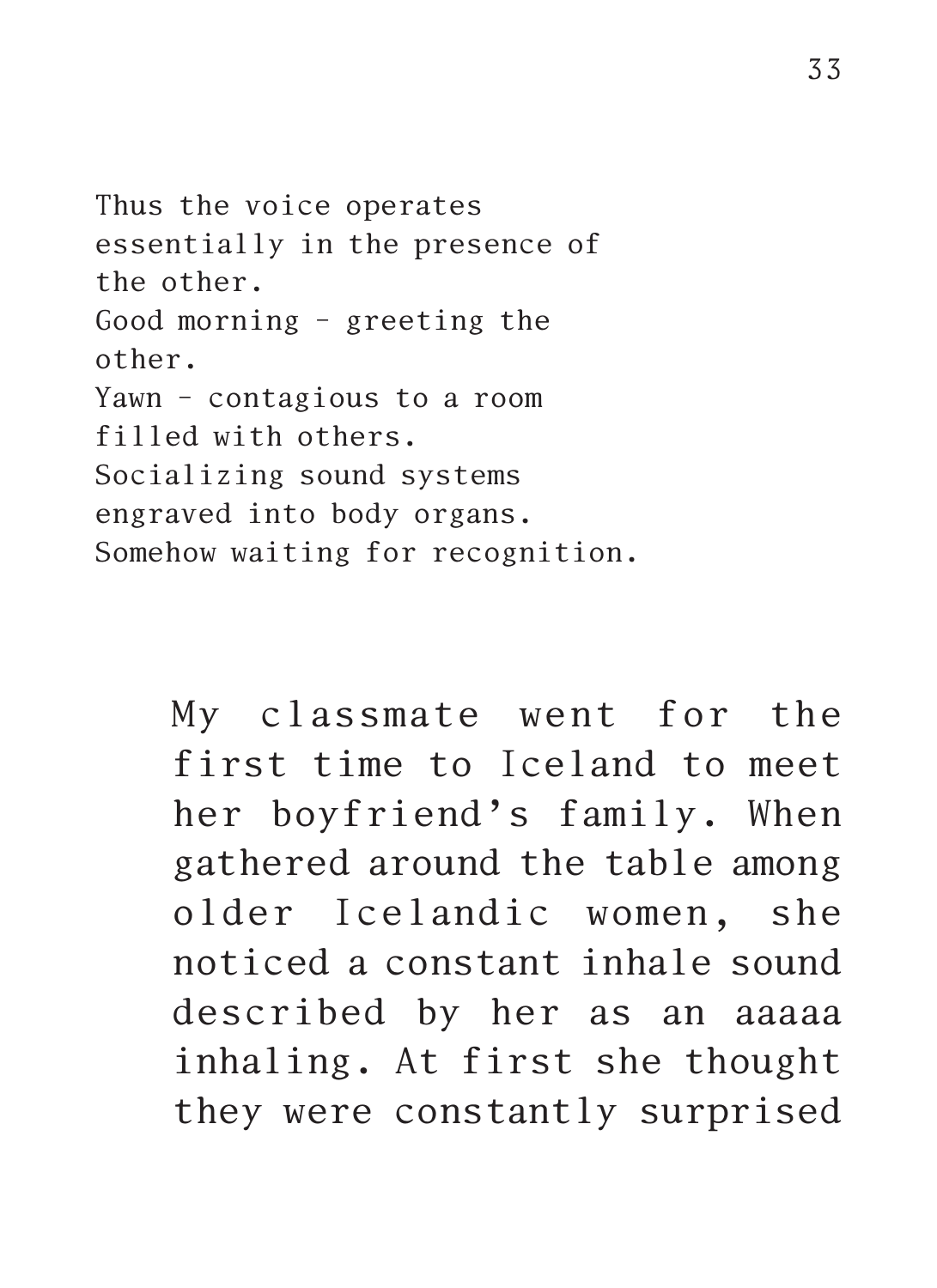by what was being said. A surprising A. Only then she understood that the inhaling sound was instead a sound of agreement. AAAAAA! Witty how an inhaling A can cause such misunderstanding.

What would happen with an exhaling A? A sign of tiredness, boredom, relief? Happiness, affection or pleasure? Aw. Sigh. In some way the A's work as involuntary emotional responses. Little gaps between breaths. Uttered to help the lungs to work properly.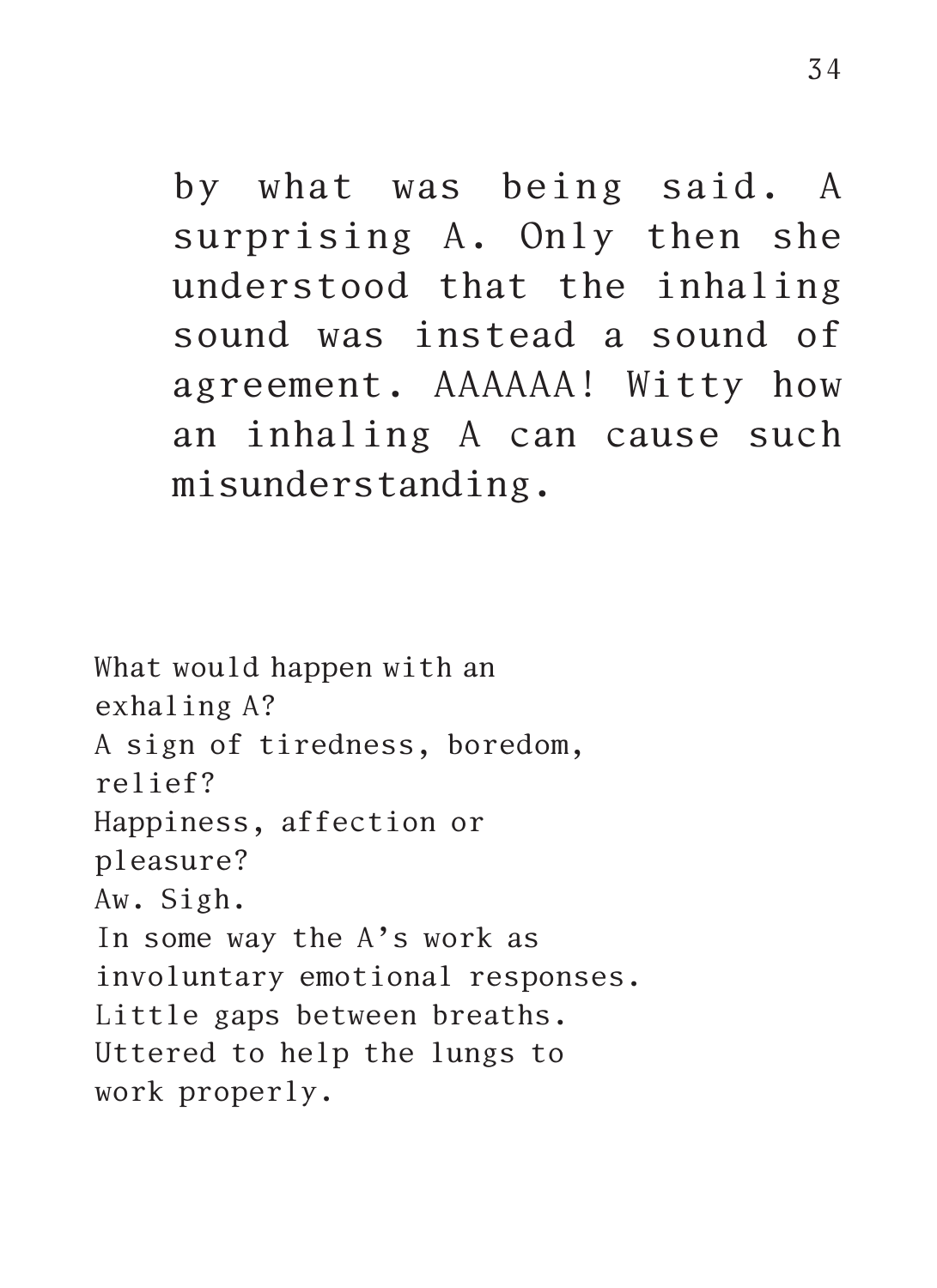Yet, triggering endless assumptions. Can you please say AAAAAA? While the doctor presses your tongue with a spatula in order to check your throat. The sound suddenly shifts. Comes from the throat and no longer from the mouth. The mouth becomes a vehicle for opening and closings. Like a string, a hole, a valve, a key or a pedal. Shaping A's and V's. Lips and teeth. Wet and dry. The throat, in sync with the mouth, delivers the insides. Like a tube of forecasts. Predicting tunes, rhythms and breaks. Resembling the identities of a body and its tempo.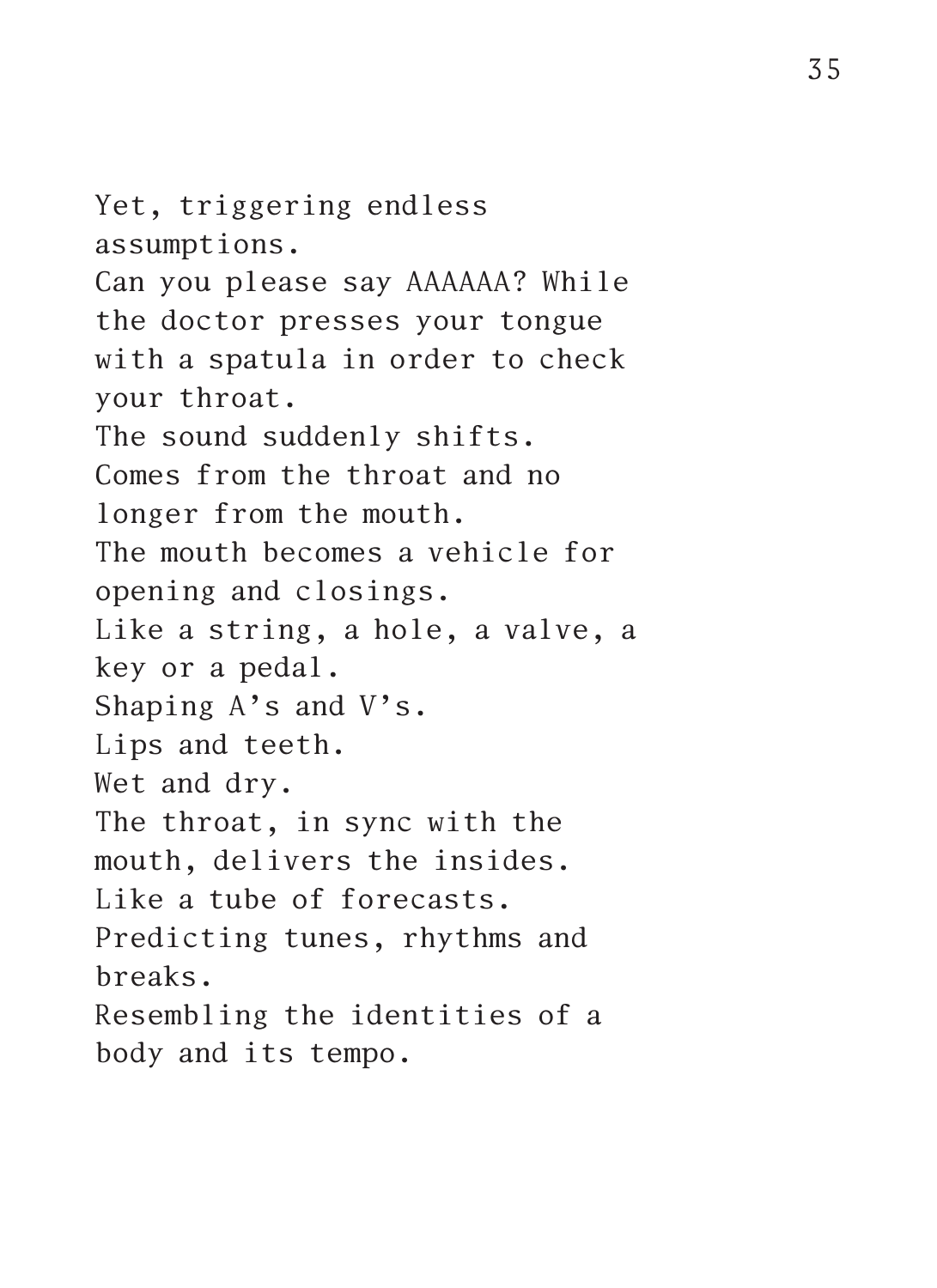Sometimes I wonder how the mother of my Italian housemate looks like. I like to picture how people might look like after hearing about them. I would say she is quite small, with short hair, golden skin, wearing flowery skirts. But all I know is that she owns a restaurant where she spends most of her time. Back home, alone in a room, she likes to scratch her throat. Odd to know how someone sounds like even before I've ever seen her face. I suppose she suffers from a throat tick that comforts her in the silence of her own home. A Grrrr sound, my housemate would say. He misses that sound. He spent most of his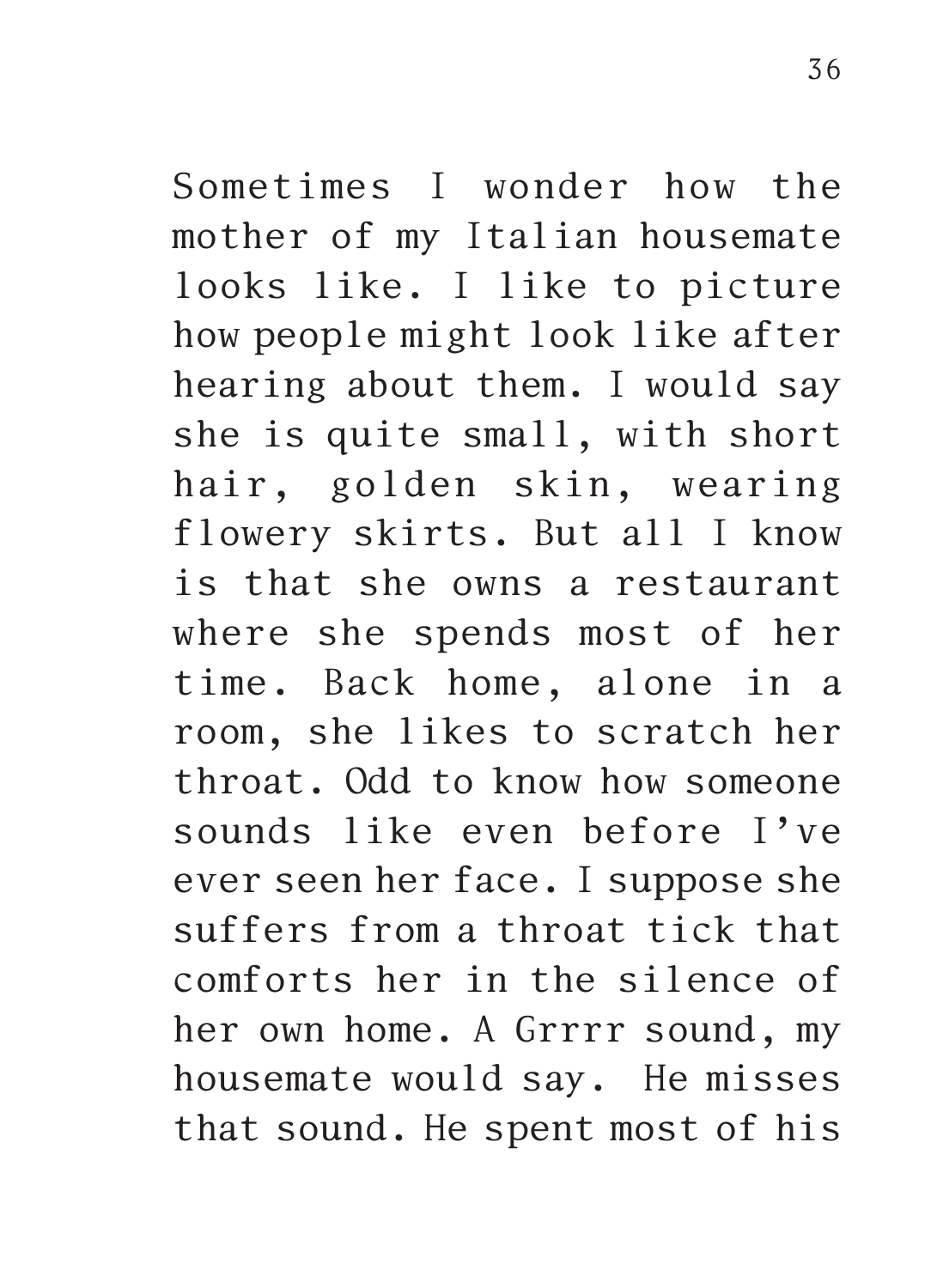childhood alone at home. The sound was just a sign that mummy was back home after a busy day of work. Perhaps he misses her right now. He seems quite lonely. Should I start enacting that sound?

Once in a while. I guess we should start cleaning our throat like we would clean a flute. Gently with a light blue microfiber cloth. Or a swab slurped in oil. You choose. The saliva would no longer be in the way. Like at those conferences. When you miss out the words projected on a microphone.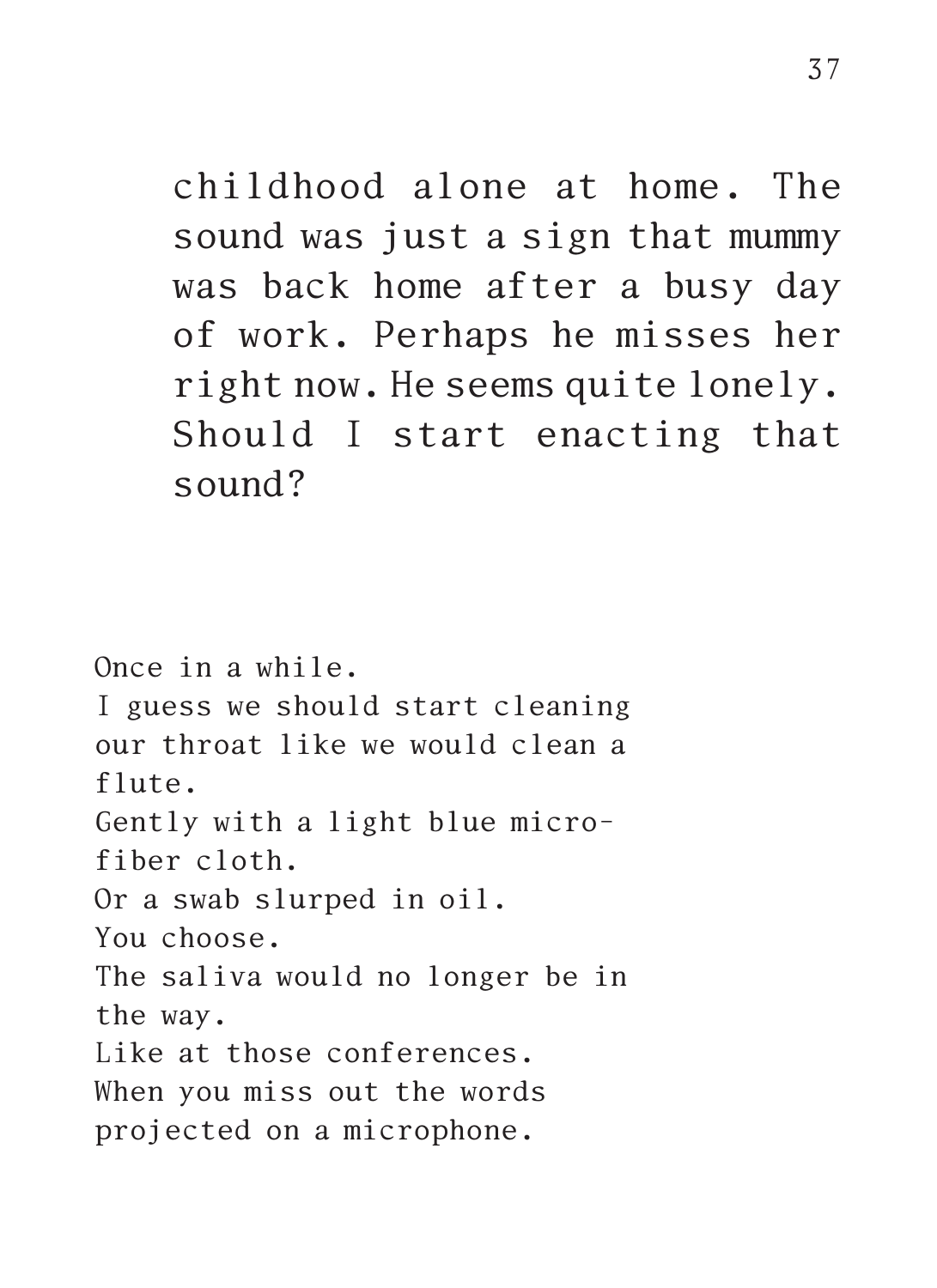And all that is left are those slurping noises. Argh! The same noises people make when they chew food with an open mouth. If you know what I mean. Nevertheless, clearing the throat brings in the right tune. Ahem. Or attracts the right attention before a speech. Some say, to a certain extent, that the action damages your vocal cords. So, I guess there is no right way to deal with the throat after all. Perhaps it should take a nap. Of 30 minutes at least.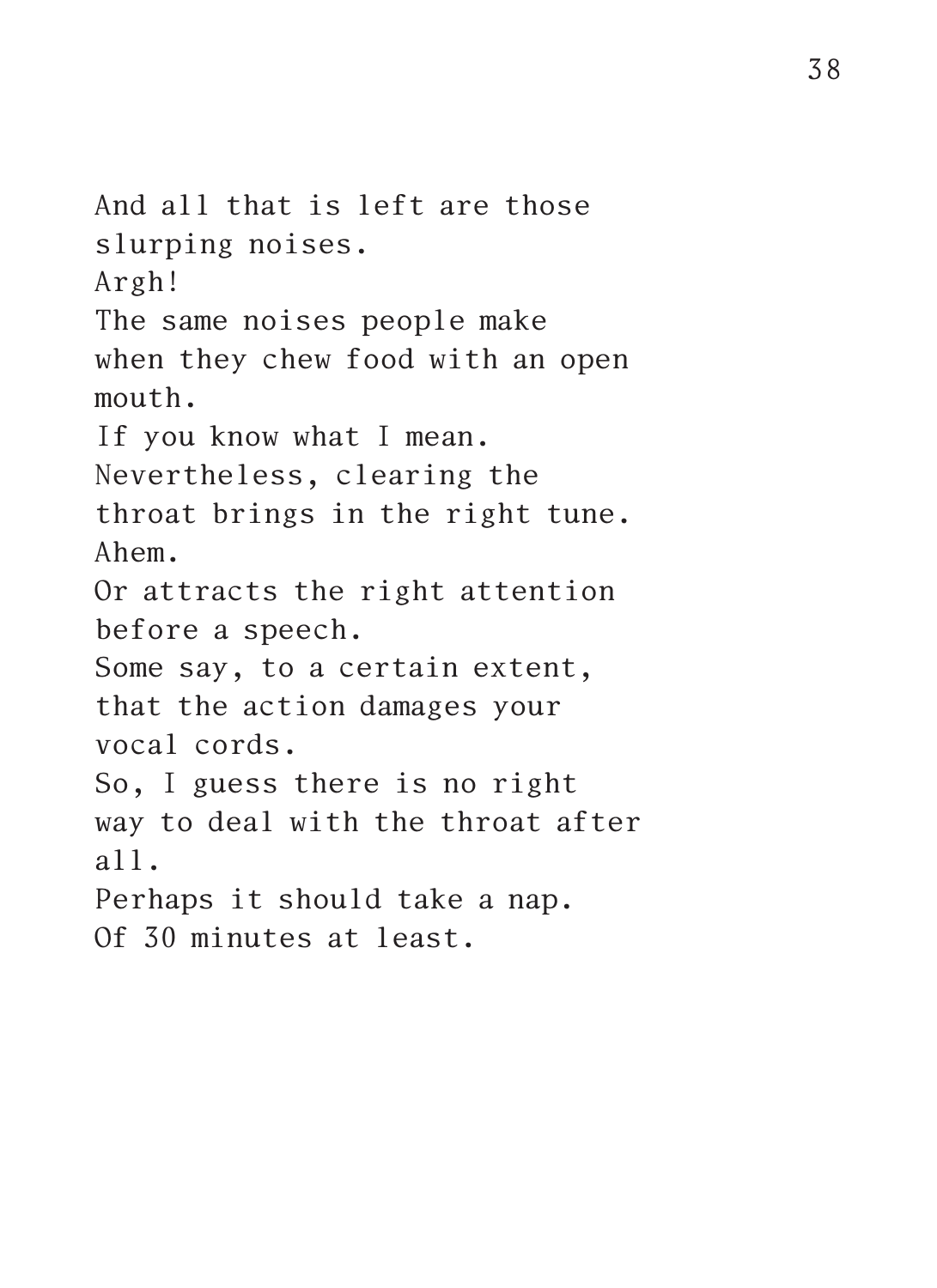Few months ago I took a singing class. I was too shy to ask one of my singers friends to hear me out. We started with vocal warm ups, breathing exercises, ear training and a set of vocal scales. The normal procedure, I would say. Even as a chatty person, I found myself feeling very insecure. Heads down, avoiding the looks. Shrunken shoulders with sweaty hands. A silent voice, taking a nap, for all we know. Holding in notes. Swallowing in air. Can you imagine being afraid of your own voice?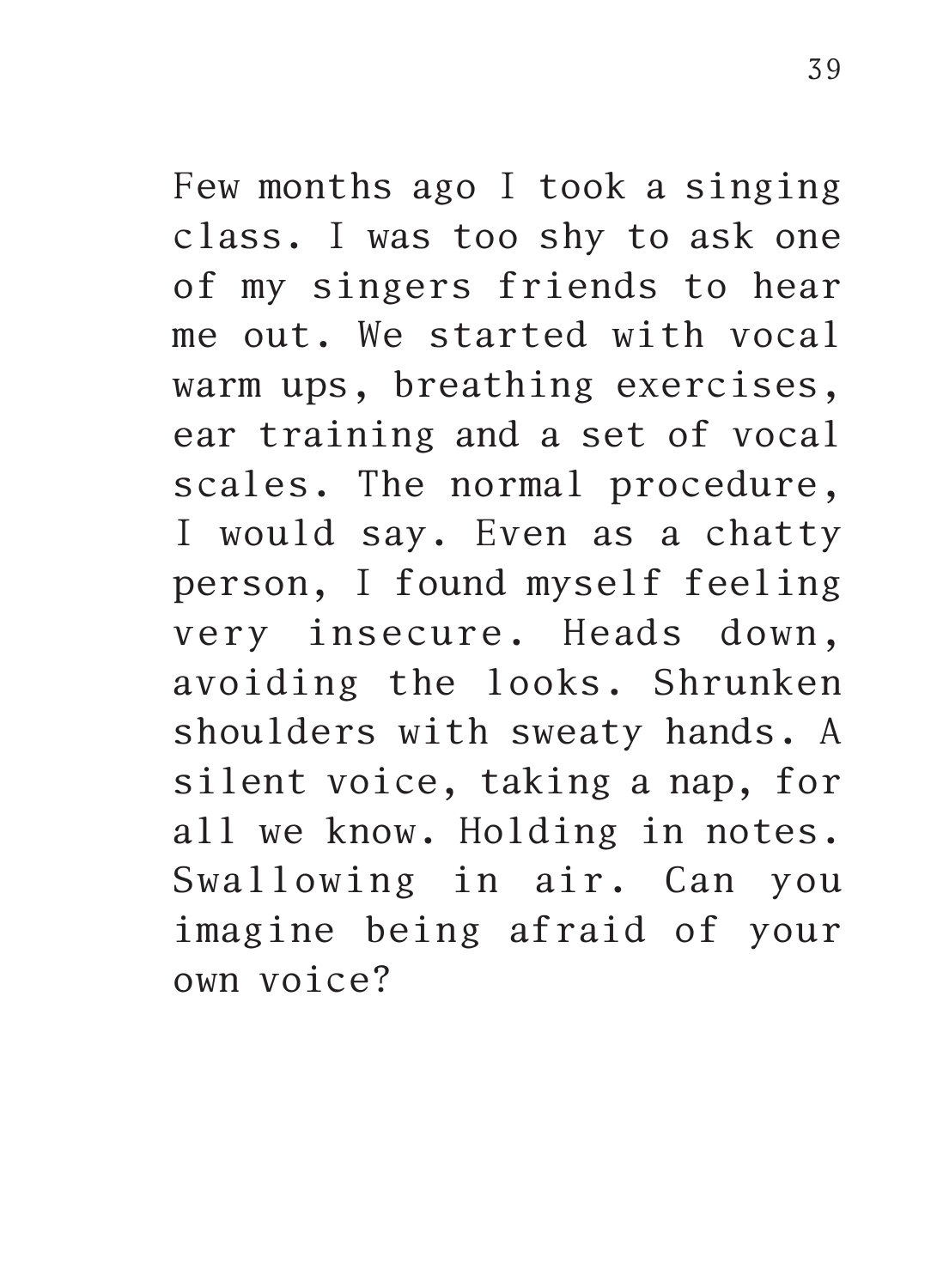There are so many decisions to make upon voice. As many as the ones we make about what we should wear. Should it be low or loud, fast or slow? Jeans or skirts, sweaters or t-shirt? Dressing up. Warming up. Dressing down. Restrain. Formal. Casual. There is more to take into account, than when you tune in a guitar. Tone, volume, pitch, speed. Word pronunciation. People's impersonation. More manly. More friendly. More Girly. More surly. Disguise.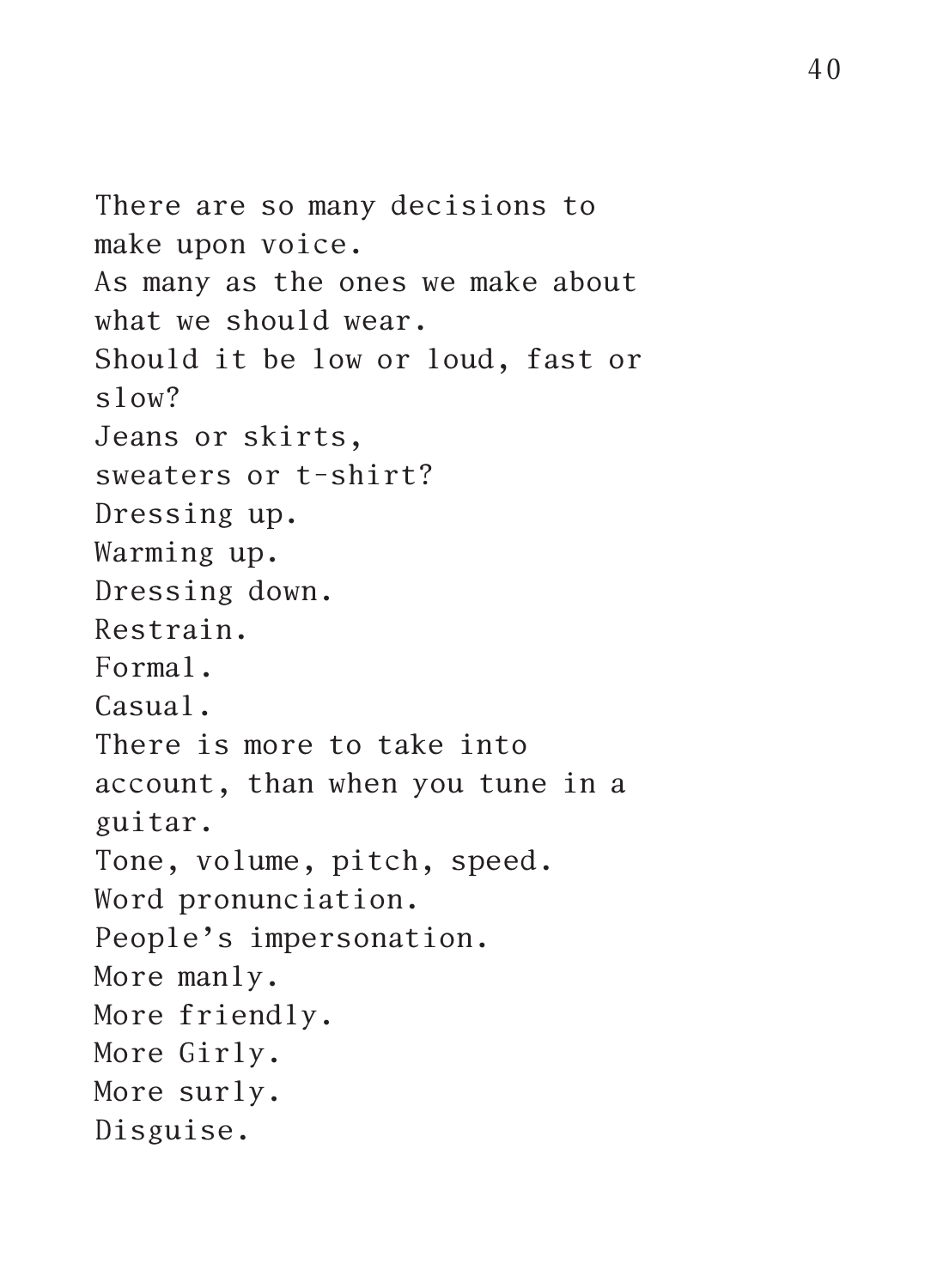Costume. Scary to think that some out there fake their own voice. Do they have coaching teams? Voice stylists? It's all about the right pitch. The right image. I guess they also teach you when to keep it in. To tuck in your voice like you tuck in a shirt. Tightly close to your stomach. Then again. How many voices are undelivered? Left out. Unsaid. Never tuned. Never played. Left at the backstage. After a singing class. Or chit chat at a bar. Specially, when you hear the words: Keep it to yourself!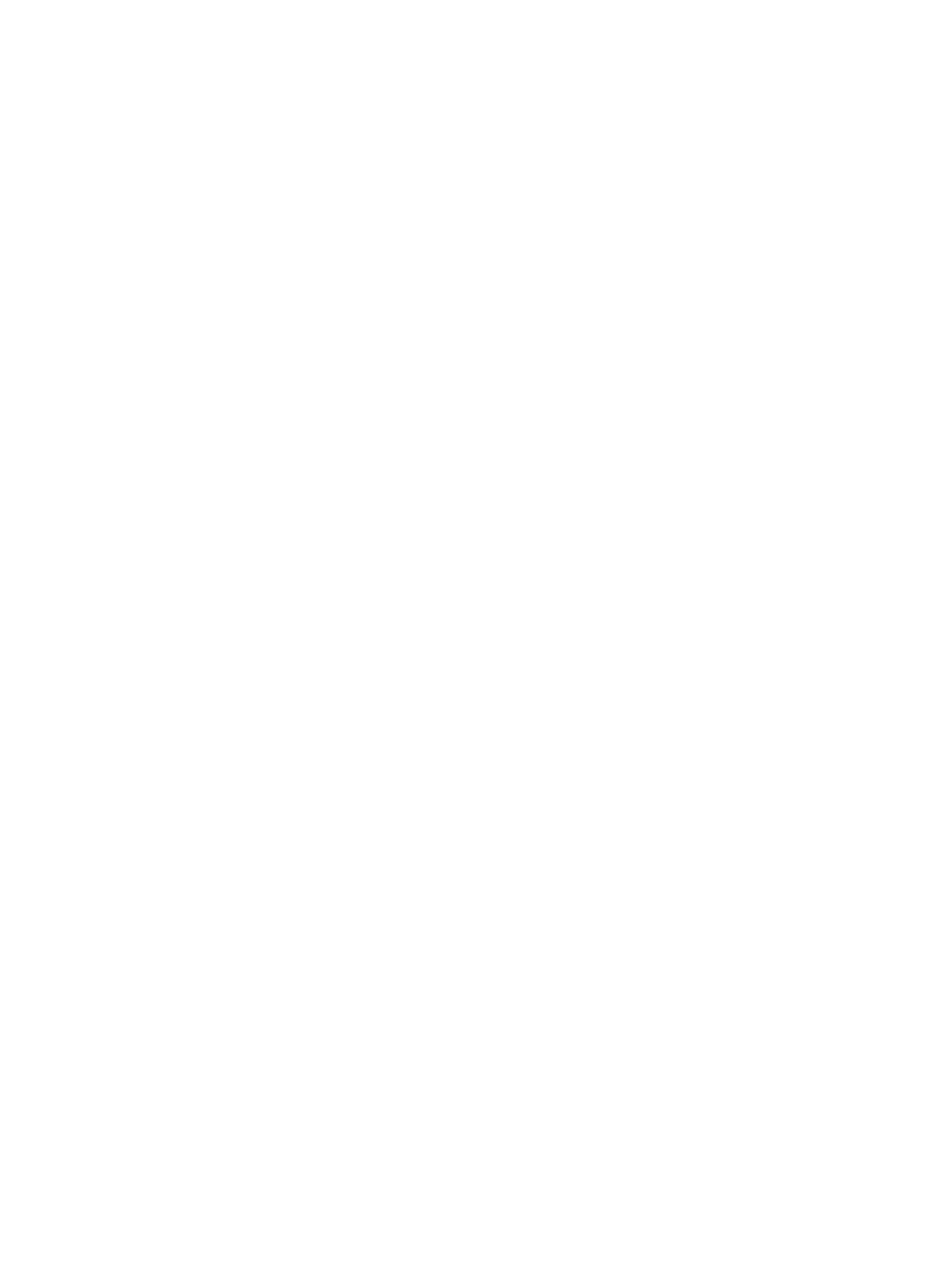Songs Its Lines And Territories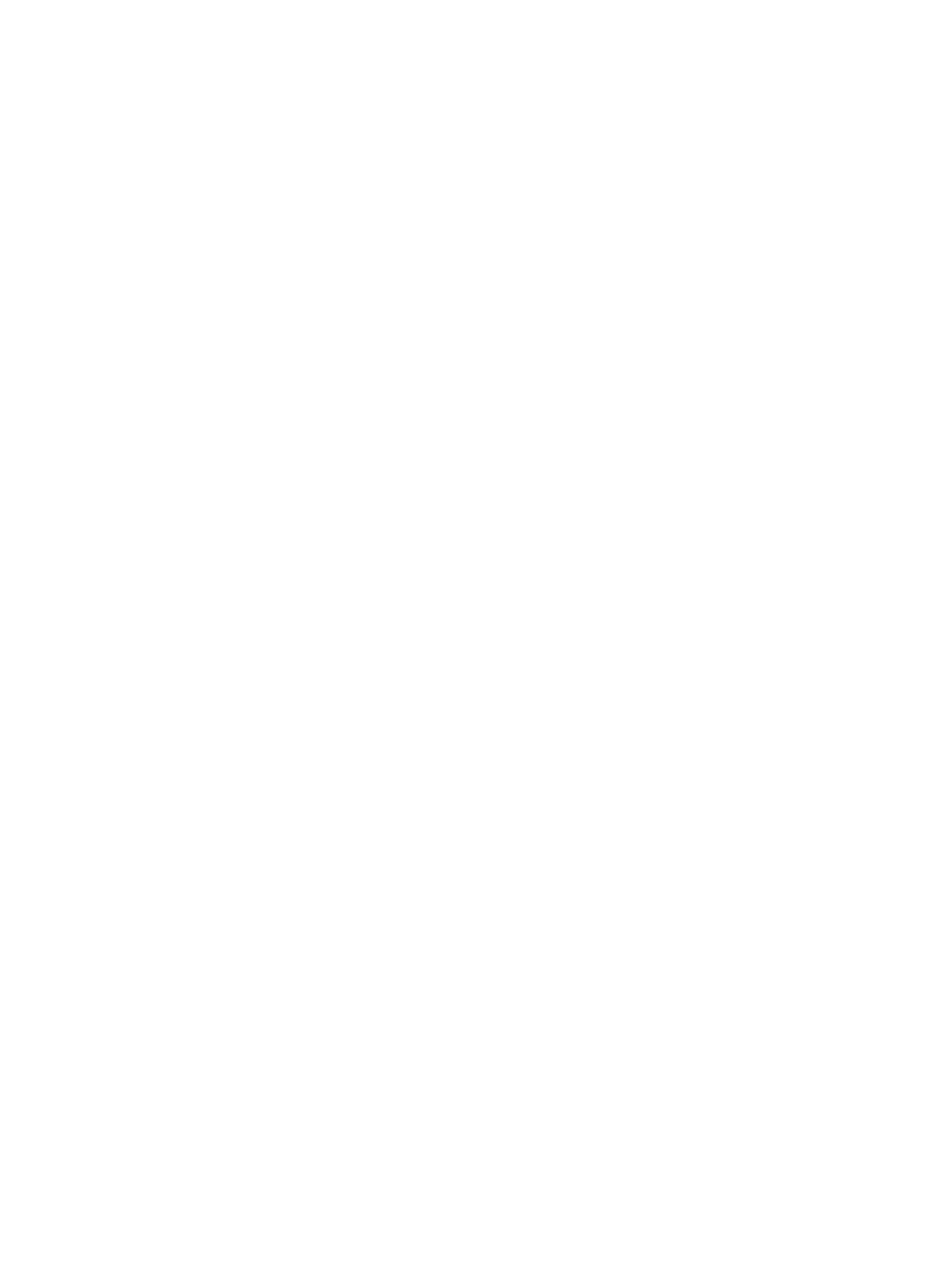I have a song stuck in my head. One of those songs you just can't get rid of. Trala la la la One, two. Repeat! Here it comes again. Nonsense. Out of context. A puzzle of words. Fractions of memory. Triggered by some written words down on a paper. I don't even feel able to reproduce this voice. I guess we have two voices. One. The one stuck inside. Two. The one others can hear.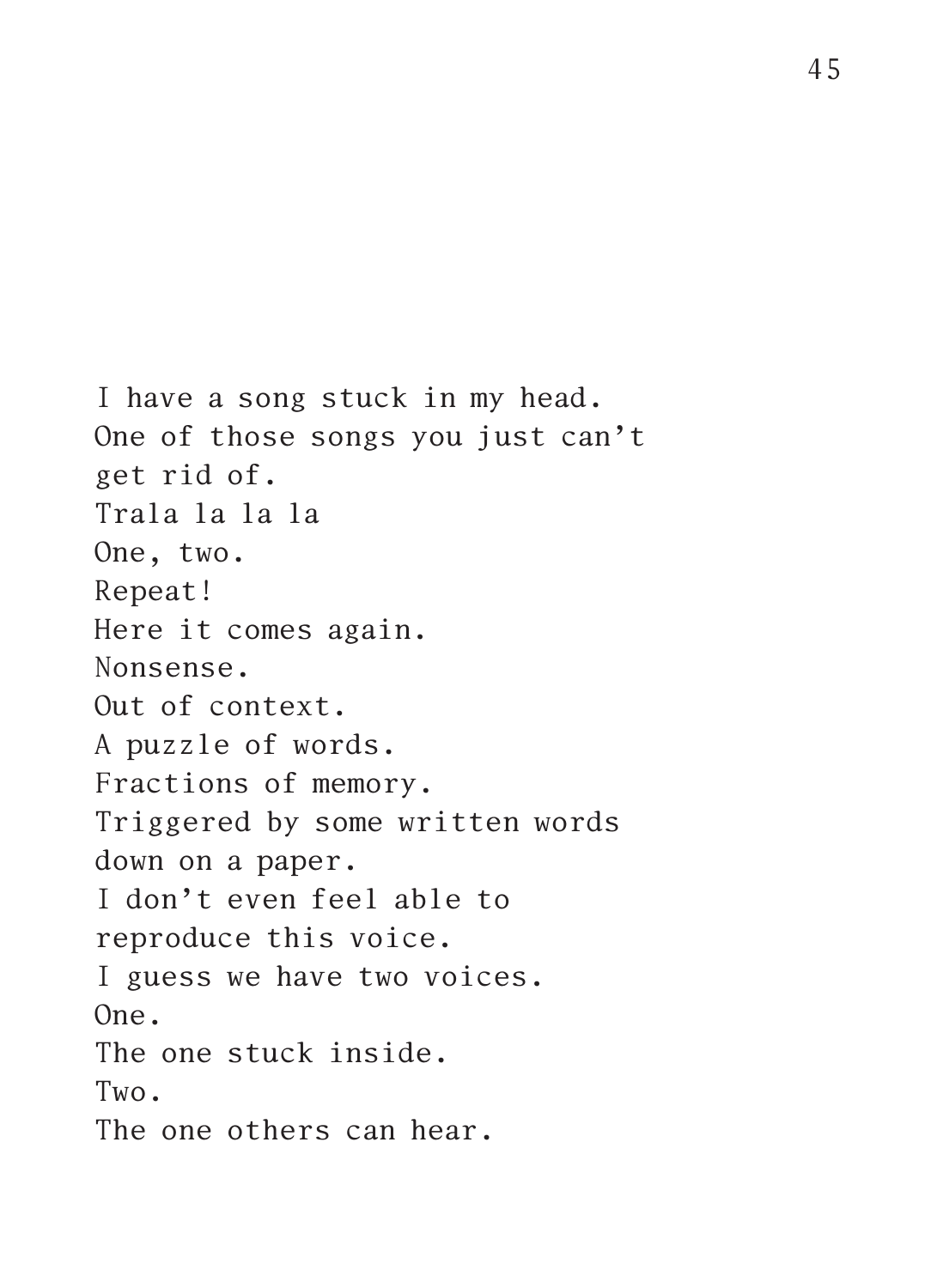The primary one. Locating you and me. Spaces between one and another. Singing, I suppose, becomes an expansion of that space. A voice that stretches out of a body and its visceral utterances. Linking bodies to spaces. Like Australian song lines. Songs built up from landmarks, nature, waterholes and land depressions. Said to be crucial to keep the land alive. Opening paths for indigenous people. Songs as marks of territory. Setting up boundaries on human interaction.

> The metro at wibautstraat in Amsterdam has a playlist for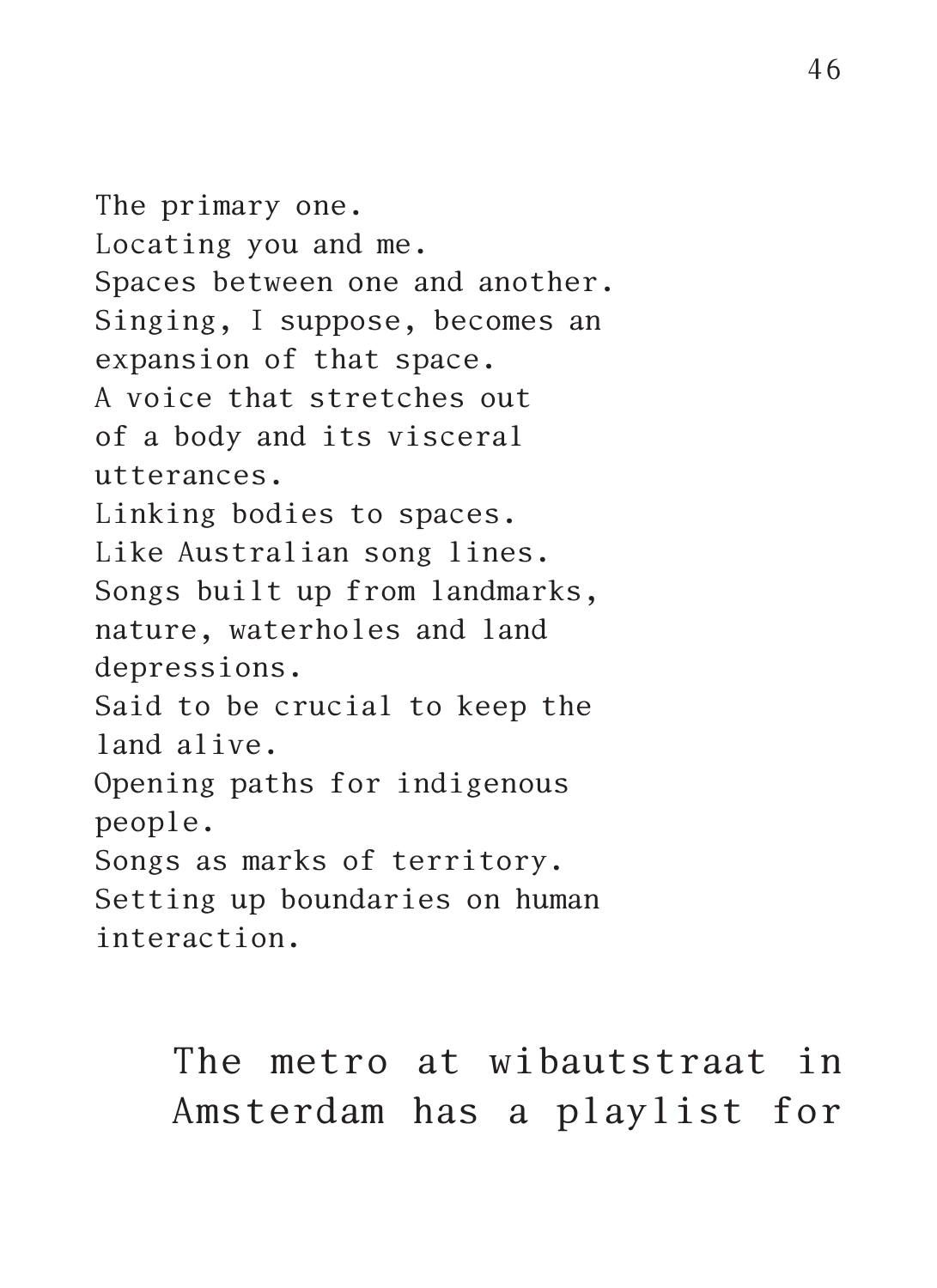ambient music. I guess the aim is to ease out waiting time. Particularly on snowy days, when everything seems to be on slowmotion. Everybody perceives this type of playlists in a distinctive way. For instance, my teacher cannot stand this playlist. She says that the boring chill out music filling up the metro, makes her feel like an invalid person. She even states that the music might be used in order to control out people's behavior. Keep people on the right place. Like everything else in Amsterdam. All in the right place.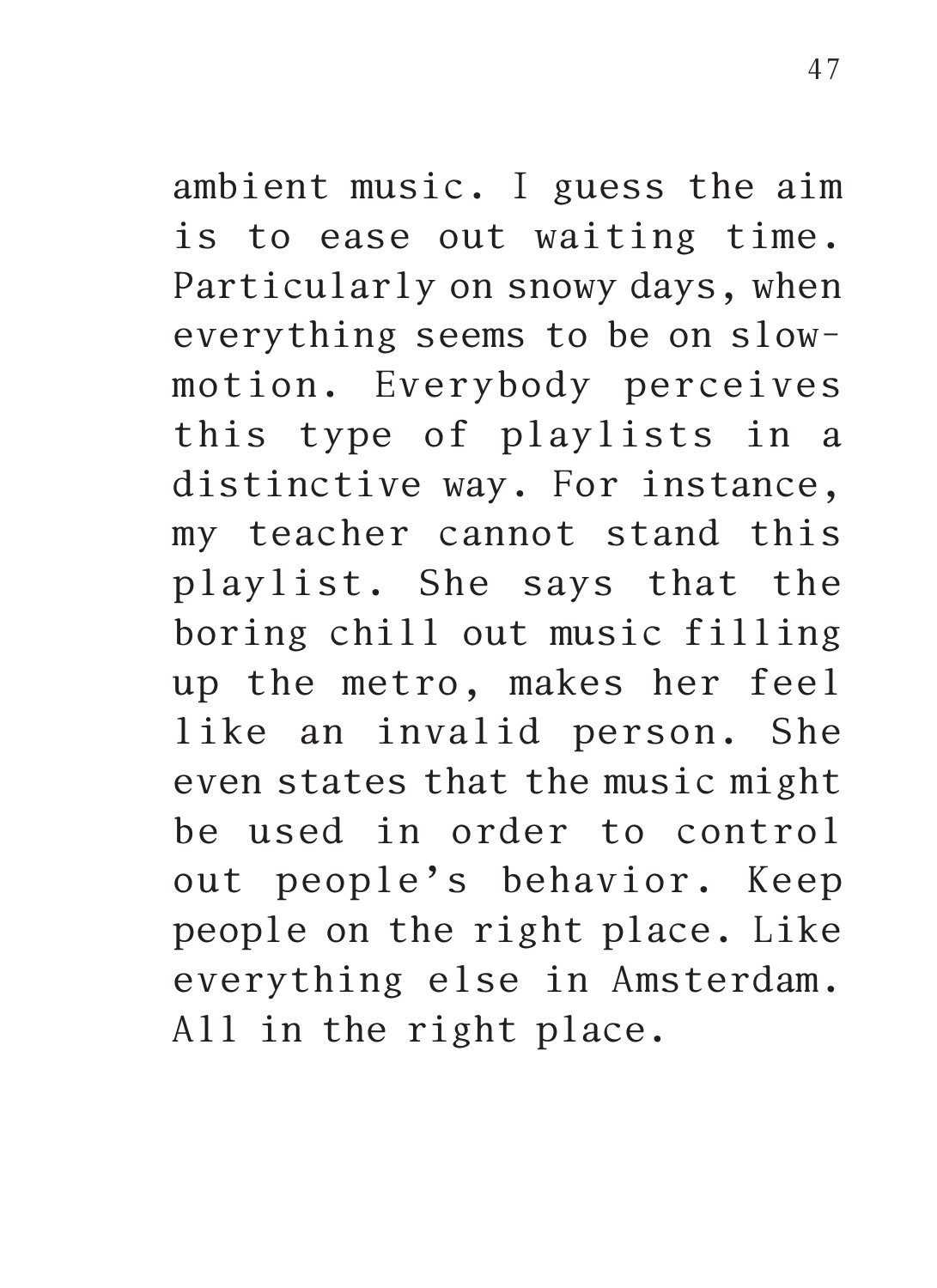I wonder, how many other public spaces use songs to set people's actions?

Pharmacies in Mexico hire a mascot to dance and sing along with the music. Others hire girls to spend their days promoting products in shape of songs. Loud microphones. Giant speakers. You must sing along. As if you were at a karaoke's bar. It doesn't matter what kind of shop. The singing matters. I heard that in Tokyo they even cast out the right voices. Attractive ones.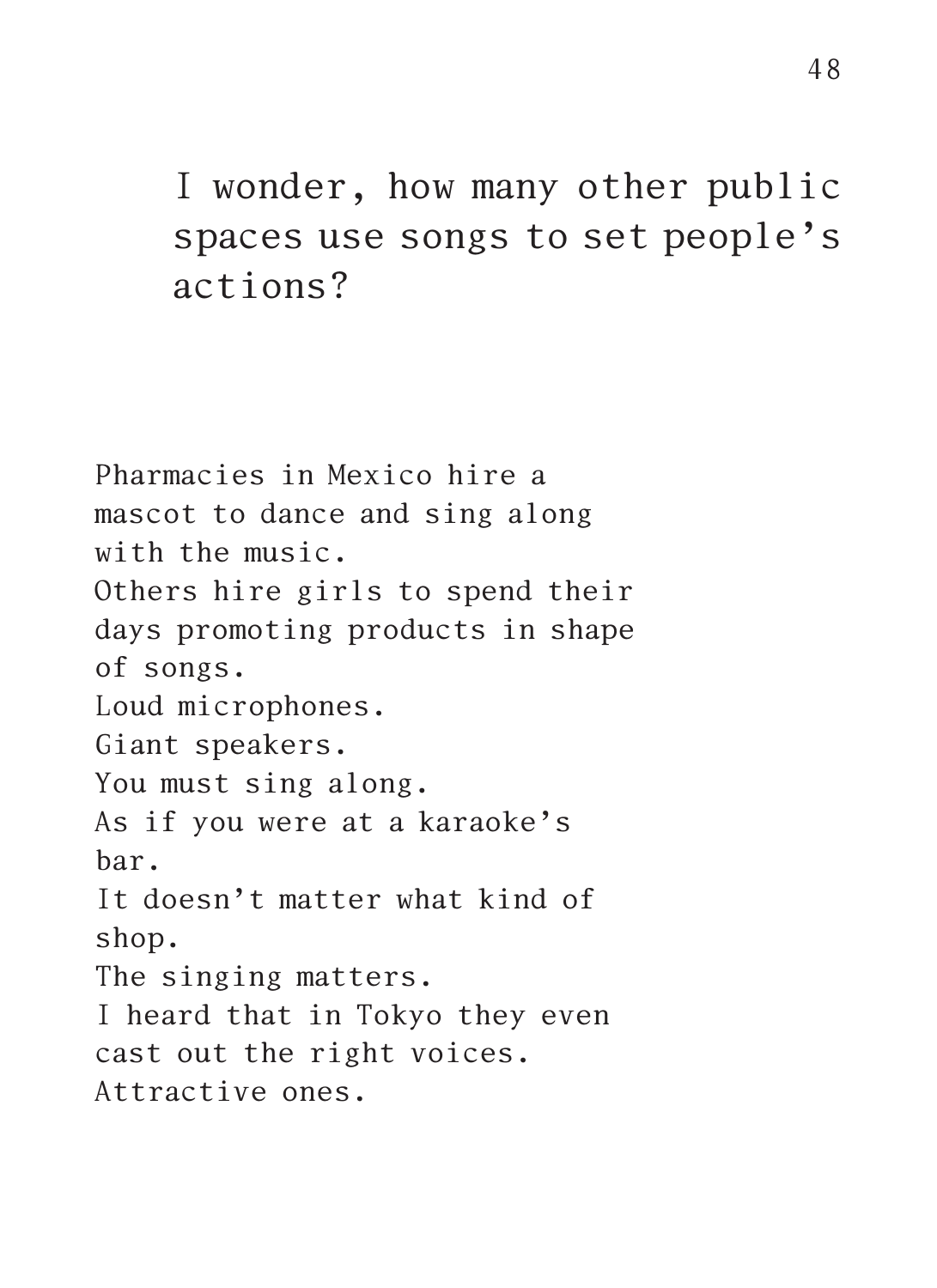In fact songs facilitate the ability to interact. Even if we don't sing along. They help setting up a connection.

> When I was little I used to play a game with my dad, after he picked me up from school. With the seat belt on, highly focused, I had to guess the composer and the settings of the song that was being played. Most likely, we would be listening to classical music. Symphonies, concerts, sonatas, quartets, operas. I had to pay careful attention to the tempo, instruments and the emotions addressed by the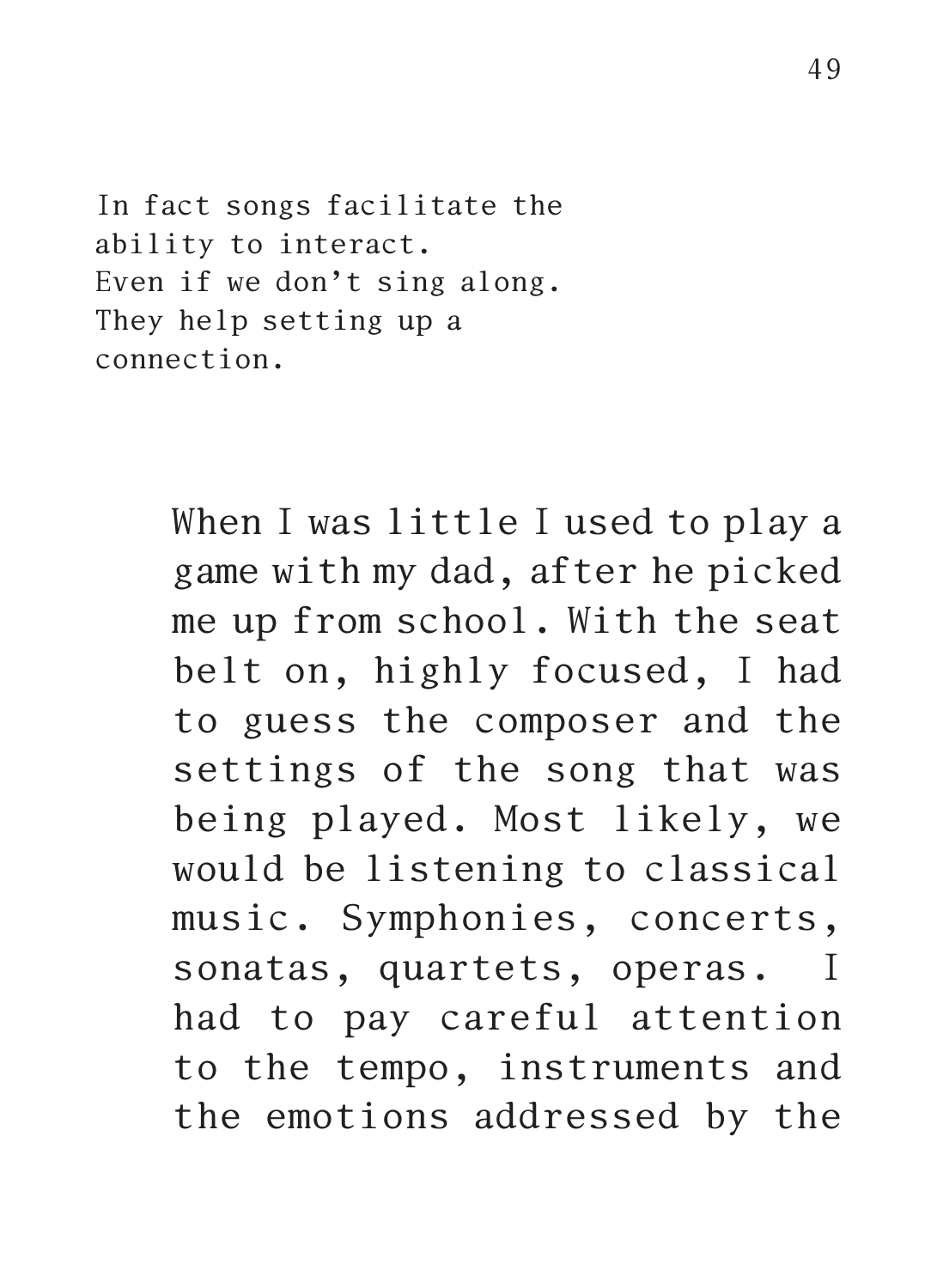song. Vivaldi was supposed to be happy, Bach dark, Beethoven romantic. I use to love that game. I miss riding back home in my dad's car.

We seek and wish to share the journeys of our lives. And orally transmit it over time. Songs are nothing else but a living language. Spreading ideas about time, space and social identity. They hold so much history within them. Infused with feelings. Like Fado music. Of longing, fate and melancholia. Lisbon is often associated with life on the sea and the ones left behind.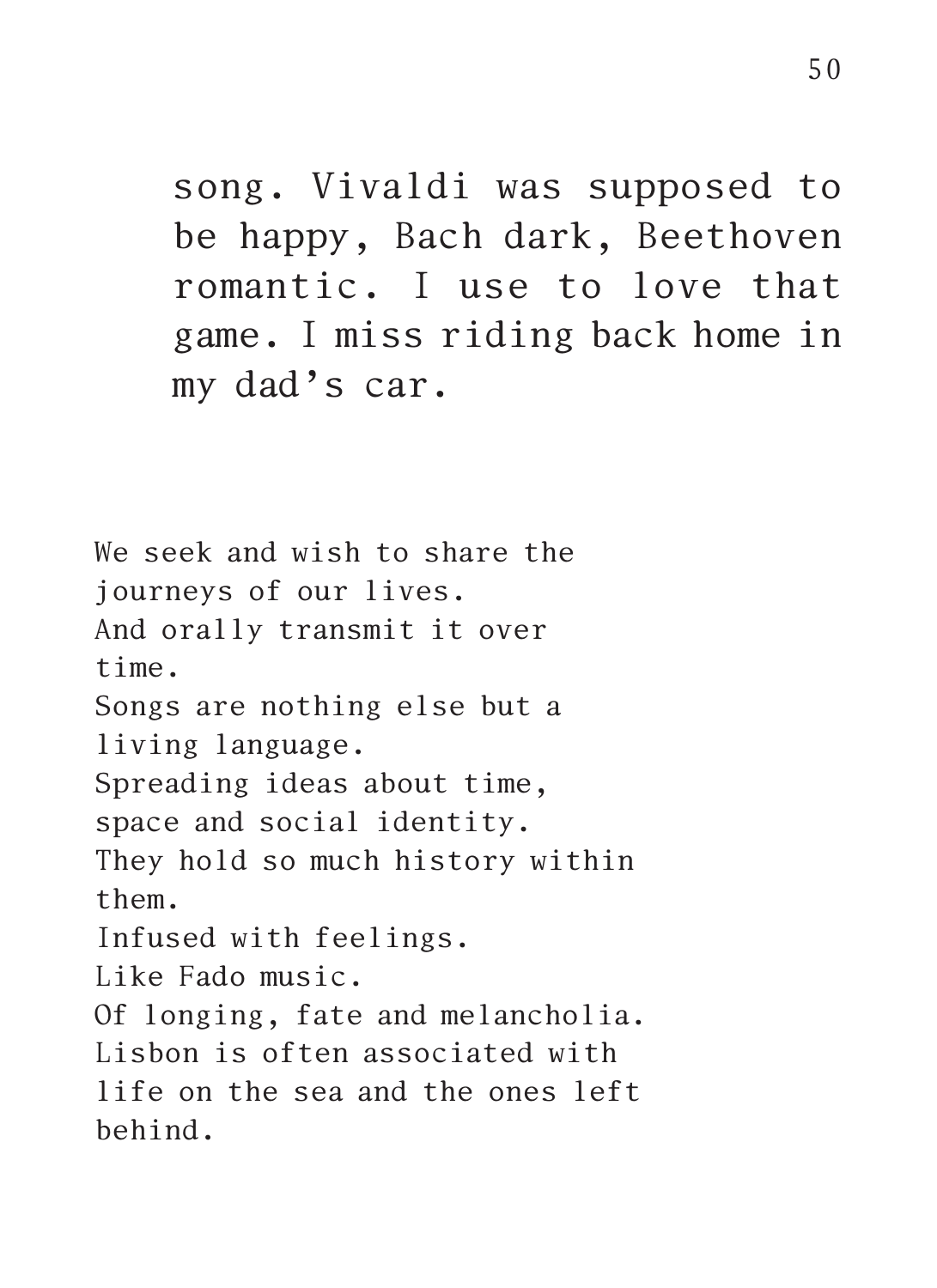Love, death, poverty, humbleness. Mainly sung by women. Under candle lights at taverns. In Coimbra, the singing links to the life of the students, their achievements and failures. First loves, first drunkenness, failed exams. Often sung by men. Facing a window. Like a serenade. According to tradition, when it comes to applauding, Lisbon = clapping hands Coimbra = cough, like when you clear out your throat. All cultures sing. Around tables, boom fires, coffins, new born babies, under tree shadows and burning sun. Expressing what people long to say. Wishes, hopes, dreams, resentments, fears.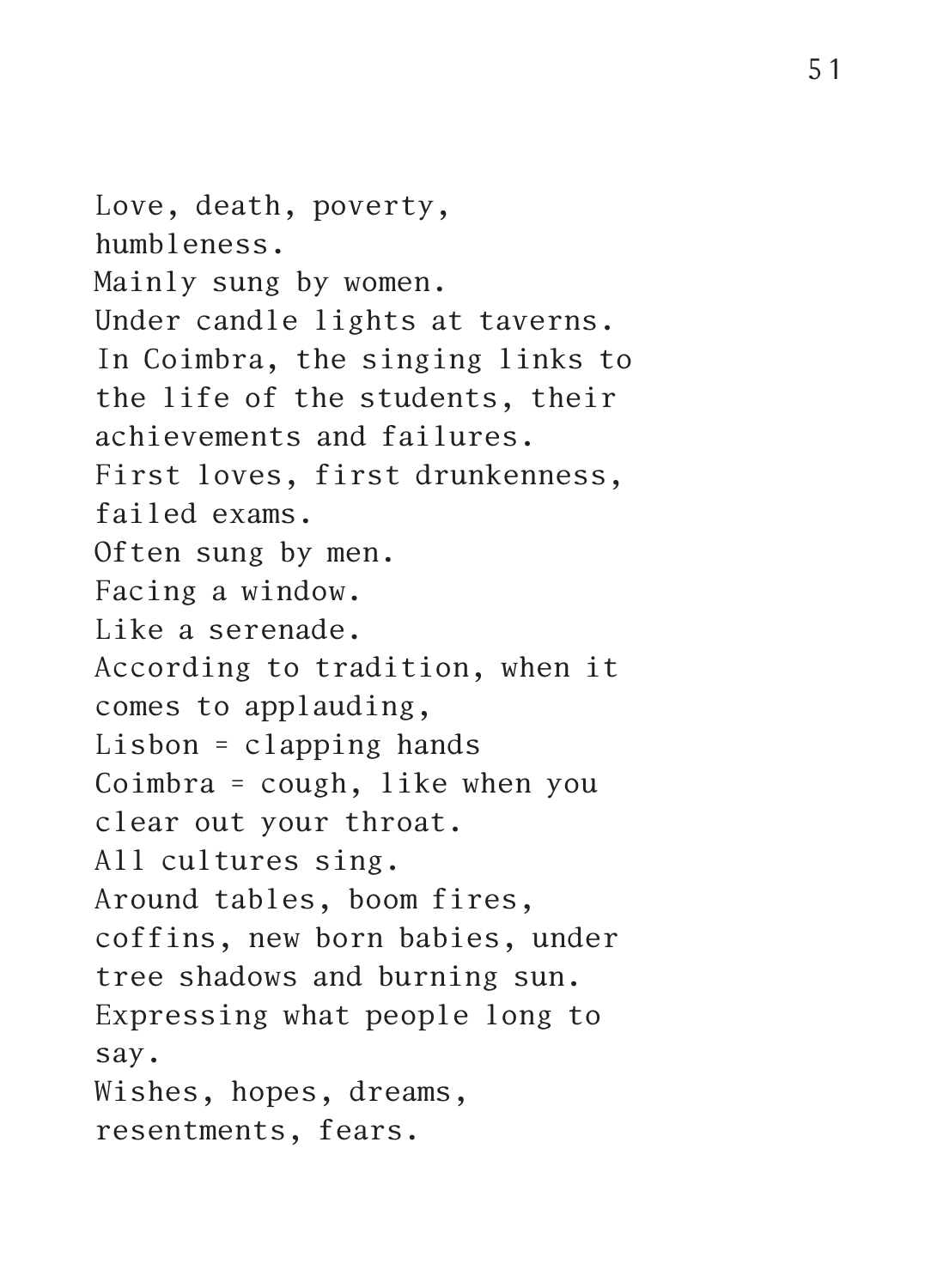Songs for birthdays, weddings and funerals. Songs for rain, lullabies and prayers. Under the shower, in schoolyards and during house holding tasks. Farmers, weavers, sailors, armies. Group chores often result into a song. To bring in a precise rhythm. To synchronise their actions.

> My classmate once told me about the time she went hiking with her sister and friends. Over five long rough days they walked upon the mountain somewhere in Russia. To sing was to overcome their tiredness. To kill time. Random melodies, old-fashioned songs, stepping rhythms and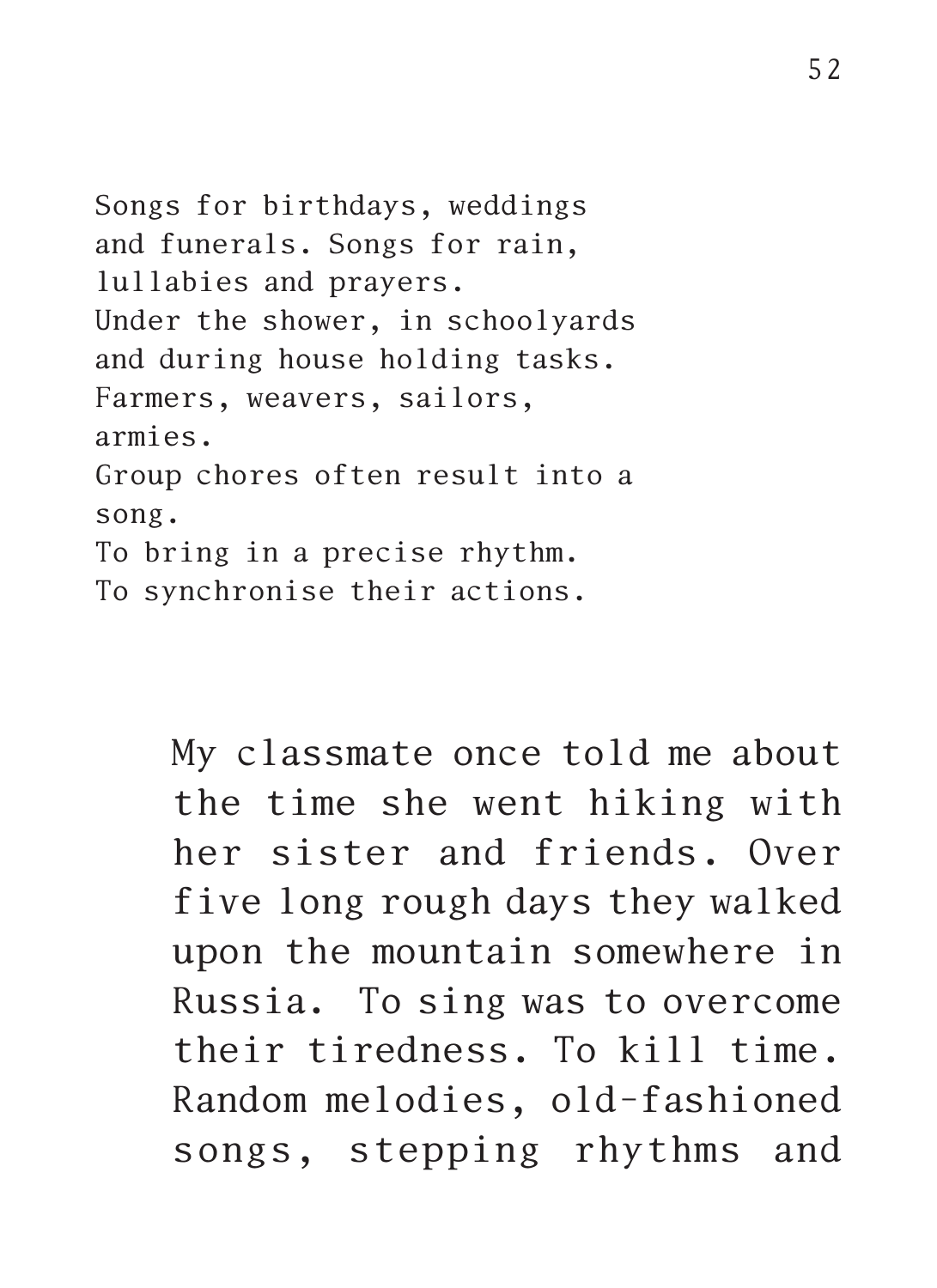clapping hands. Everything they could reach out for, they would sing. Singing became the motor to keep going. How many songs have been written after a hike?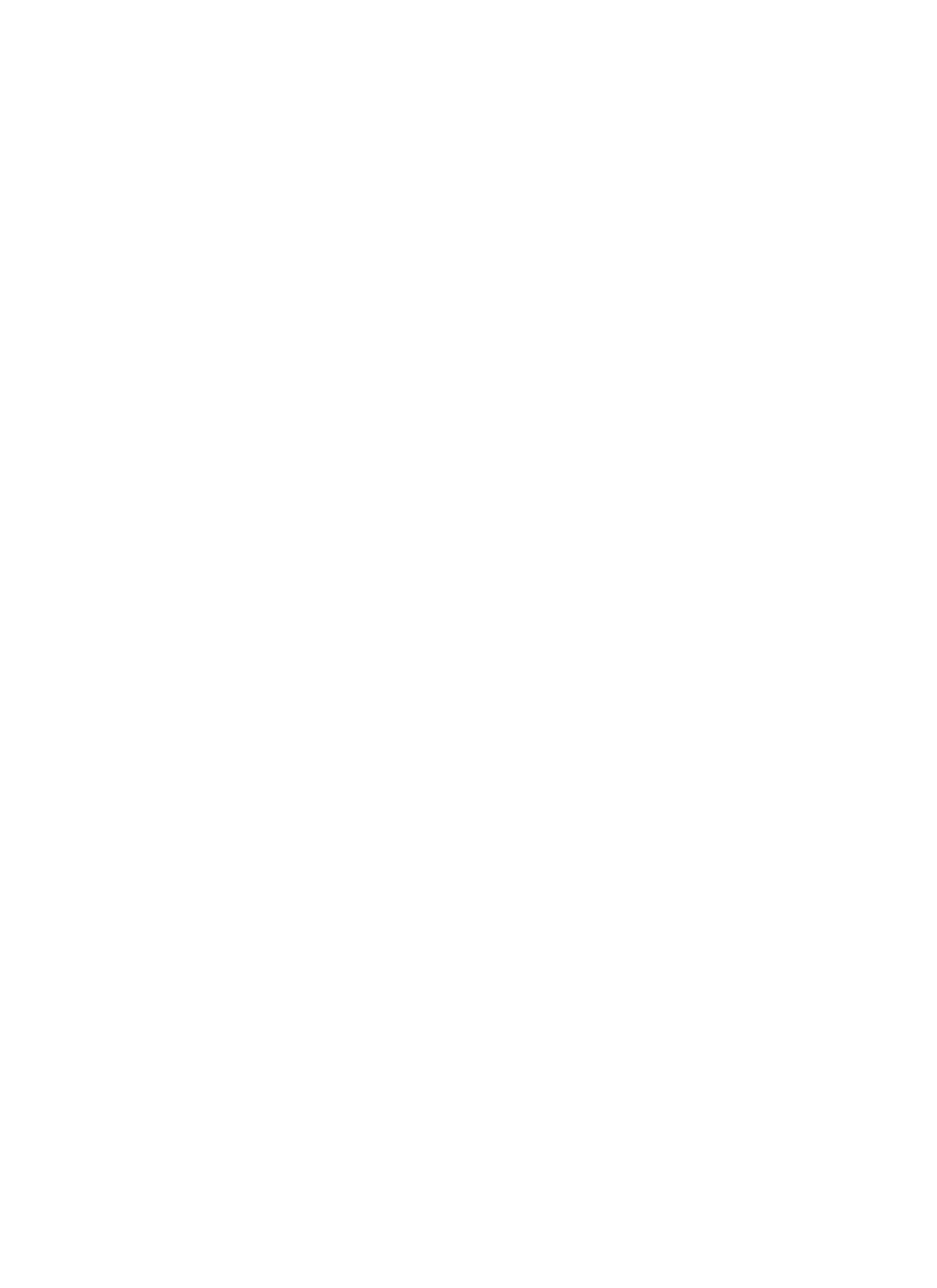Sneezes, Its Silences And Family members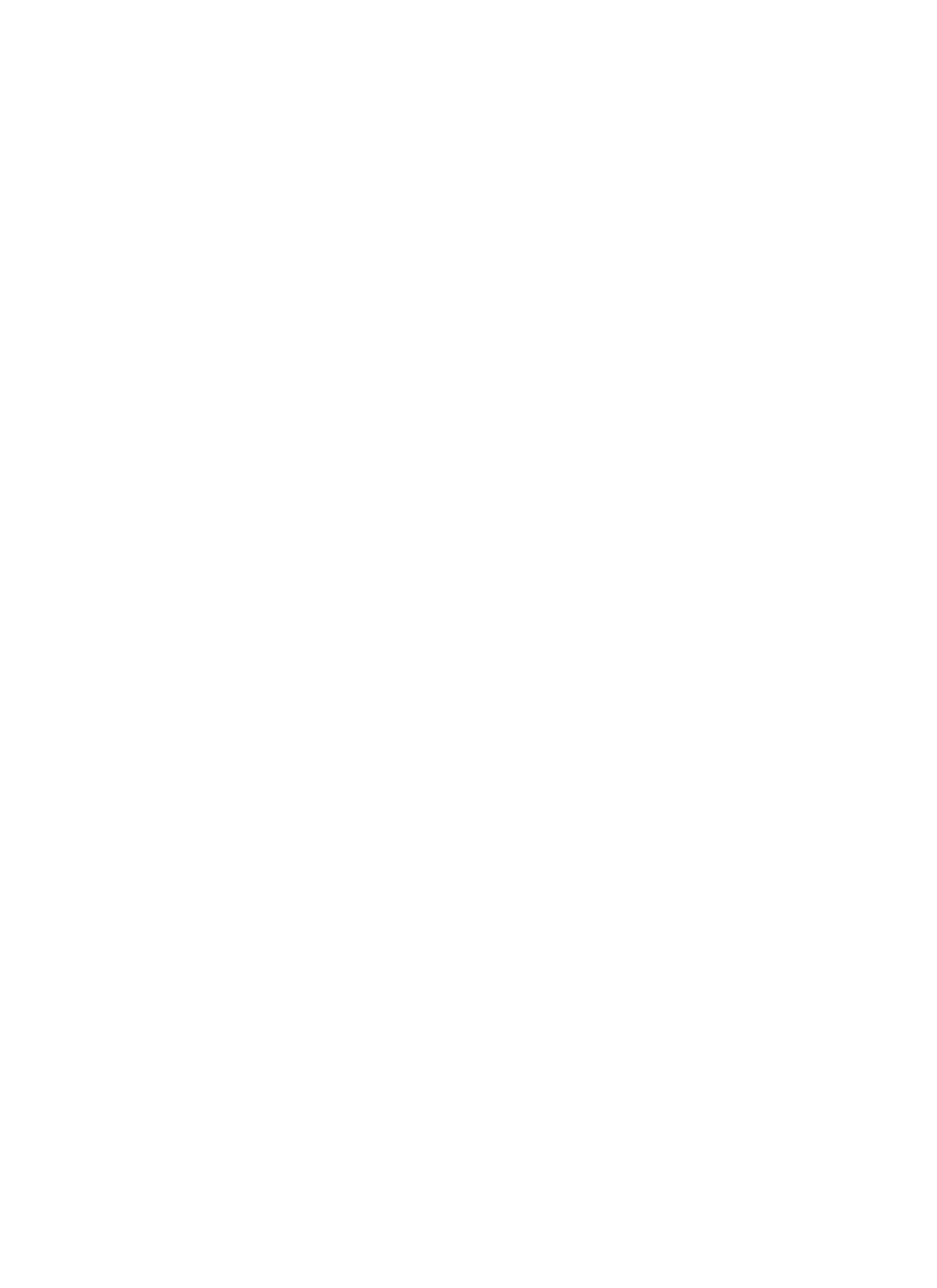Libraries. Peculiar places for encounters. Filled with odd smells. Endless floor plans. Dusty shelves and crumble left overs. Everyone seems to move. Change position. Absorb sunlight. Pause. Silence. Silent readings. Scribbling hands. Scratching heads. Only books wait in vain. Somewhat like at a church. Waiting to be whispered. Or turned into songs. Prayers.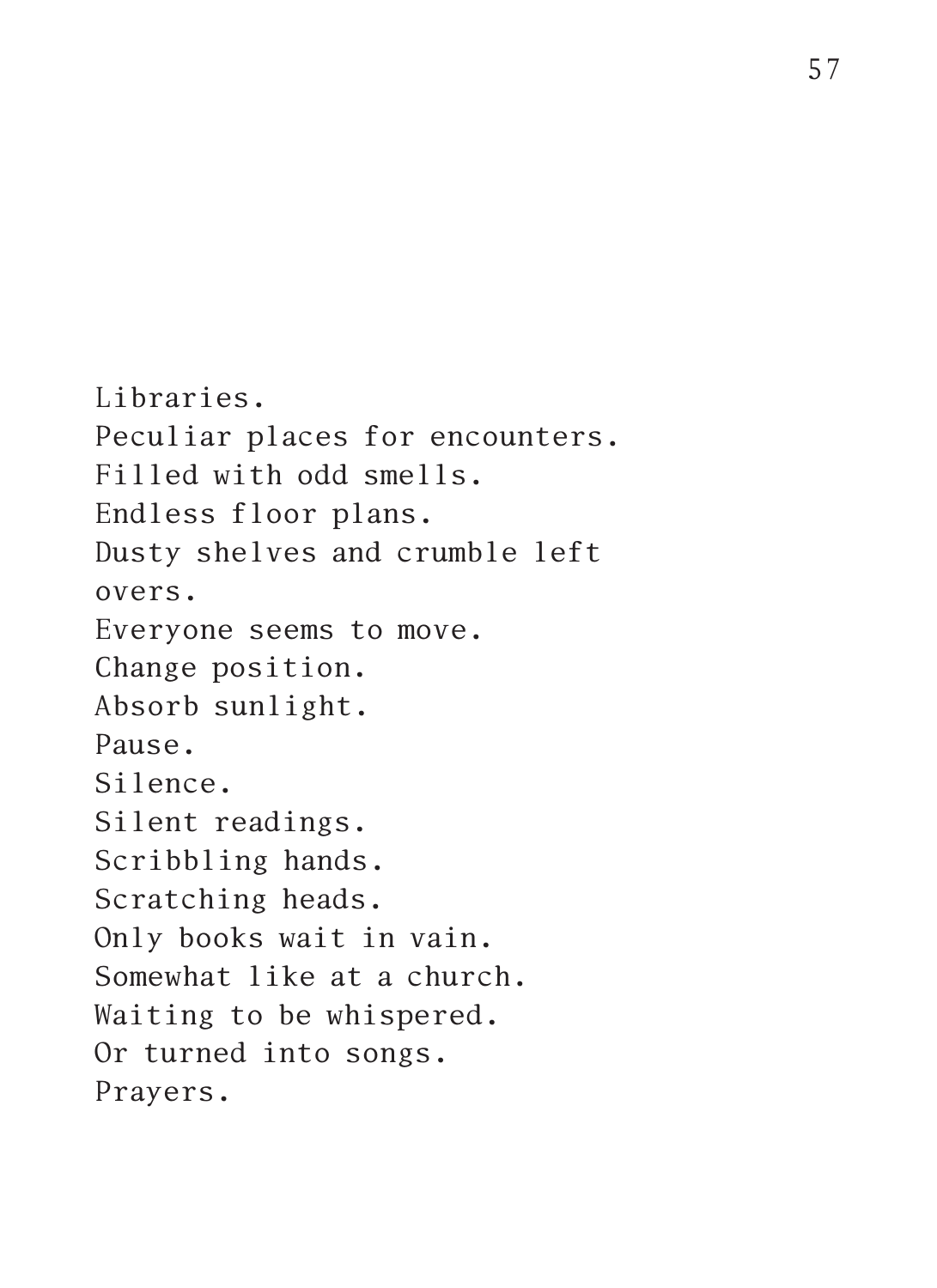Perhaps, librarians belong to some kind of sect of whisperers and silent keepers. Keeping in silence among crowds. Here, at this library, where I'm standing, noise overcomes silence. The security man calls our attention. Not for the whispering. But for the food, beverages and napping heads. His voice comes in hourly cycles. To constantly state that "we are not at a hotel". I guess he is mistaken. I keep hearing loud cellphone tunes. Rapping freshly written lyrics. Tutors angry at their pupils and kindergarten activities. Perhaps, he should focus on reassuring silence. What is silence, after all?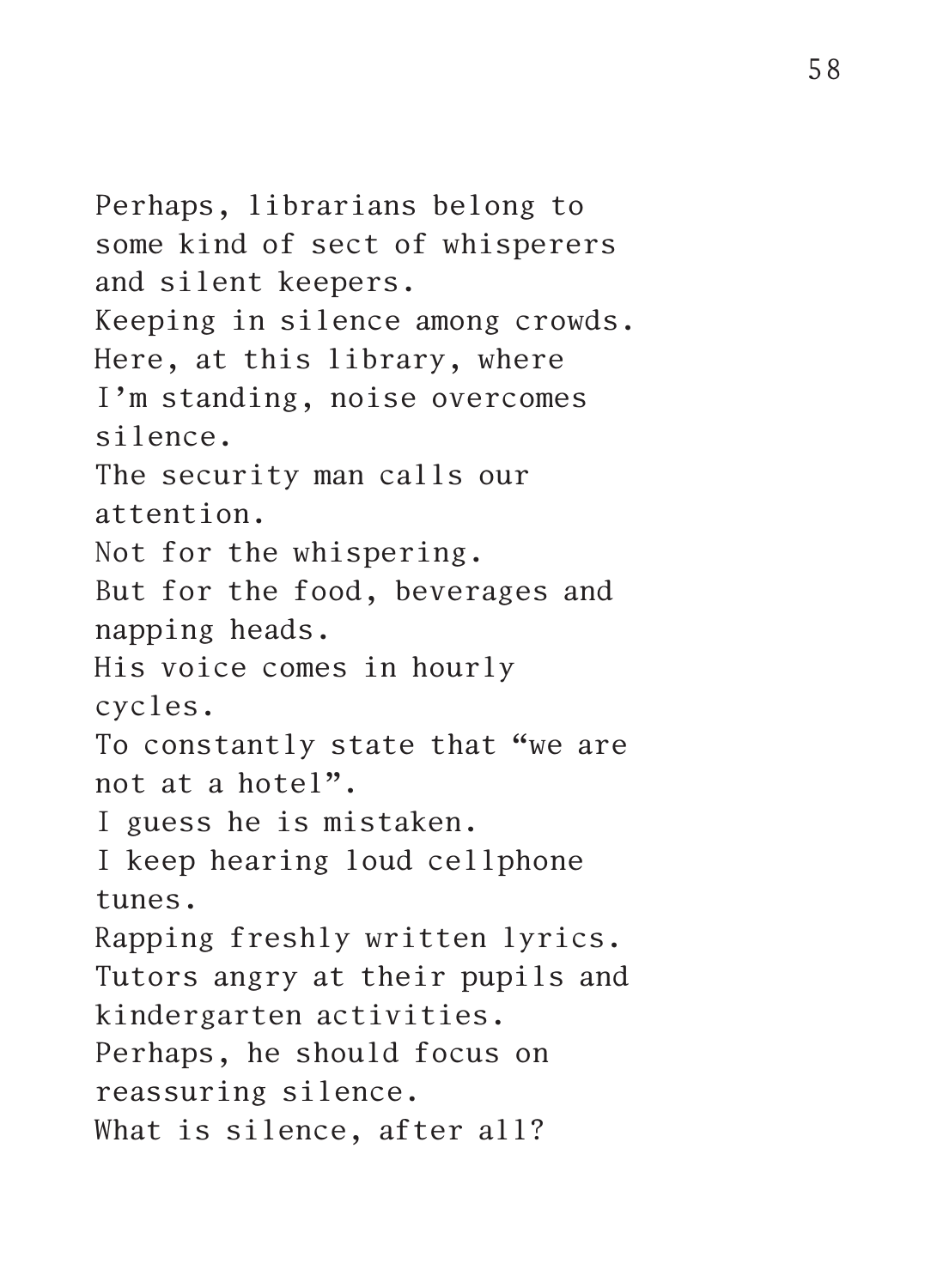Am I allowed to sneeze? I guess there should be a book on the code of silence. Especially for libraries.

> Whenever we get out of the house on a sunny day, it's inevitable to hear an orquestra of sneezes. Me, my mum and my two sisters have to sneeze a minimum of 3 times at the first rays of sun. We can reach up to 10 times. Who is counting? It has always been a mystery why 4 women from the same family would sneeze at the exact same time. Back in the days when I've studied Biology I found out that there was a genetic mutation that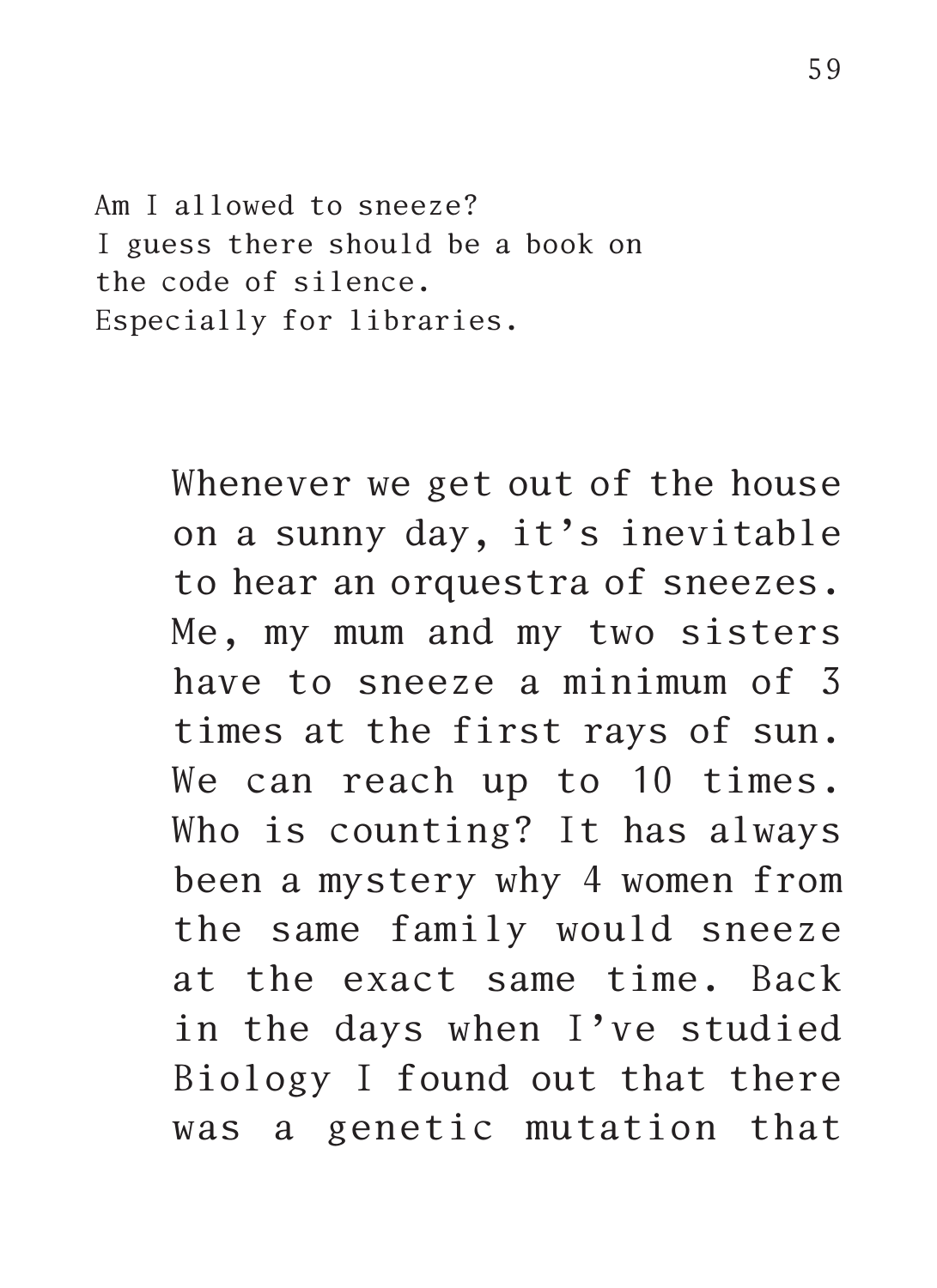would cause this event. ACHOO syndrome, they call it. An autosomal dominant trait that creates a photo sneeze response after a sudden expose to bright light. Apparently, 18-35% of the population suffers from the same harmless phenomenon. We actually have fun with it. Especially my dad: the official sneeze meter, who keeps waiting for the next one to come.

Alone. Together. A sneeze is not the same if we change location. Neither will it be at a different situation. To sneeze during a speech.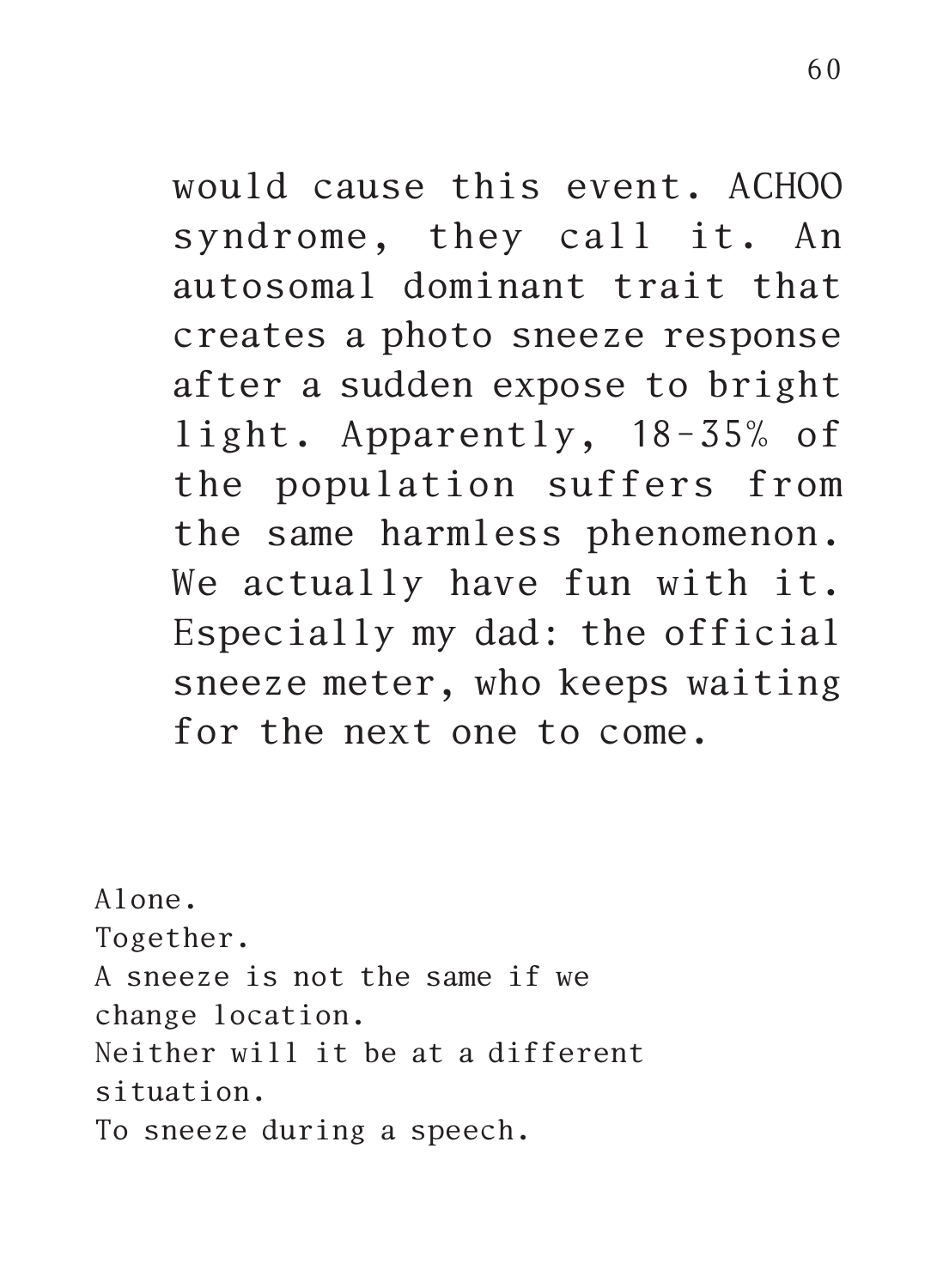Or in a fight. If there is one, two, three up till five. There is laughter. Sometimes embarrassment. Hands over nose. Heads up high. So many tactics to take control over a sneeze. Why don't we just let it be? In Japan to sneeze once implies praise. Twice, criticism. Three times, depreciation. Over Mexico one sneeze is answered back with health Two, with money. Three = Love. So if I sneeze 10 times, then what? Somehow the common response to a sneeze is either related to God or health. Or both at the same time.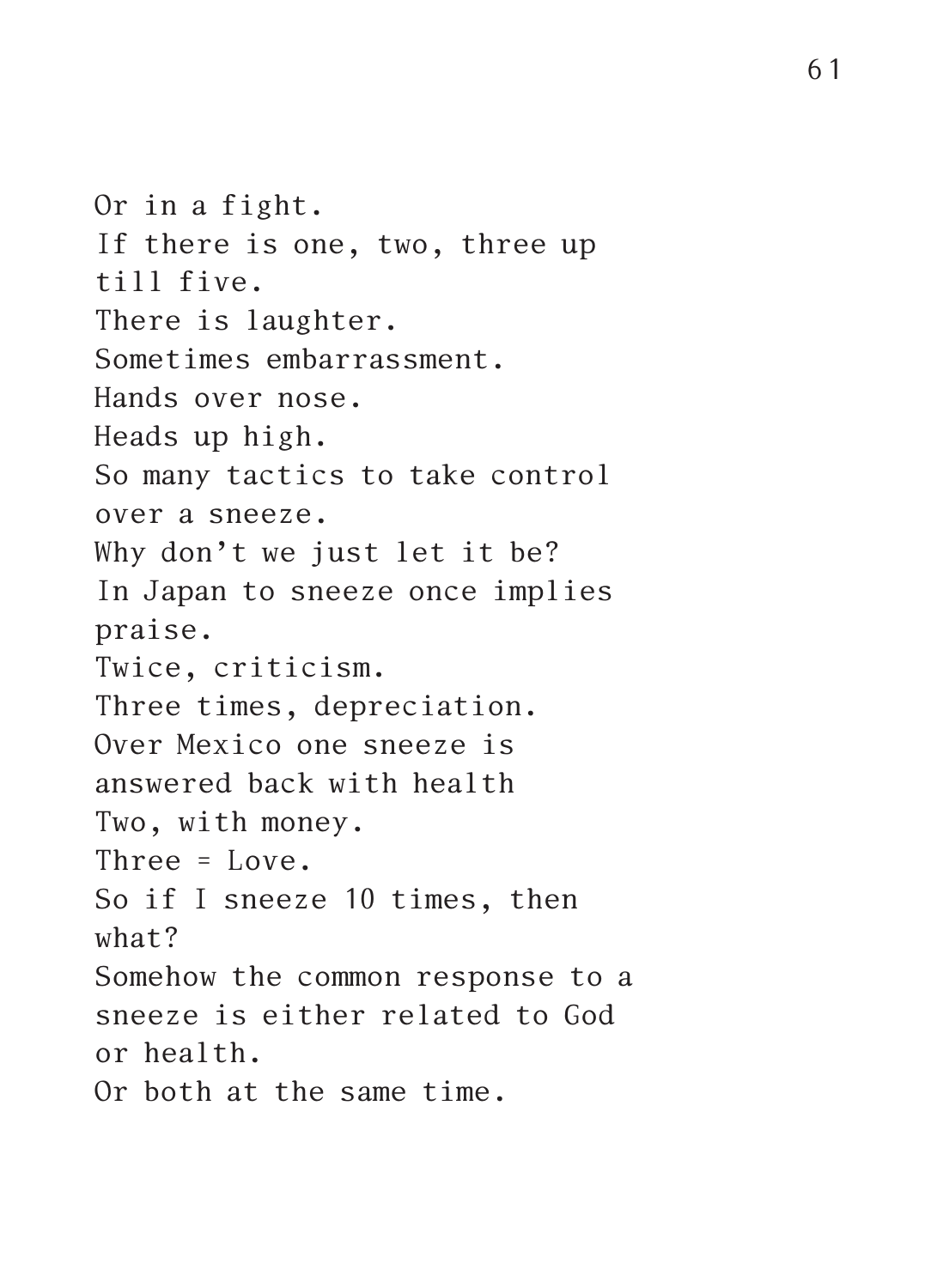There are people who sneeze before orgasm. Would you also say God Bless?

> Isit hachu, hachoo, achoo, atchoo, kerchoo or kachoo Aaaaaaatchsuuuuuuuuuuuuu A A A, ASHUUUUUUUUU ah ah aaa sshshches! ah ah ah AaaaaaaaTxim

How would you write a sneeze? Apparently in every country there is a different convention on how to write a sneeze. It's even said that languages with a common linguistic background can have the similar onomatopeias.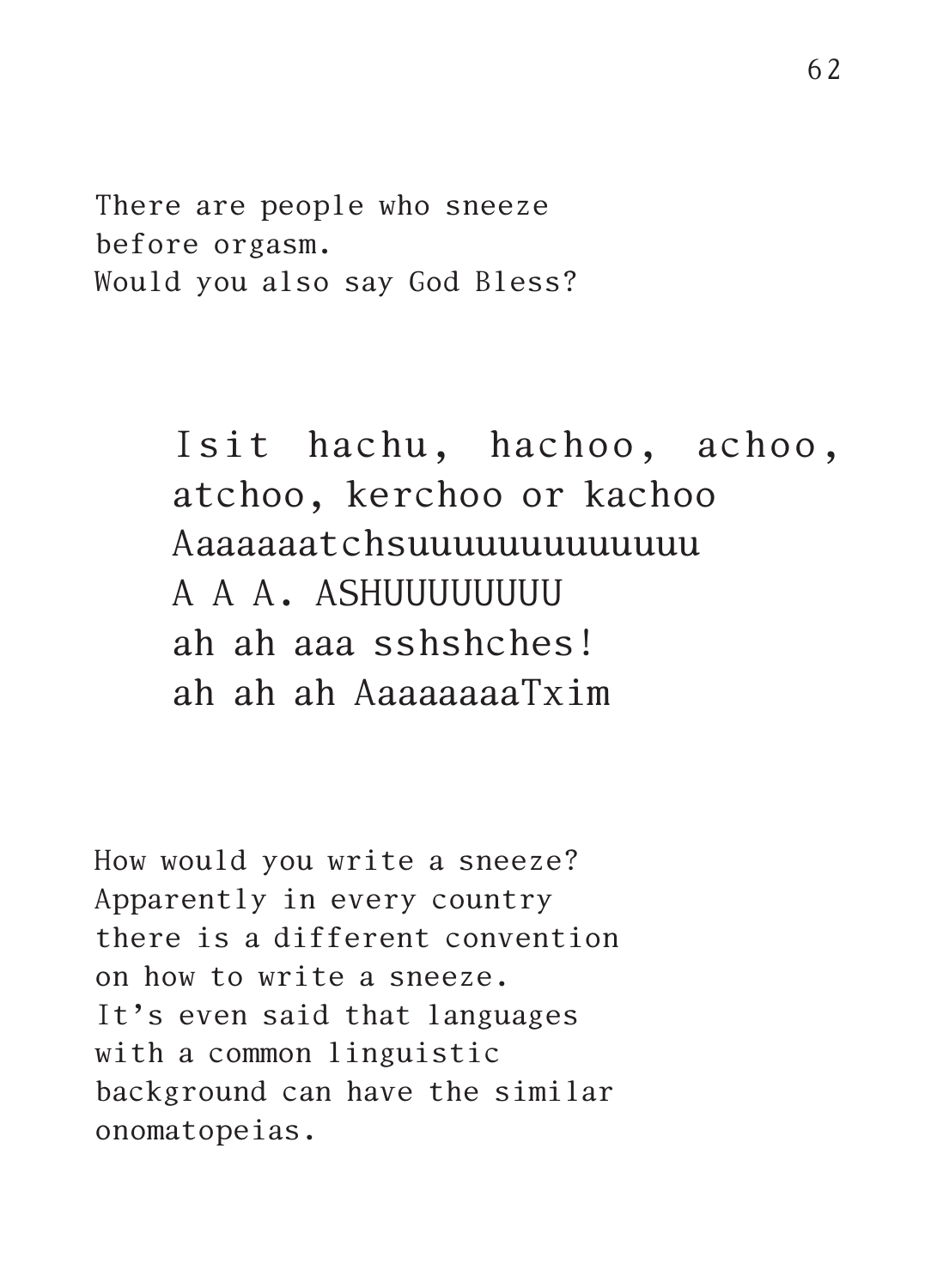In Portugal we write Atchim England – Atchoo, Achoo, Achew Spain – Achu, Achís France – Atchoum Italy Etciú, Etcì – Etciùm, Etchòum Netherlands – Hatsjoe, Hatsjie Germany – Hatschi, Hatschu.

So many meanings. So many conventions. Yet it seems like written language is not enough to describe the sound of a sneeze. Or any other melodically written human sound. Babbling, coughing, gargling, gibberish, hiccup and hum. Hi c cup Does it feel like a spasm? Letters, vowels, consonants, words, sentences. Symbols. Sound conventions.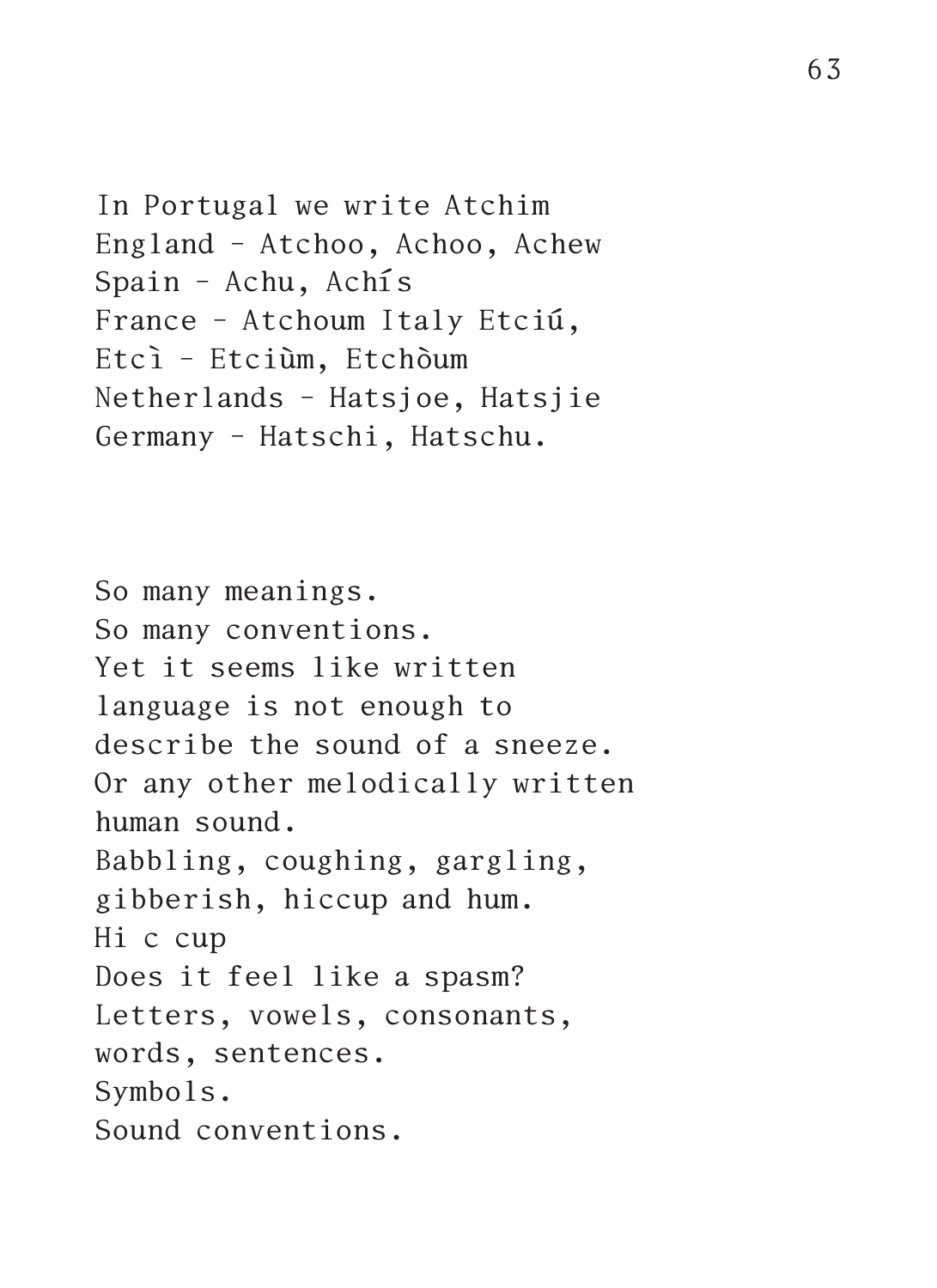Like those table good manners we hold on to so strongly. No singing at Portuguese tables. No nose blowing at Indian ones. Celebrating burps in China. Loud slurps in Japan. And fights over restaurant bills in Mexico. How to avoid offending locals? Should travel guide books include sound manners?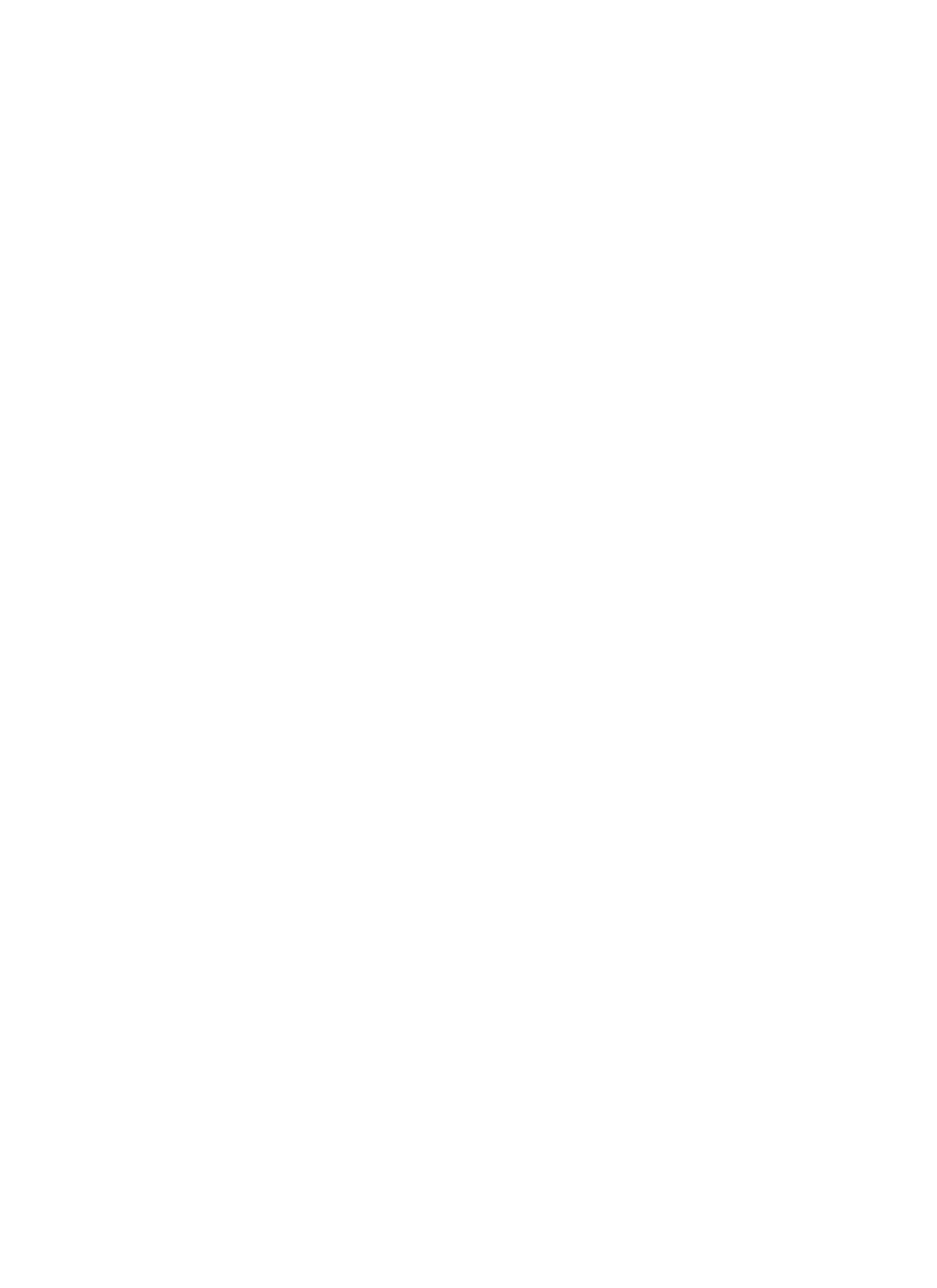The body, Its Missing voice And Memories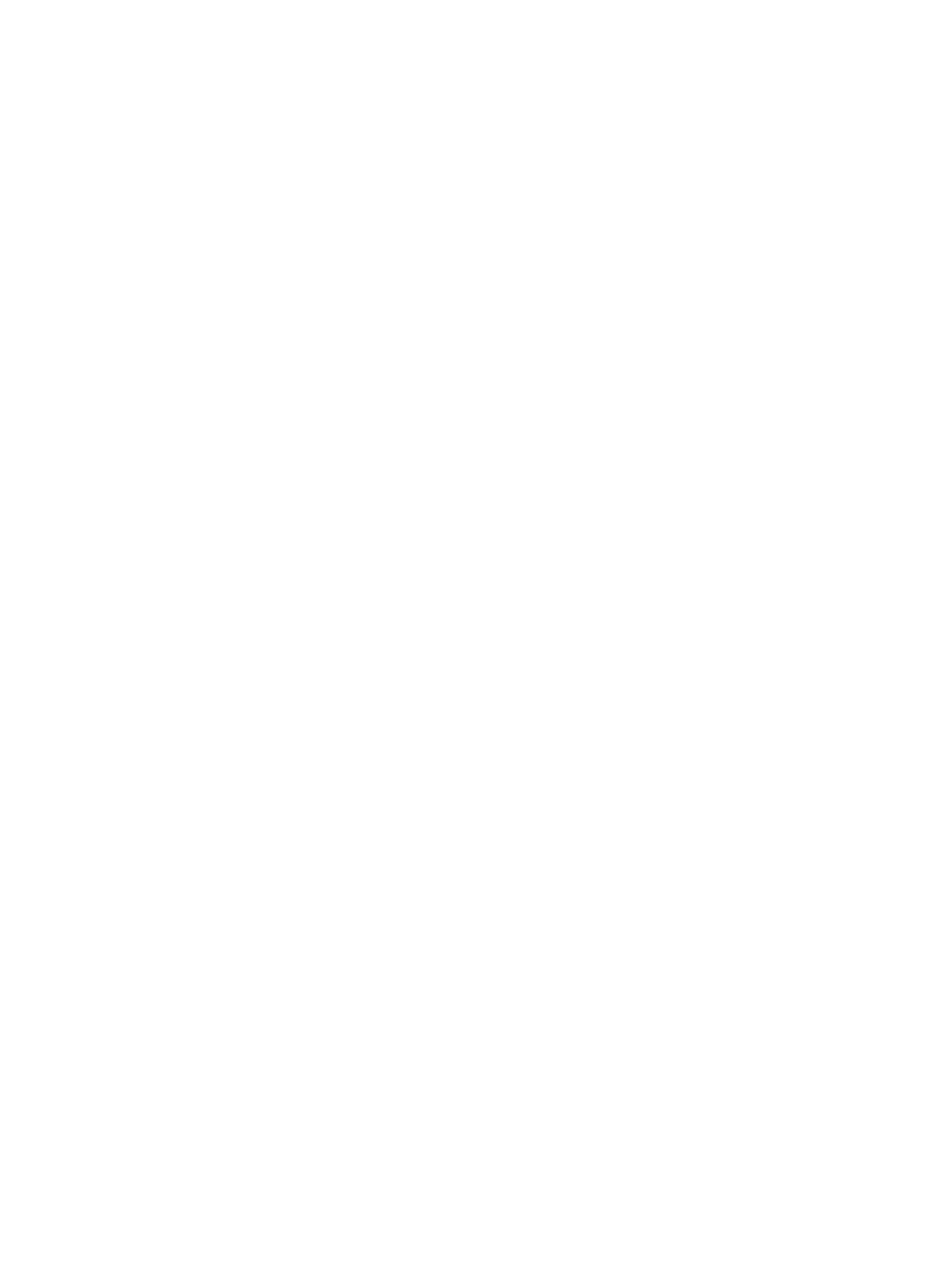Last February. Back home. Under the echo of an old amphitheater. Of an even older university. I sat beside my dad. Amongst a hundred or more other people. At a lecture of a famous singer song writer. Who came all the way from Brazil. To tell me and all the others. Between acoustic guitar tunes and songs. The following.

"Você vai morrer e a voz fica" "You're going to die and your voice still remains."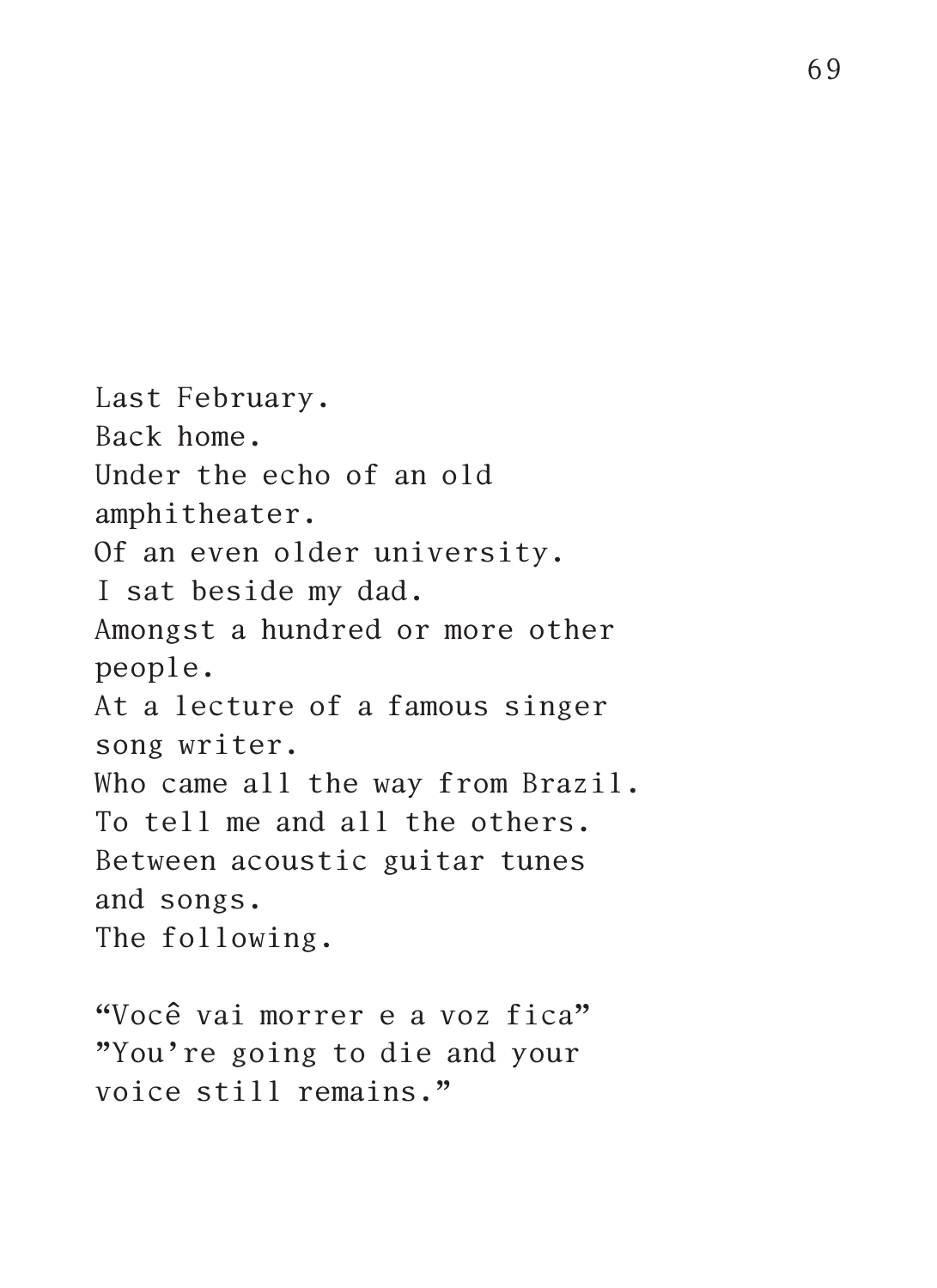Strange to think about a voice detached from its own body. Lungs, Diaphragm, Larynx, Vocal Cords, Jaw, Tongue, Mouth, Lips, Nose, Ears, parts of a body. A body as an instrument. Unique in size, shape and mechanisms. Yet, who would have thought that the body wants to remain without its organs? What would be left? Emptied bodies, full of noises. Floating organs and enclosed voices. Sound containers. What about the voice? Would there still be a voice without the body?

> Back in Mexico, I was sharing my flat with a doctor, an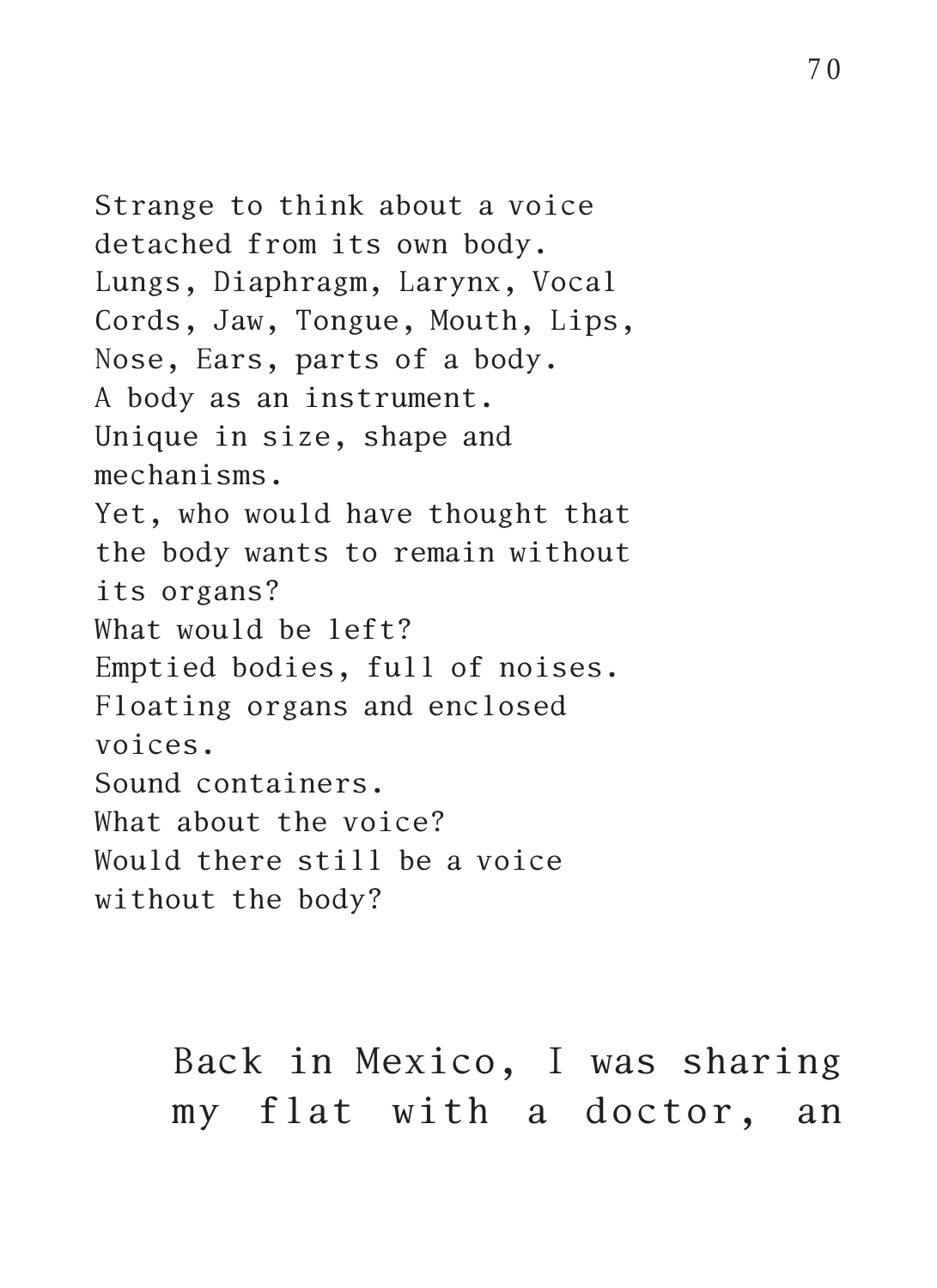Ophthalmologist. After spending some time together, he noticed that I tend to do a sound with my tongue every time I'm upset. The tongue hits the palate and then it pops. I suppose I do it rather often. Fascinating, he says. Few months ago I got a message from him. Apart from the news and dues, he says that he has a new patient. For him the news was exhilarating because he noticed that his patient does the exact same sound as me. He had assumed that this person must have been Portuguese like myself. Assumptions based on this popping tongue sound. Believe it or not, his suspicion were correct.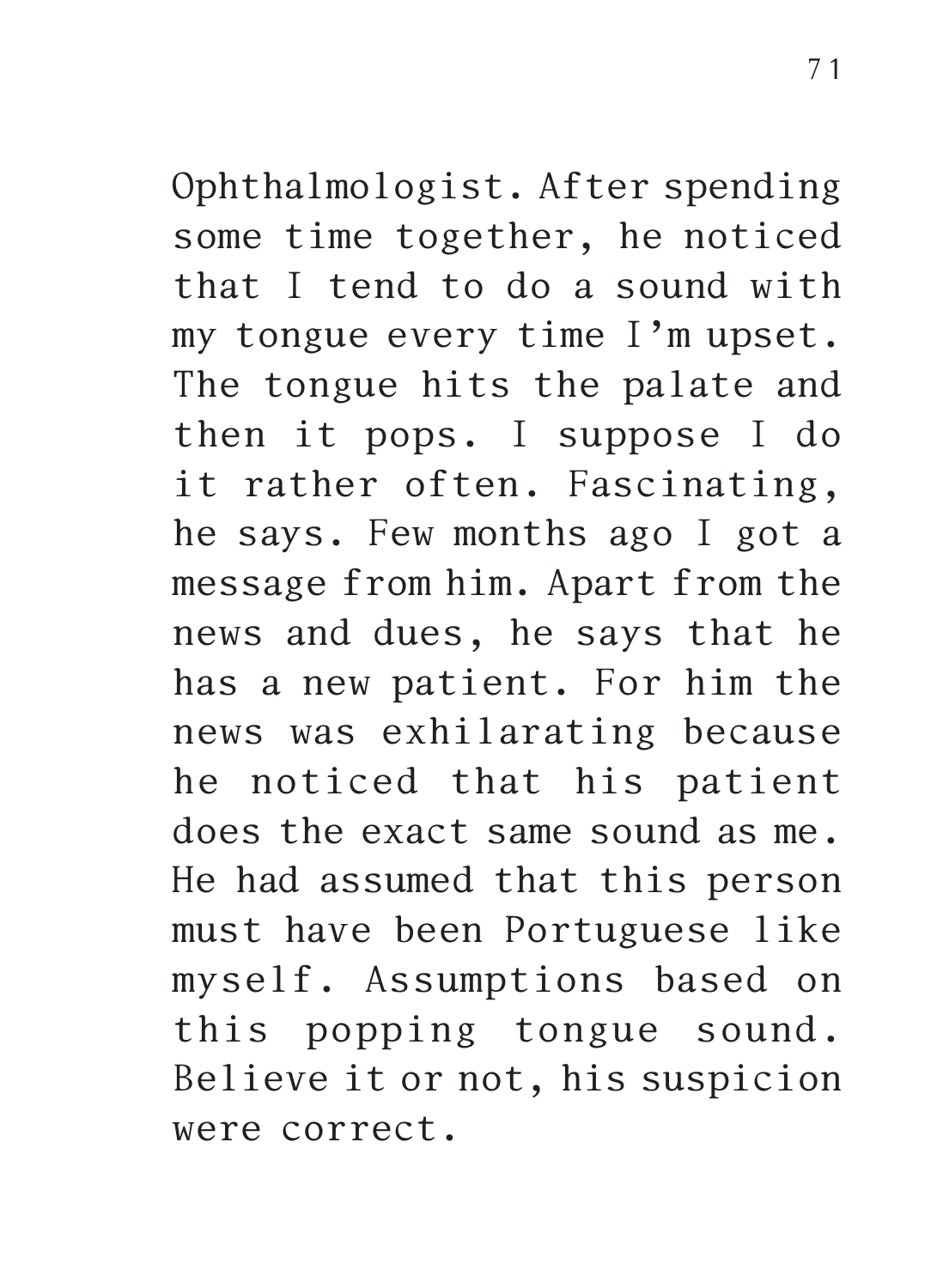Although I guess he doesn't know a lot of Europeans. This seems to me, a common sound between  $\overline{u}$ s.

Perhaps with time the voice will be traced in the memory of others. As sound images of what was once a body. The body will no longer be there. Just the sound in shape of a memory. Pop. Snap. That is what is being left of me once I die. A tongue sound. In the memory of others. Perhaps that sound will be part of my last words. A death rattle.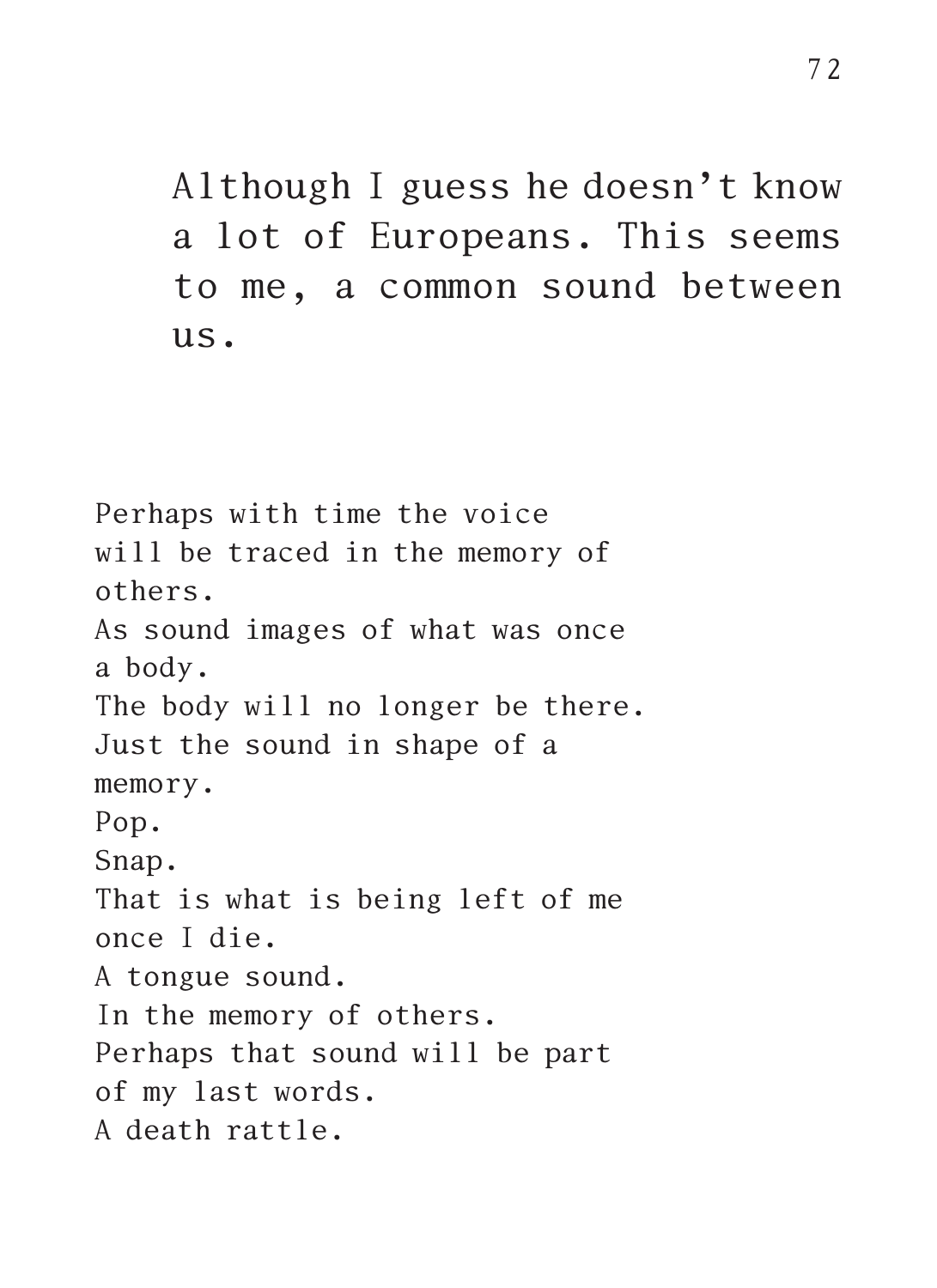Sounds often produced by someone who is nearly dead. Mine would be that tongue popping sound. I guess I will be kept alive as long as people remember that sound. What to call this kind of sounds, after all? A non-language marked by a nonbody. A sound prior to the person. A pre person. Or perhaps, a pre-condition of a person. If so, what would be the sound of the after person?

> I used to date a Portuguese boy that had a very unusual mother. She is the only person I have known so far that lives a normal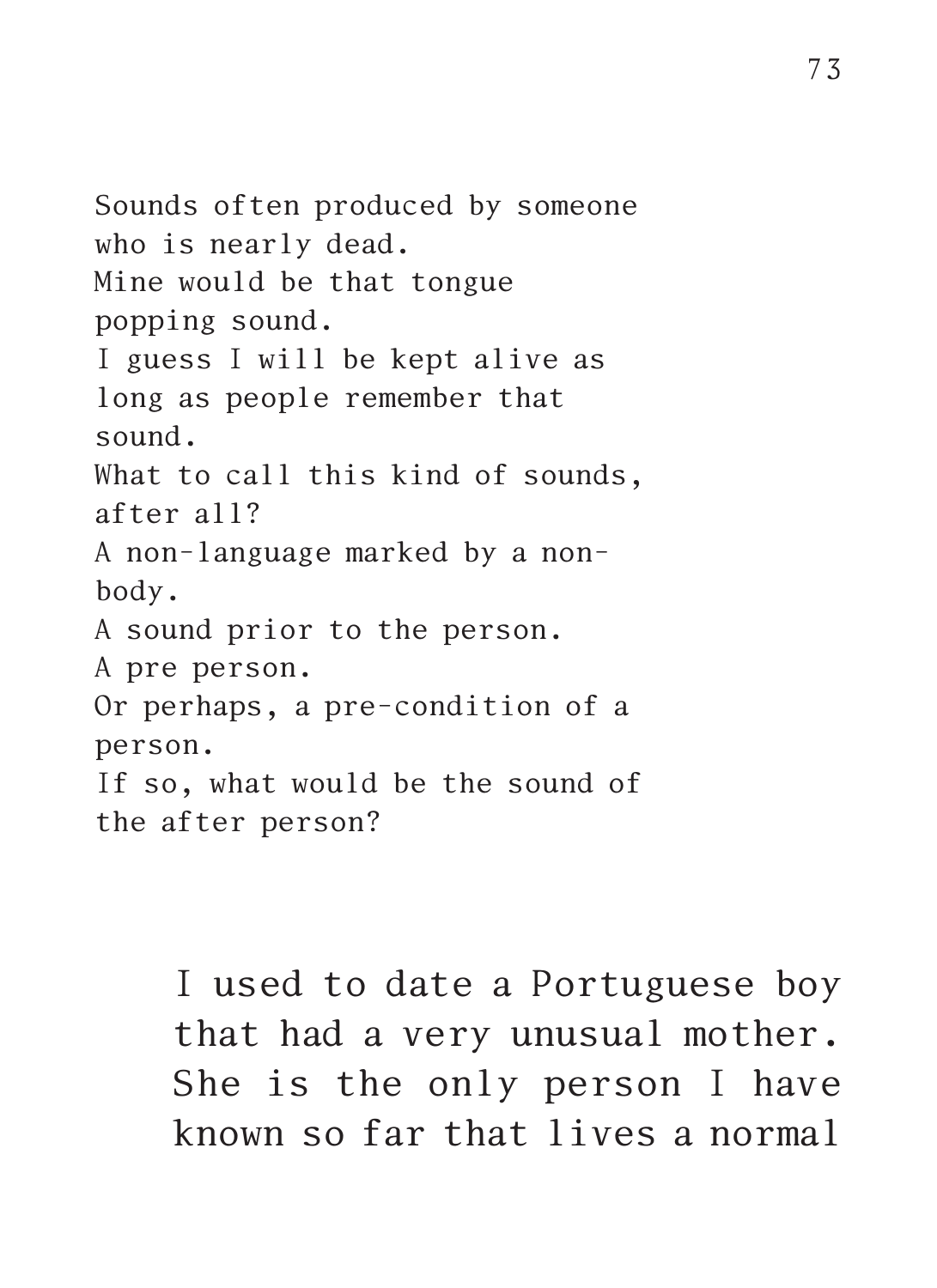life over 12 years without her intestines. She recalls vividly the day she was told at the hospital, that her intestine had decided to die. Among 6 other people in Portugal she suffers from a very rare disease with a high rate of mortality. Every night she finds herself lying in bed, watching her favorite soap opera while her chest connects to a bag of nutrients. Carefully prepared during the day at her home nursery. She has no longer the need to eat food. In fact none of her nutrients get absorbed from the food she eats. Although, she keeps doing it just for the pleasure. I can't seem to forget the sound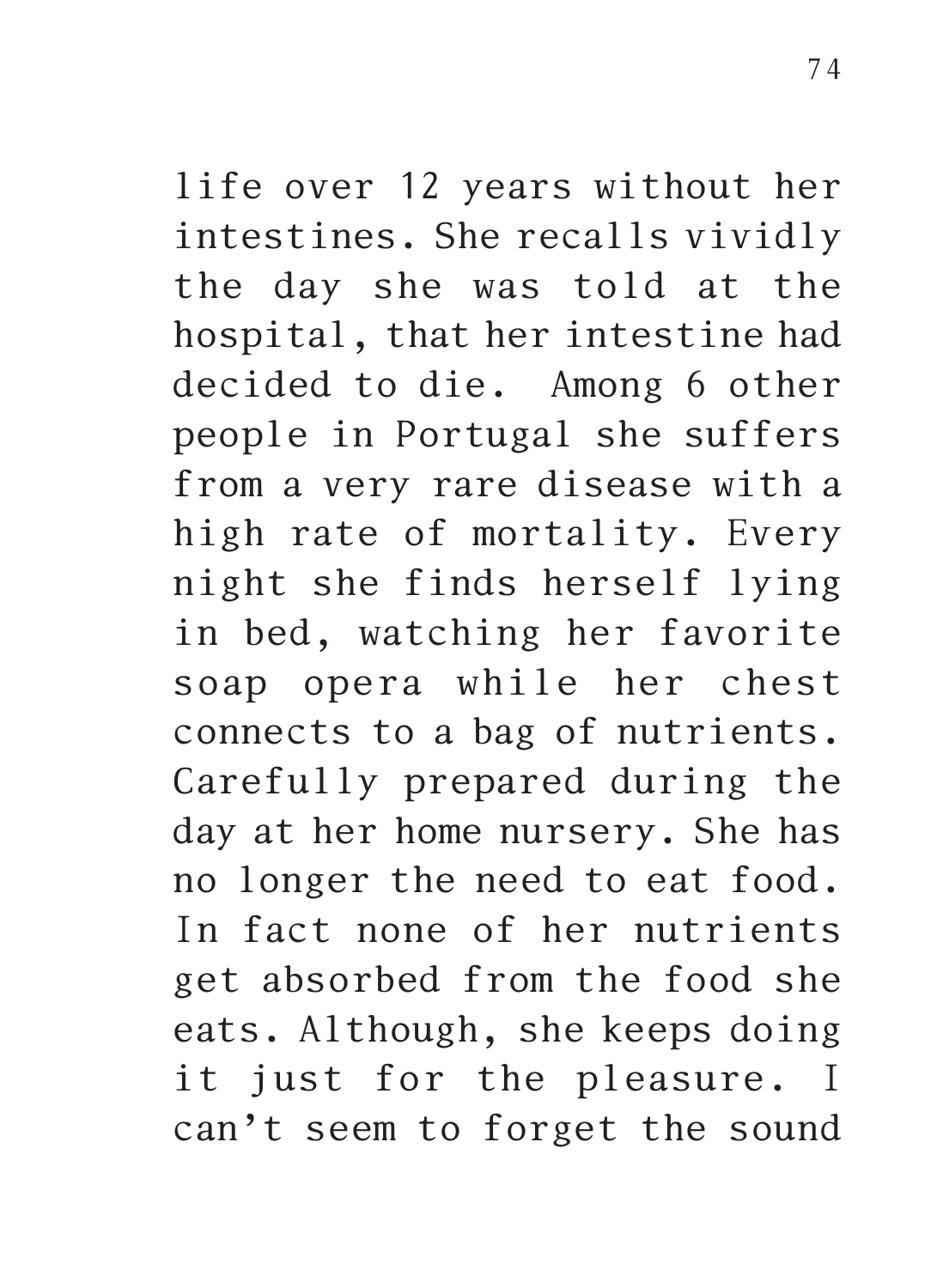of her shaking hands while mixing the nutrients. Neither skip her heavy breathing with the tube bubbling sound.

After all, this text, is not about notions of being dead or alive. That doesn't really matter. But then again about notions of what a body is or might be. What its organs are and represent. What they are capable of expressing. The voices they have. And all the memories. With which we hold on to others. I'm aware that I've only focused on the head. Forgive me for skipping all the other body parts. There was not enough time for it now.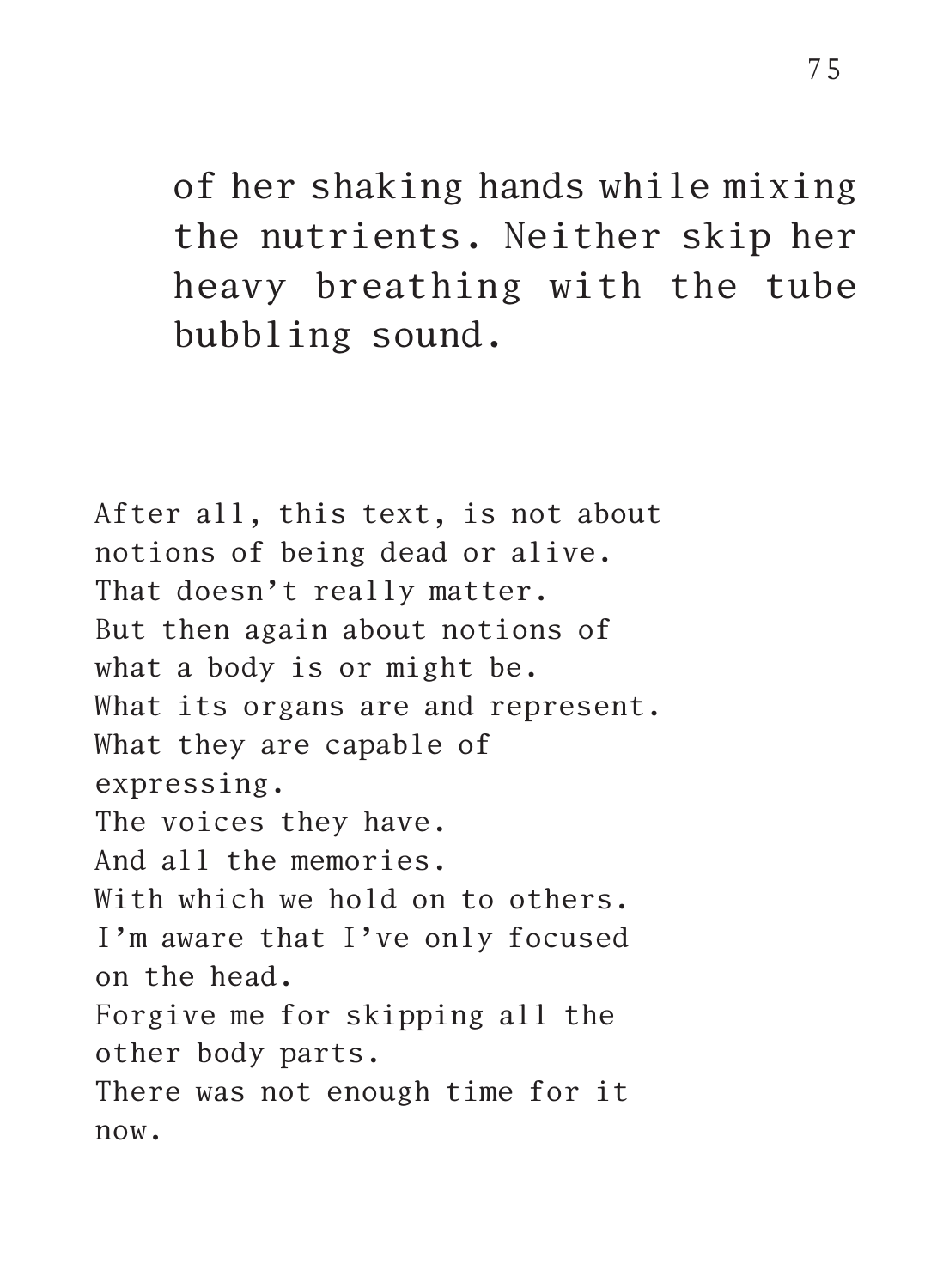However, I wonder if you have ever stopped to listen to all of these.

Sounds.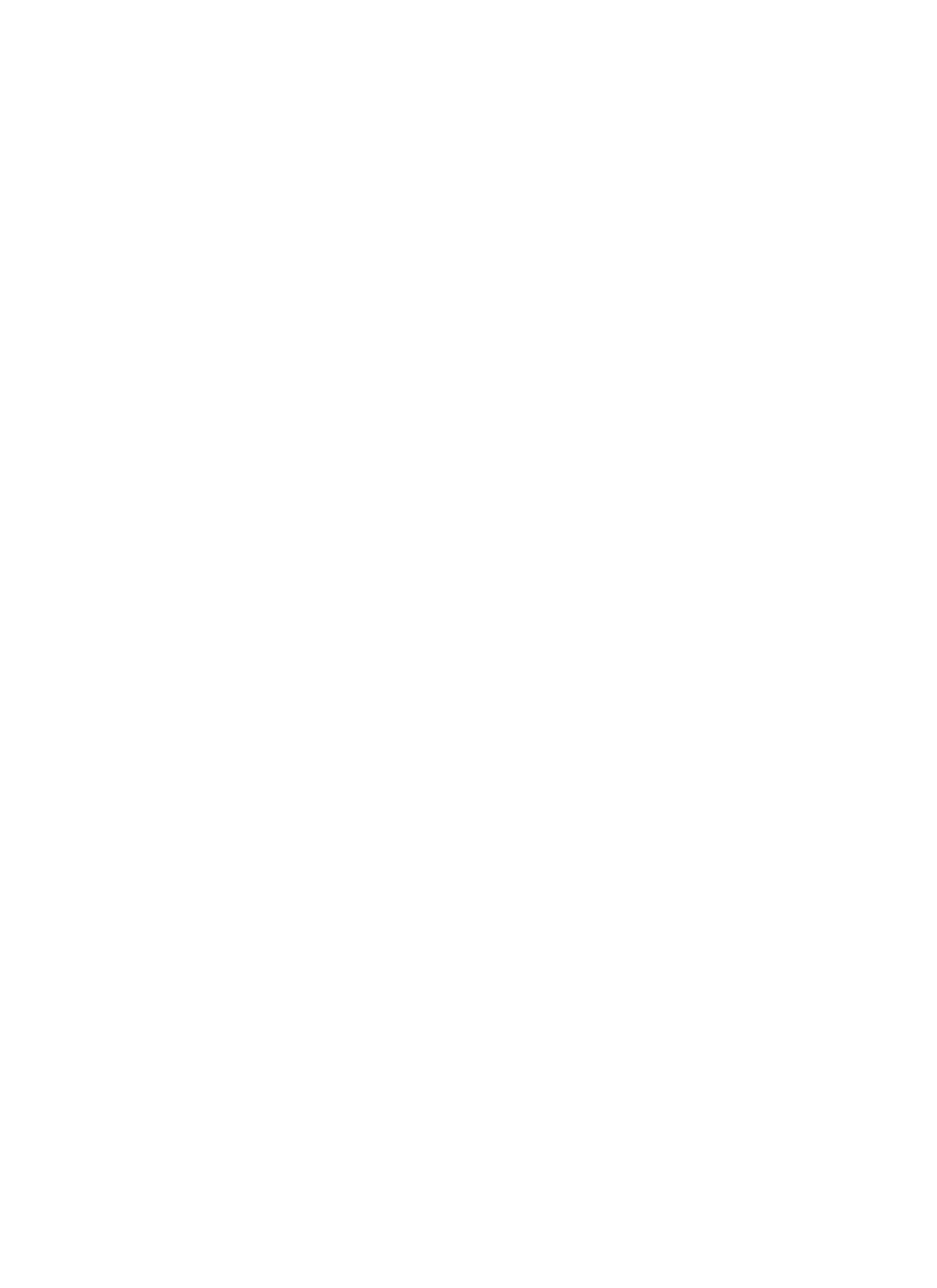## MEXICO PACHUCA, 2016

It is cold outside. One scarf, One skirt, One vest, Two jackets, Woolly socks. I can't remember if there were boots. The fire must have been about 3 meters tall. I've never seen one so tall. Volcanic stones rest quietly inside. Filled with holes And holes filled with fire. Burning for the last 2 days. 2 days of preparation, 4 hours of ceremony. Wearing a skirt. To protect the womb.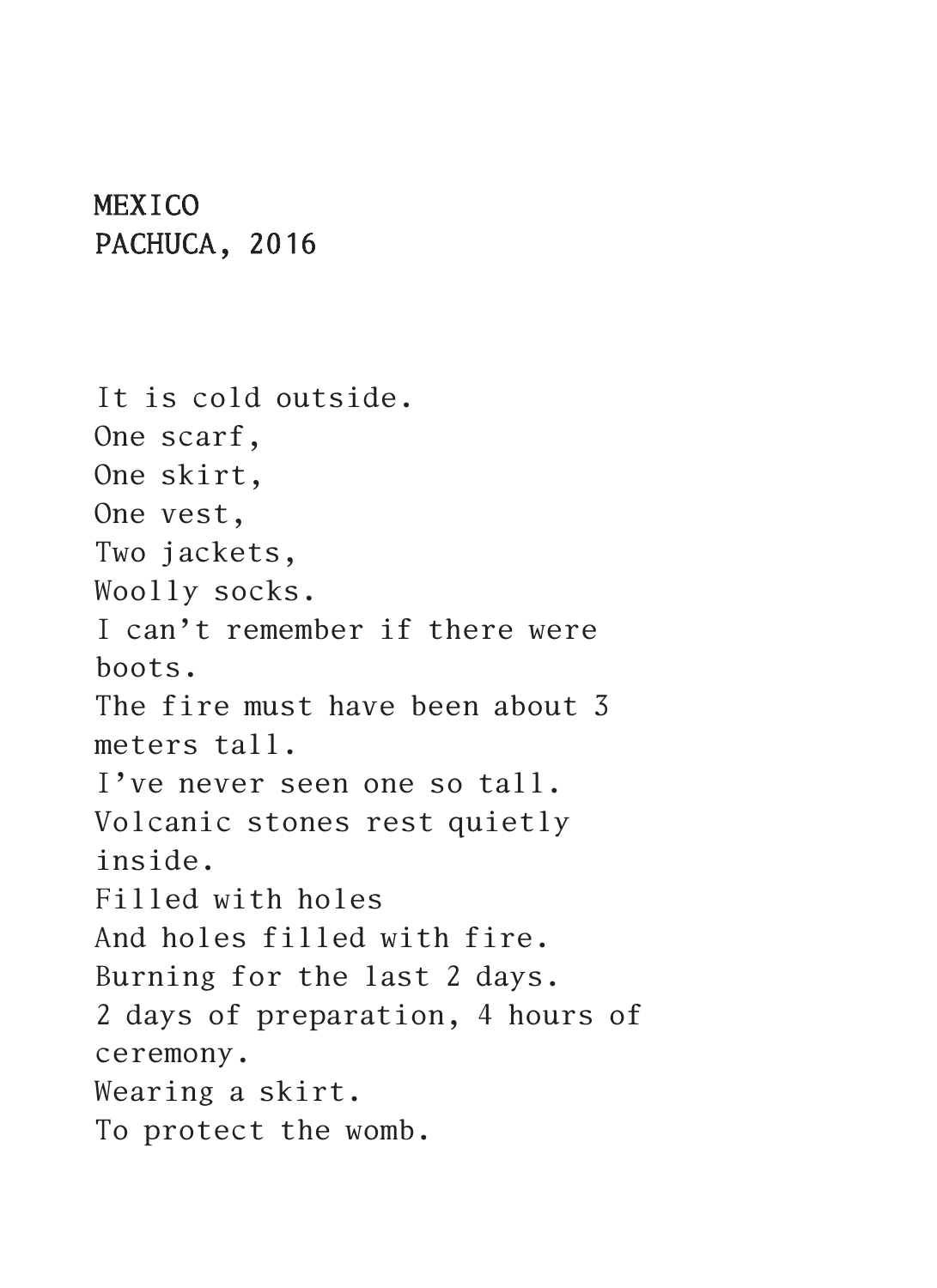Layer by layer. One by two. I start to undress. It is time! 8 people get on to their knees. Inside a circular dome. Pitch black. We hum We breathe. 4 hours. 4 openings. Welcoming stones at each hour. The door open and they shovel in another one. 4 stones. One by one. We greet them as our ancestors. They are no longer stones. But grandmas and grandpas filled with holes. Holes of warmth and wisdom. A sweat lodge of unknown family members. The skirt sticks to my legs like a new membrane.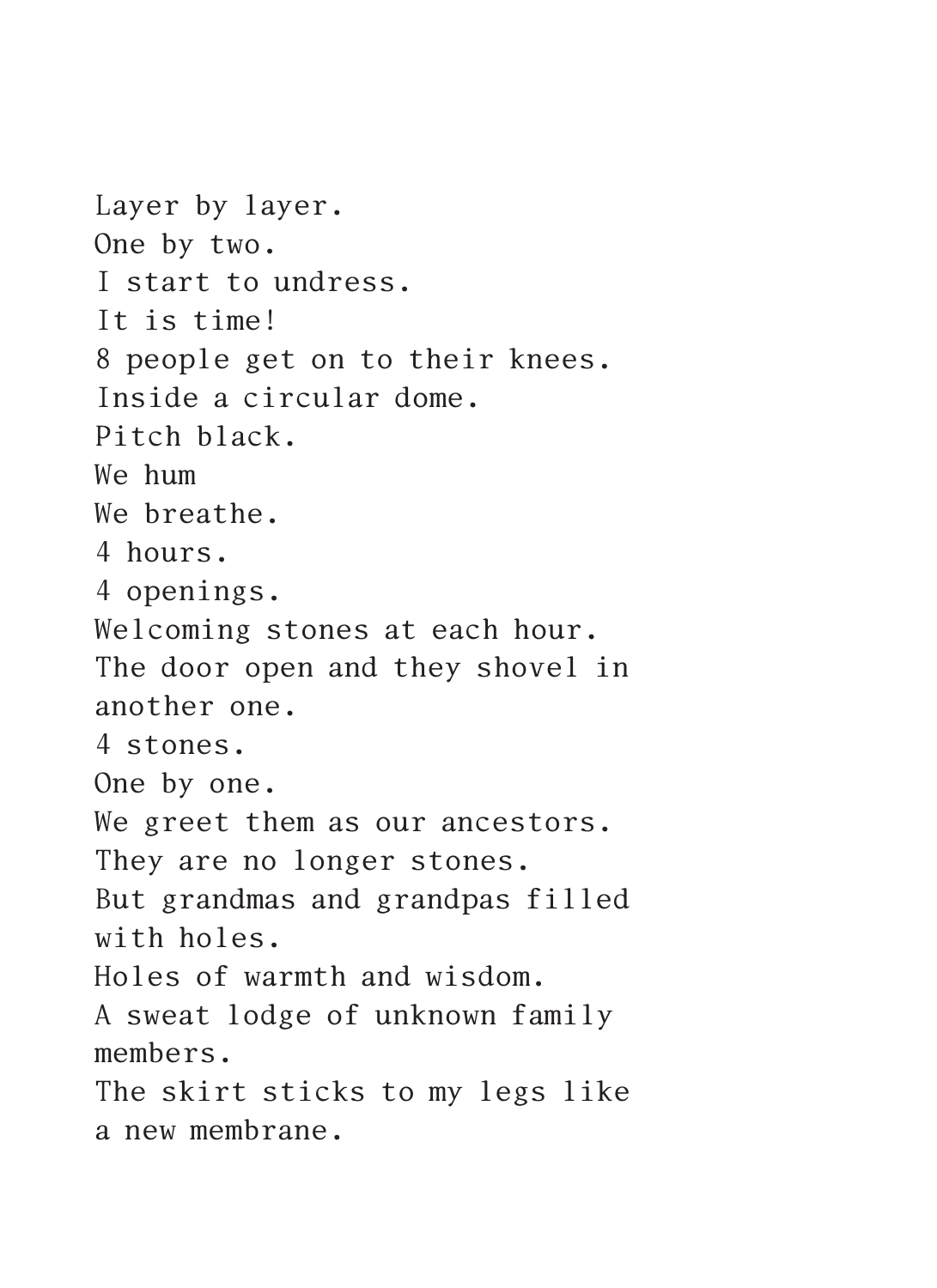Soaked in sweat. I can't breathe with this heat. With legs wide open and the back against the wall, I rest my head on my knee. Breathe in and out. Slowly. And has if I knew, the body just detached from its head, knees, legs and back. Floating among the fumes. There it was. A body and its organs, just laying down there. Me up here. I know, if you would have told me I wouldn't believe it either. So let's keep it like that.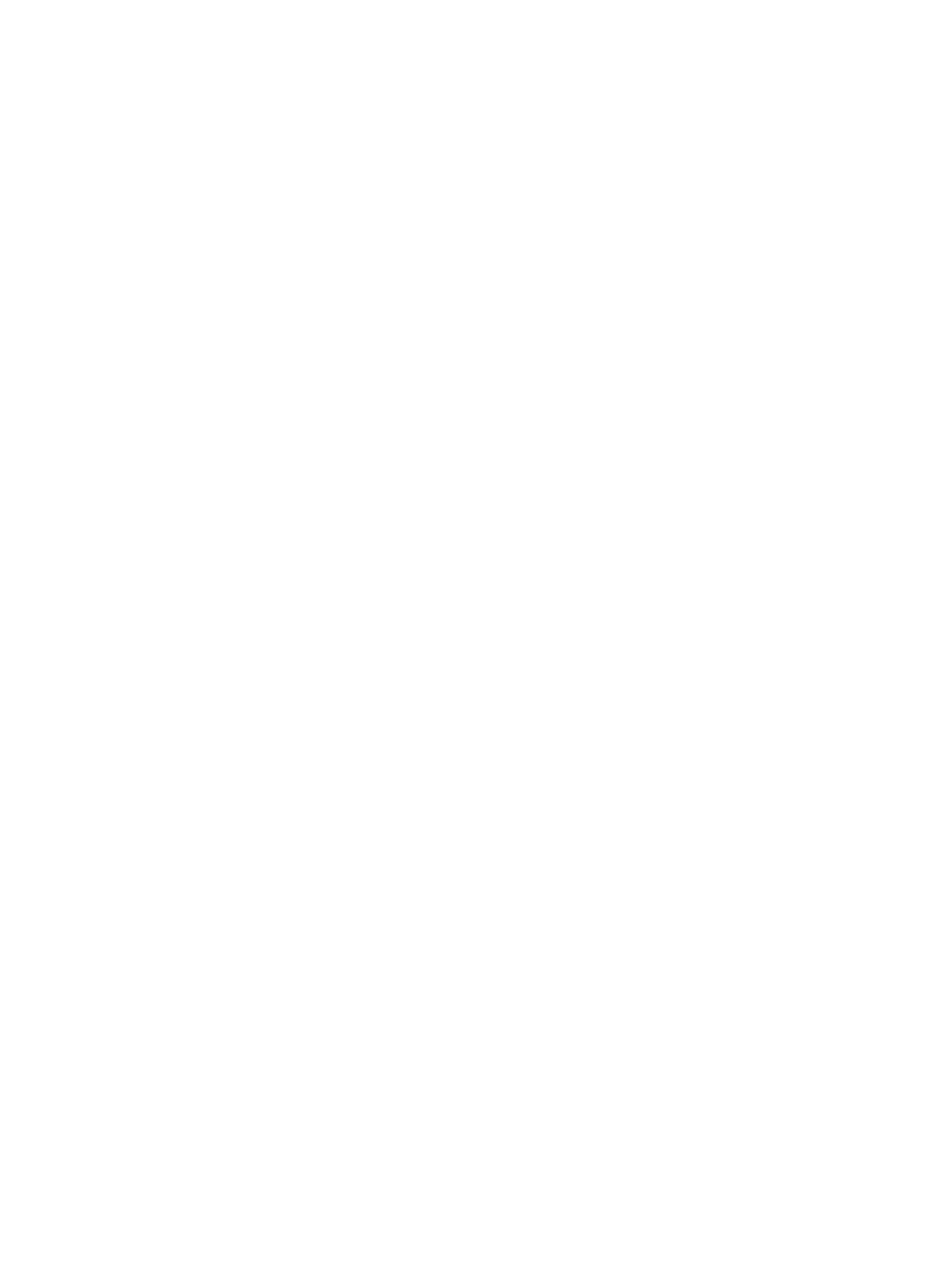Thank you Pieter Verbeke for Lexicon of the Mouth: Poetics and Politics of Voice and the Oral Imaginary by Brandon LaBelle

Thank you Joke Robaard for A Thousand Plateaus by Gilles Deleuze and Félix Guattari

> Thank you Dad for As Intermitências Da Morte by José Saramago

Thank you for sharing your stories with me Macs Gallo Joost Poost Zofia Skoroszewska Ana Miró Tania Pimenova Armando Castillejos Chévez.